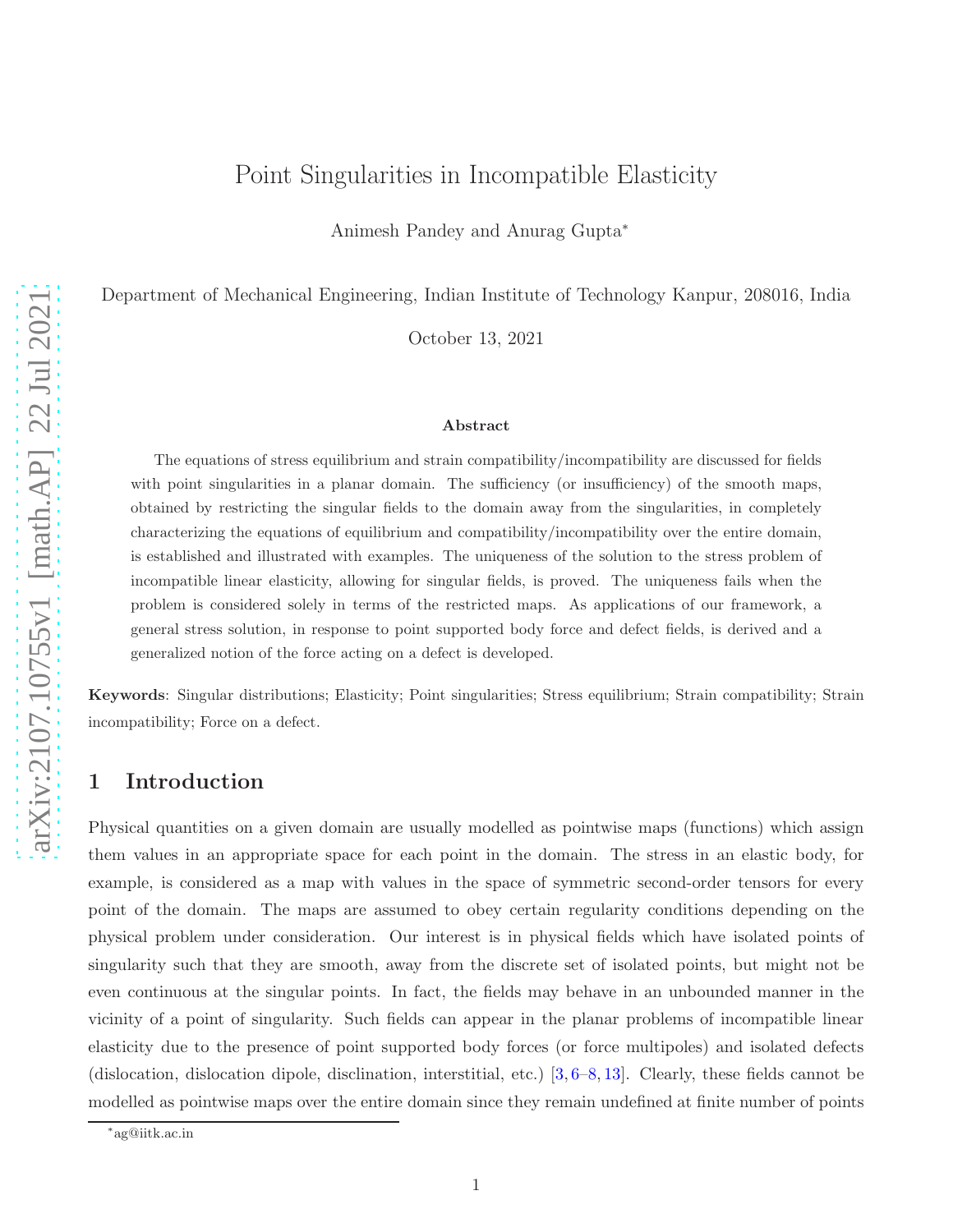in the domain. This difficulty is circumvented by treating the singular physical fields as distributions. The space of distributions is a generalization of the space of continuous functions which, among other types of singularities, allows for isolated points of singularity [\[4\]](#page-27-4). Given a distribution with isolated points of singularity, a unique smooth map, away from the points of singularity, can be obtained by restricting the distribution to the set of all non-singular points in the domain. On the other hand, if it exists, the extension of a smooth map (over the non-singular points) to a distribution on the whole domain is not necessarily unique. The precise relationship between the smooth map and the associated distribution, and their derivatives, can be understood using the notion of scaling degree [\[1\]](#page-26-0). The scaling degree of a distribution describes its local behaviour at a point under a rescaling of the local domain. We apply these and related ideas to discuss the equations of stress equilibrium and strain compatibility/incompatibility with singular fields. The central contributions of our work are summarized next.

We consider stress  $(\sigma)$ , strain  $(E)$ , body force  $(B)$ , and incompatibility  $(N)$  fields as distributions with singular support at a given point O in a planar domain  $\Omega \subset \mathbb{R}^2$ . Let  $\sigma_0$ ,  $E_0$ ,  $B_0$ , and  $N_0$  be the corresponding smooth maps in  $\Omega$  − O obtained by restricting the original fields to  $\Omega$  − O. We derive a set of local conditions, in terms of  $\sigma$  and  $B$ , equivalent to the distributional form of the stress equilibrium (Lemma [3.3\)](#page-13-0). In particular, assumptions on  $\sigma$  and  $B$  are established under which the local equilibrium conditions are given completely in terms of  $\sigma_0$  and  $B_0$  (Lemmas [3.1](#page-11-0) and [3.2\)](#page-11-1). There can be several cases of interest when these assumptions do not hold; e.g., the stress field  $\sigma$  developed in response to a force dipole or an extra matter defect does not satisfy the required conditions. We also derive sets of local conditions, in terms of  $\bm{E}$  and  $N$ , equivalent to distributional forms of strain compatibility and strain incompatibility relations, both within the context of linearized kinematics (Lemmas [4.5](#page-15-0) and [4.8\)](#page-17-0). Again, assumptions on  $E$  and N are established under which the local compatibility and incompatibility conditions are given completely in terms of  $E_0$  and  $N_0$  (Lemmas [4.4](#page-14-0) and [4.7\)](#page-16-0). For instance, the strain incompatibility, arising from an isolated defect at  $O$ , is completely described in terms of  $E_0$  and  $N_0$  as long as the defect is either a dislocation or a disclination [\[5\]](#page-27-5). The strain incompatibility due to other kinds of defects (dipoles, extra-matter, concentrated heat source, etc.) cannot be described through  $E_0$ and  $N_0$  alone.

We prove the uniqueness of solution for the stress boundary value problem of linear incompatible elasticity (Lemma [5.1\)](#page-19-0). The problem is governed by stress equilibrium and strain incompatibility conditions, both in their distributional form, in addition to a smooth traction field specified on the boundary of the planar domain. The fields are allowed to be singular at an interior point O of the domain. In particular, we emphasize the assumptions which allow the uniqueness result to hold even when the problem is stated in terms of smooth maps  $\sigma_0$ , etc. In doing so, we generalize the work by Sternberg and coauthors [\[6,](#page-27-1)[17,](#page-27-6)[18\]](#page-27-7), where the uniqueness results were established for stresses satisfying certain scaling assumptions near O. These assumptions are in fact equivalent to those which allow us to deal with uniqueness in the restricted context of the smooth maps. Our uniqueness result is, however, independent of any a priori assumption on the nature of the stress singularity at O.

We demonstrate the utility of the distributional approach developed in the paper to derive a general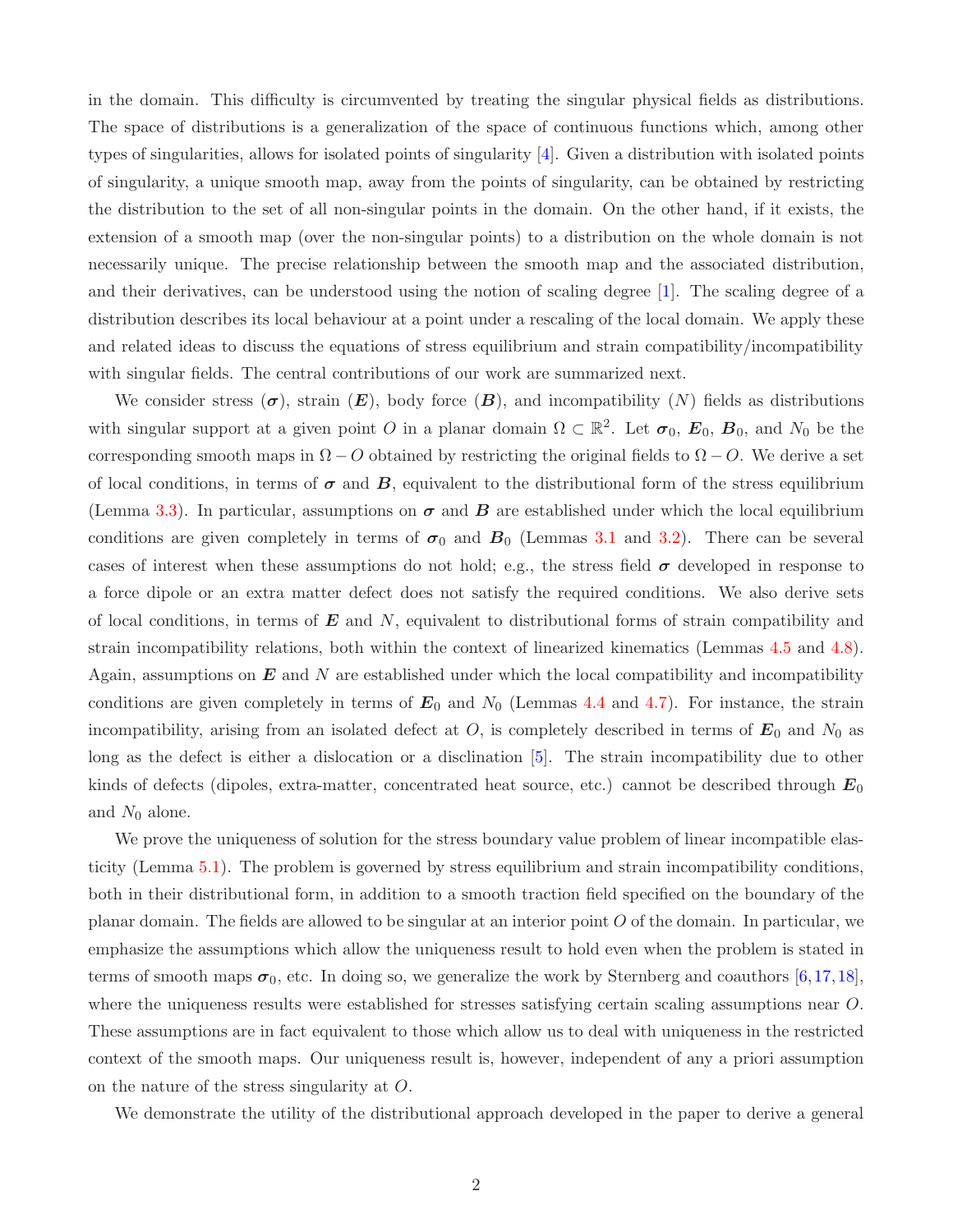stress solution to the incompatibility problem with point supported body force and incompatibility fields, the latter expressible in terms of point supported defect densities and metric anomalies. The general solution can be used to construct the unique solution to any well posed stress boundary value problem with singular fields. We also generalize the notion of the force acting on an isolated defect  $[3, 7]$  $[3, 7]$ . The generalized force is related to changes in the total energy of the elastic domain with respect to infinitesimal translational and non-translational changes in the defect configuration. We derive explicit forms of the generalized force for the cases of an isolated dislocation, an isolated dislocation dipole, and a centre of dilation.

The paper is organized as follows. In Section [2,](#page-2-0) the required mathematical preliminaries from the theory of singular distributions are presented including the concepts of derivatives, singular support, scaling degree and degree of divergence, and singular fields. The equations for stress equilibrium and strain compatibility/incompatibility are discussed in Sections [3](#page-10-0) and [4,](#page-13-1) respectively. The uniqueness of solution to the stress problem in incompatible elasticity is proved in Section [5.](#page-18-0) The generalized notion of force acting on a defect is presented in Section [6.](#page-21-0) The paper concludes with some prospects on extending the present work in Section [7.](#page-24-0)

# <span id="page-2-1"></span><span id="page-2-0"></span>2 Preliminaries

### 2.1 Notation

Let  $\{e_1, e_2, \ldots, e_n\}$  be a fixed orthonormal basis for  $\mathbb{R}^n$ . The inner product of any two vectors  $u, v \in \mathbb{R}^n$ is given by  $\langle u, v \rangle = u_i v_i$  (summation is implied over repeated indices), where  $u_i = \langle u, e_i \rangle$ . Let  $\{\mathbb{R}^n\}^k$ represent the vector space of k-linear maps on  $\mathbb{R}^n$ . The dyadic product  $u_1 \otimes u_2 \otimes \cdots \otimes u_k \in {\mathbb{R}}^n$  of  $u_1, u_2, \ldots, u_k \in \mathbb{R}^n$  is defined by  $u_1 \otimes u_2 \otimes \cdots \otimes u_k(v_1, v_2, \ldots, v_k) = \langle u_1, v_1 \rangle \langle u_2, v_2 \rangle \ldots \langle u_k, v_k \rangle$ , for any  $v_1, v_2, \ldots, v_k \in \mathbb{R}^n$ . The inner product on  $\{\mathbb{R}^n\}^k$  is given as  $\langle u_1 \otimes u_2 \otimes \cdots \otimes u_k, v_1 \otimes v_2 \otimes \cdots \otimes v_k \rangle =$  $\langle u_1, v_1 \rangle \langle u_2, v_2 \rangle \dots \langle u_k, v_k \rangle$ . The elements of  $\{\mathbb{R}^n\}^k$  can be interpreted as a linear map from  $\{\mathbb{R}^n\}^{k-k_1}$  to  $\{\mathbb{R}^n\}^{k_1}$ , for  $0 \leq k_1 \leq k$ , such that  $\mathbf{u}_1 \otimes \cdots \otimes \mathbf{u}_k (\mathbf{v}_1 \otimes \cdots \otimes \mathbf{v}_{k-k_1}) = \langle \mathbf{u}_{k_1+1} \otimes \cdots \otimes \mathbf{u}_k, \mathbf{v}_1 \otimes \cdots \otimes \mathbf{v}_{k-k_1} \rangle \mathbf{u}_1 \otimes \cdots \otimes \mathbf{u}_k$  $\cdots \otimes u_{k_1}$ . Let  $\Omega \subset \mathbb{R}^n$  be a bounded, open, connected set such that the origin O is contained in  $\Omega$ . Let  $B_r \subset \Omega$  represent an open ball of radius r, centred at point O, with boundary  $\partial B_r$ . For any two sets A and B, we use  $A \subset B$  and  $A - B$  to represent that A is a subset of B and the difference of the sets A and B, respectively. In particular, given  $O \in \Omega$ ,  $\Omega - O$  denotes the difference of the set  $\Omega$  and the singleton set  $\{O\}$ . If an arbitrary point  $\boldsymbol{x} \in \mathbb{R}^n$  is expressed in terms of its components as  $\boldsymbol{x} = x_i e_i$  then, for any differentiable function on R, say f,  $\partial f/\partial x_i$  represents the partial derivative of f with respect to the *i*-th component. The gradient of f is a continuous map  $\nabla f : \Omega \to \mathbb{R}^n$  given by  $\nabla f = (\partial f / \partial x_i) e_i$ .

For  $\Omega \subset \mathbb{R}^2$ , Lin denotes the space of linear maps from  $\mathbb{R}^2$  to itself with inner product as defined for  $\{\mathbb{R}^2\}^2$ . The identity map in Lin is denoted as I. The trace of  $A \in$  Lin is given by  $\text{tr } A = \langle A, I \rangle$ . We use Sym and Skw to denote the vector space of symmetric and skew symmetric linear maps from  $\mathbb{R}^2$  to itself, respectively. For any  $v \in \mathbb{R}^2$ , let  $e_3 \times v = -v \times e_3 = v_2 e_1 - v_1 e_2$ . Given a vector valued differentiable map,  $f: \Omega \to \mathbb{R}^2$ , we introduce div  $f: \Omega \to \mathbb{R}$ , given by div  $f = (\partial f_1/\partial x_1) + (\partial f_2/\partial x_2)$ , and curl  $f: \Omega \to \mathbb{R}$ ,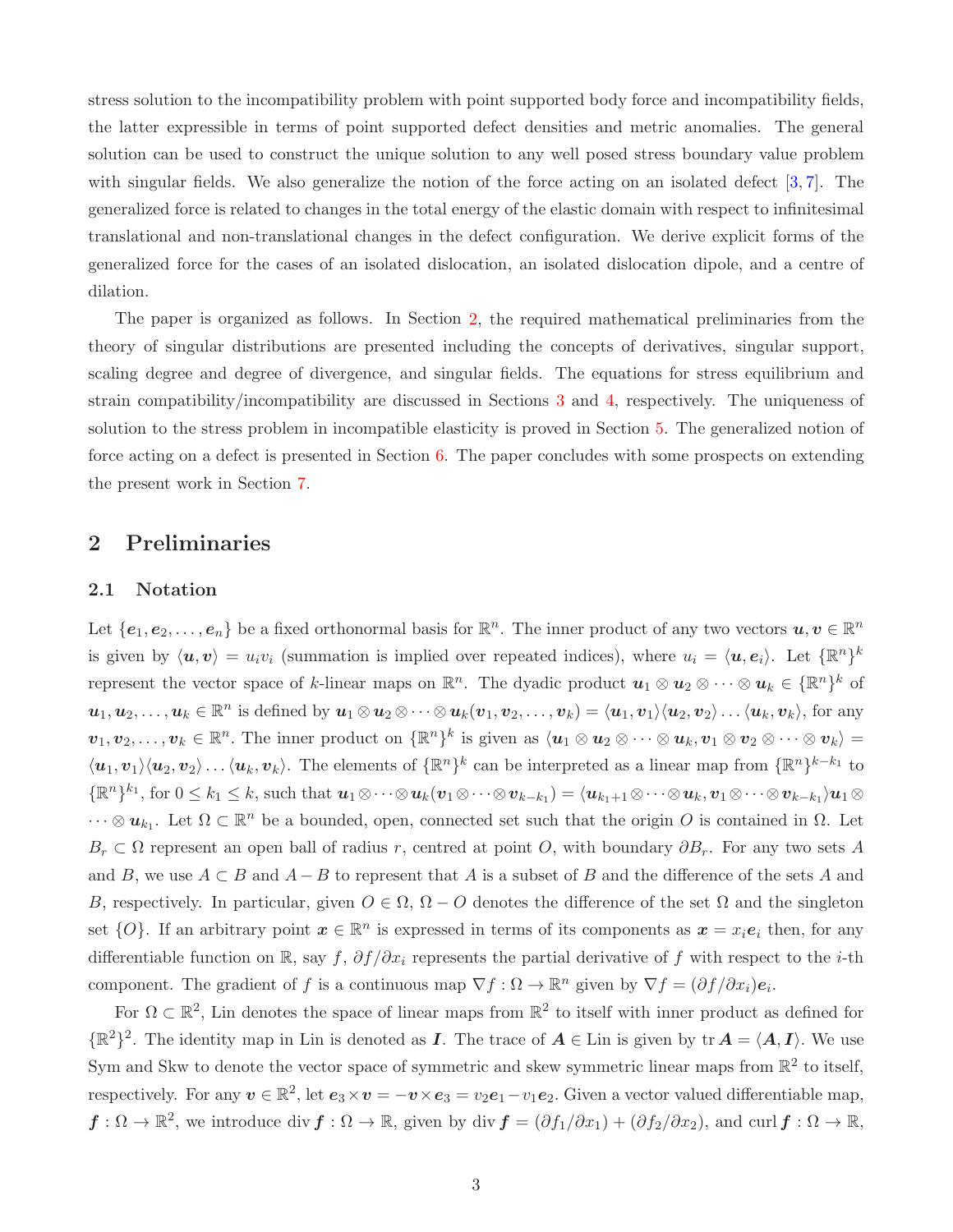given by curl  $\mathbf{f} = (\partial f_2/\partial x_1) - (\partial f_1/\partial x_2)$ . Let  $\mathbb{A} \in (\mathbb{R}^2)^4$  be a linear map  $\mathbb{A}$ : Lin  $\rightarrow$  Lin defined by  $\mathbb{A}(v \otimes w) = (e_3 \times v) \otimes (e_3 \times w)$  for any  $v, w \in \mathbb{R}^2$ . The bilinear map  $\mathbb{A}(V, W) = \langle \mathbb{A}V, W \rangle$ , for any  $V, W \in \mathbb{R}^2 \otimes \mathbb{R}^2$ , is symmetric, i.e.,  $\mathbb{A}(V, W) = \mathbb{A}(W, V)$ . We use  $C^{\infty}(\Omega), C^{\infty}(\Omega, \mathbb{R}^2)$ , and  $C^{\infty}(\Omega, \text{Lin})$ to represent the space of smooth scalar valued, vector valued, and tensor valued maps, respectively. Given  $(x_1, x_2) \in \mathbb{R}^2$ , let  $r = (x_1^2 + x_2^2)^{1/2}$  and  $\theta = \tan^{-1}(x_2/x_1)$  be the polar coordinates, and  $\{e_r, e_\theta\}$  be the orthonormal polar basis in  $\mathbb{R}^2$ .

### 2.2 Distributions

For an open set  $\Omega \subset \mathbb{R}^n$  let  $\mathcal{D}(\Omega)$  represent the space of compactly supported smooth functions from  $\Omega$  to R. The space of distributions  $\mathcal{D}'(\Omega)$  is the space of all linear continuous functions on  $\mathcal{D}(\Omega)$  [\[4\]](#page-27-4). The space of  $\mathbb{R}^2$  valued distributions, represented by  $\mathcal{D}'(\Omega,\mathbb{R}^2)$ , is such that, for any compactly supported  $\mathbb{R}^2$  valued smooth function  $\phi \in \mathcal{D}(\Omega,\mathbb{R}^2)$  and  $T \in \mathcal{D}'(\Omega,\mathbb{R}^2)$ ,  $T(\phi) = T_i(\phi_i)$  (summation is implied over repeated indices). The space of Lin valued distributions, represented by  $\mathcal{D}'(\Omega, \text{Lin})$ , is the dual of the space of compactly supported Lin valued smooth functions such that, for  $\phi \in \mathcal{D}(\Omega, \text{Lin})$  and  $T \in \mathcal{D}'(\Omega, \text{Lin})$ ,  $\mathbf{T}(\boldsymbol{\phi}) = T_{ij}(\phi_{ij}).$ 

A function  $f : \Omega \to \mathbb{R}$  is said to be locally integrable if it is integrable in any compact subset of  $\Omega$ . Given any locally integrable function  $f : \Omega \to \mathbb{R}$ , we can associate with it a distribution  $T_f \in \mathcal{D}'(\Omega)$ given by  $T_f(\psi) = \int_{\Omega} f \psi \, dx$  for all  $\psi \in \mathcal{D}(\Omega)$ , where dx represents the Lebesgue measure in  $\mathbb{R}^n$ . Given a distribution  $F \in \mathcal{D}'(\Omega)$ , if there exists a locally integrable function  $f: \Omega \to \mathbb{R}$  such that  $F(\psi) = \int_{\Omega} f \psi \, dx$ for all  $\psi \in \mathcal{D}(\Omega)$  then F is said to be locally integrable. We call a distribution  $T \in \mathcal{D}'(\Omega)$  continuous (or differentiable or smooth) if there exists a continuous (or differentiable or smooth) function  $f : \Omega \to \mathbb{R}$  such that  $T(\psi) = \int_{\Omega} f \psi \, dx$  for all  $\psi \in \mathcal{D}(\Omega)$ . We say that a distribution  $T \in \mathcal{D}'(\Omega)$  is the zero distribution if  $T(\psi) = 0$  for all  $\psi \in \mathcal{D}(\Omega)$ . Given a point  $O \in \Omega$ , we use  $\delta_O \in \mathcal{D}'(\Omega)$  to represent the Dirac measure at O, i.e.,  $\delta_O(\psi) = \psi(O)$  for all  $\psi \in \mathcal{D}(\Omega)$ . A sequence of distributions  $T_j \in \mathcal{D}'(\Omega)$  is said to converge to  $T_0 \in \mathcal{D}'(\Omega)$ , as  $j \to \infty$ , in the sense of distributions if  $T_j(\phi) \to T_0(\phi)$  for all  $\phi \in \mathcal{D}(\Omega)$ .

### 2.3 Derivatives of distributions

The partial derivative of a distribution  $T \in \mathcal{D}'(\Omega)$ ,  $\partial_i T \in \mathcal{D}'(\Omega)$ , is defined as  $\partial_i T(\psi) = -T(\partial \psi/\partial x_i)$ for all  $\psi \in \mathcal{D}(\Omega)$ . If  $\alpha \in \mathbb{N}^n$  denotes an n dimensional multi-index, where N is the set of non-negative integers, then for  $\alpha = (\alpha_1, \alpha_2, \dots, \alpha_n)$ ,  $|\alpha| = \alpha_1 + \alpha_2 + \dots + \alpha_n$ , and  $T \in \mathcal{D}'(\Omega)$ ,  $\partial^{\alpha}T = \partial_1^{\alpha_1} \partial_2^{\alpha_2} \dots \partial_n^{\alpha_n} T$ . For any sequence such that  $T_j \to T_0$ , as  $j \to \infty$ ,  $\partial_i T_j \to \partial_i T_0$  and  $\partial^\alpha T_j \to \partial^\alpha T_0$ , for any multi-index  $\alpha$ .

For  $\Omega \subset \mathbb{R}^2$ , given any scalar field  $T \in \mathcal{D}'(\Omega)$ , the gradient of  $T, \nabla T \in \mathcal{D}'(\Omega, \mathbb{R}^2)$ , is given by  $\nabla T = (\partial_i T) e_i$ . For any vector field  $\mathbf{v} \in \mathcal{D}'(\Omega, \mathbb{R}^2)$  and any  $\psi \in \mathcal{D}(\Omega)$ , the divergence of  $\mathbf{v}$ , Div  $\mathbf{v} \in \mathcal{D}'(\Omega)$ , is given by Div  $\mathbf{v}(\psi) = -\mathbf{v}(\nabla \psi)$  and the curl of  $\mathbf{v}$ , Curl  $\mathbf{v} \in \mathcal{D}'(\Omega)$ , is given by Curl  $\mathbf{v}(\psi) = -\mathbf{v}(\mathbf{e}_3 \times \nabla \psi)$ . For any tensor field  $V \in \mathcal{D}'(\Omega, \text{Lin})$  and any  $\psi \in \mathcal{D}(\Omega, \mathbb{R}^2)$ , the divergence of  $V$ , Div  $V \in \mathcal{D}'(\Omega, \mathbb{R}^2)$ , is given by Div  $V(\psi) = -V(\nabla \psi)$  and the curl of V, Curl  $V \in \mathcal{D}'(\Omega, \mathbb{R}^2)$ , is given by  $\langle \text{Curl }V, a \rangle = \text{Curl}(V^T a)$ , for any fixed  $a \in \mathbb{R}^2$ .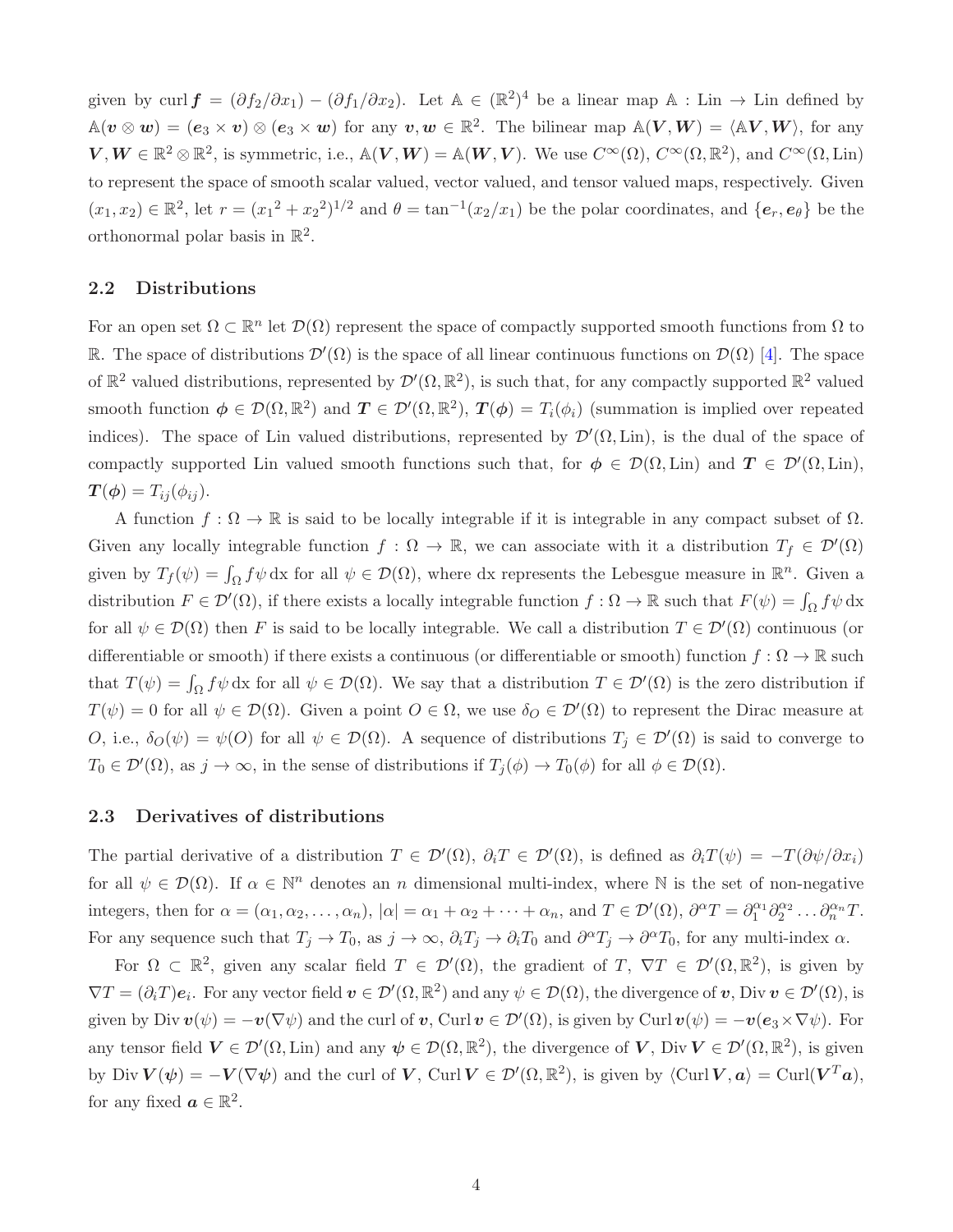### 2.4 Restriction of distributions

For an open set  $\Omega \subset \mathbb{R}^n$  and  $\omega \subset \Omega$ , we can extend  $\psi \in \mathcal{D}(\omega)$  to  $\overline{\psi} \in \mathcal{D}(\Omega)$  such that, for any  $\boldsymbol{x} \in \Omega$ ,

$$
\overline{\psi}(\boldsymbol{x}) = \begin{cases} \psi(\boldsymbol{x}) & \text{if } \boldsymbol{x} \in \omega, \\ 0 & \text{otherwise.} \end{cases}
$$
\n(1)

Given a distribution  $T \in \mathcal{D}'(\Omega)$  and an open subset  $\omega \subset \Omega$ , the restriction of T to  $\omega$ ,  $T|_{\omega} \in \mathcal{D}'(\omega)$ , is given by  $T|\omega(\psi) = T(\overline{\psi})$ , for all  $\psi \in \mathcal{D}(\omega)$ . Restricting distributions to arbitrary open sets containing a common point allows us to localize them at the given point. We say that a property is local at a point  $x \in \Omega$  if it is equivalent for any two arbitrary distributions  $T_1, T_2 \in \mathcal{D}'(\Omega)$  for which there exists an open set  $\omega \subset \Omega$  where  $\boldsymbol{x} \in \omega$  and  $T_1|_{\omega} = T_2|_{\omega}$ . We note that  $\partial^{\alpha} \overline{\psi} = \overline{\partial^{\alpha} \psi}$  for any  $\psi \in \mathcal{D}(\omega)$  and any multi-index  $\alpha \in \mathbb{N}^n$ . Consequently, the restriction of the derivative of a distribution  $T \in \mathcal{D}'(\Omega)$  to an open subset  $\omega \subset \Omega$  is same as the derivative of the restriction of the distribution  $T|_{\omega} \in \mathcal{D}'(\omega)$ , i.e.,  $(\partial^{\alpha}T)|_{\omega} = \partial^{\alpha}(T|_{\omega})$ . In particular, for  $\Omega \subset \mathbb{R}^2$ , given any scalar field  $T \in \mathcal{D}'(\Omega)$ ,  $\nabla(T|\omega) = (\nabla T)|_{\omega}$  and, given any vector field  $\mathbf{v} \in \mathcal{D}'(\Omega,\mathbb{R}^2)$ , Div $(\mathbf{v} |_{\omega}) = (\text{Div } \mathbf{v})|_{\omega}$  and  $\text{Curl}(\mathbf{v} |_{\omega}) = (\text{Curl } \mathbf{v})|_{\omega}$ .

### 2.5 Support and singular support

The support of a function  $f : \Omega \to \mathbb{R}$  is defined as the closure of the set of all points where the function  $f \neq 0$ . We say that a distribution T is non-zero at a point  $x \in \Omega$  if there exists no open set  $\omega \subset \Omega$  such that  $x \in \omega$  and  $T|\omega = 0$ . The support of a distribution  $T \in \mathcal{D}'(\Omega)$ , supp $(T) \subset \Omega$ , is defined as the closure of the set of all points in  $\Omega$  where T is non-zero. It can be equivalently defined as the smallest closed set  $\omega \subset \Omega$  such that  $T|_{\Omega-\omega}=0$ . Given an integrable function f, the support of  $T_f \in \mathcal{D}'(\Omega)$  is same as the support of f. We note that  $\text{supp}(\partial^{\alpha}T) \subset \text{supp}(T)$  for any distribution  $T \in \mathcal{D}'(\Omega)$  and any multi-index  $\alpha$ . We say that a distribution is smooth at  $x \in \Omega$  if there exists an open set  $\omega \subset \Omega$  such that  $x \in \omega$  and  $T|_{\omega}$  is smooth. The smoothness of a distribution at any point  $x \in \Omega$  is a local property. The singular support of a distribution T, singsupp(T)  $\subset$  supp(T), is defined as the closure of the set of all points in  $\Omega$ where T is not smooth. It is the smallest closed set  $\omega \subset \Omega$  such that  $T|_{\Omega-\omega}$  is smooth, i.e., there exists a smooth function,  $f: \Omega - \text{singsupp}(T) \to \mathbb{R}$ , such that  $T|_{\Omega-\text{singsupp}(T)}(\psi) = \int_{\Omega-\text{singsupp}(T)} f\psi \,dx$  for all  $\psi \in \mathcal{D}(\Omega-\text{singsupp}(T))$ . We note that singsupp $(\partial^{\alpha}T) \subset \text{singsupp}(T)$  for any distribution  $T \in \mathcal{D}'(\Omega)$  and any multi-index  $\alpha$ .

Let  $\mathcal{P}: \mathcal{D}'(\Omega) \to \mathcal{D}'(\Omega)$  be a linear differential operator of order m with constant coefficients, i.e., for any  $T \in \mathcal{D}'(\Omega)$ ,  $\mathcal{P}(T) = \sum_{k=0}^{m} \langle P^k, \nabla^k T \rangle$ , where  $P^k \in (\mathbb{R}^n)^k$  such that  $P^m$  is non-zero and  $\nabla^k T =$  $\nabla\nabla\ldots(k \text{ times})\ldots\nabla T$ . The linear differential operator  $P$  is elliptic if

$$
\langle \boldsymbol{P}^m, \boldsymbol{x} \otimes \boldsymbol{x} \cdots (m \text{ times}) \cdots \otimes \boldsymbol{x} \rangle \neq 0 \tag{2}
$$

for any non-zero  $x \in \mathbb{R}^n$ . For any arbitrary linear differential operator, singsupp $(\mathcal{P}(T)) \subset \text{singsupp}(T)$ . Hence, if a distribution T is smooth in an open set  $\omega$  then the distribution  $\mathcal{P}(T)$  will also be smooth in  $ω$ . The converse assertion, i.e., if  $\mathcal{P}(T)$  is smooth in  $ω$  then T is smooth in  $ω$ , holds true if the differential operator is elliptic, as established through the following lemma.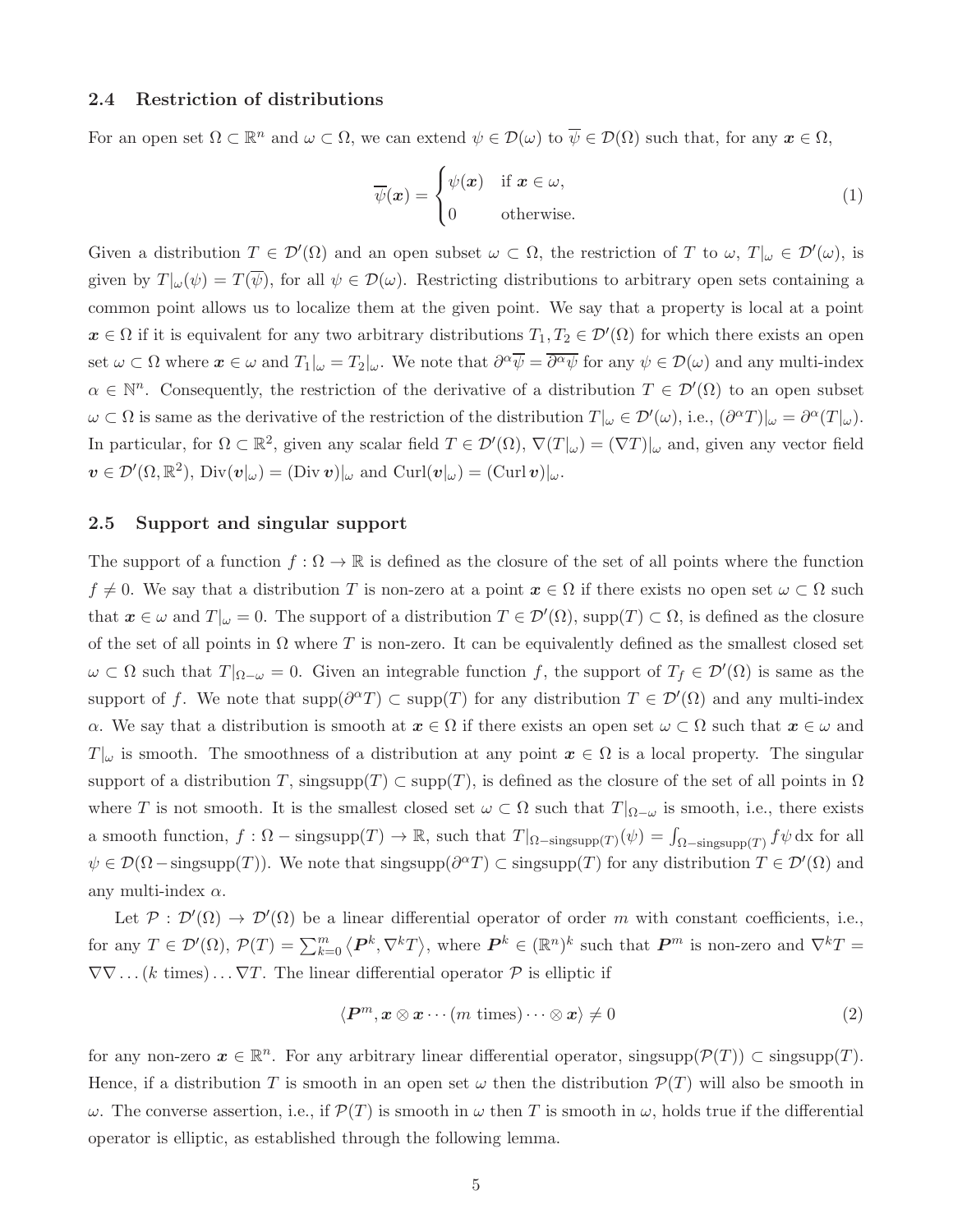<span id="page-5-3"></span>**Lemma 2.1.** [\[4,](#page-27-4) Theorem 8.6.1] Given a elliptic linear operator with constant coefficients  $P$  and an open set  $\Omega \subset \mathbb{R}^n$ , singsupp $(\mathcal{P}(T)) = \text{singsupp}(T)$  for any  $T \in \mathcal{D}'(\Omega)$ .

The product of two continuous functions is defined pointwise as a continuous function. The product of two arbitrary distributions is not well defined. Given any two smooth functions  $f \in C^{\infty}(\Omega)$  and  $\phi \in \mathcal{D}(\Omega)$ , the product is a smooth function  $f \phi \in \mathcal{D}(\Omega)$ . Given a smooth function  $f \in C^{\infty}(\Omega)$  and a distribution  $T \in \mathcal{D}'(\Omega)$ , the product is a distribution  $fT \in \mathcal{D}'(\Omega)$  such that  $fT(\phi) = T(f\phi)$  for all  $\phi \in \mathcal{D}(\Omega)$ . If T is continuous, i.e., there exists a continuous function  $f_1$  such that  $T(\phi) = \int_{\Omega} f_1 \phi \, dx$ , then  $fT(\phi) = \int_{\Omega} f f_1 \phi \, dx$ . The product of a smooth function with a distribution therefore generalizes the notion of the product of continuous functions. For any sequence  $T_j \in \mathcal{D}'(\Omega)$  and  $T_0 \in \mathcal{D}'(\Omega)$  such that  $T_j \to T_0$ , as  $j \to \infty$ , the sequence  $fT_j \in \mathcal{D}'(\Omega)$  converges to  $fT_0 \in \mathcal{D}'(\Omega)$ . The derivative of the product of a distribution T with smooth function f follows the Leibniz rule,  $\partial_i(fT) = (\partial_i f)T + f(\partial_i T)$ . Finally, we note that  $\text{supp}(f) \subset \text{supp}(T)$  and  $\text{singsupp}(f) \subset \text{singsupp}(T)$ .

### <span id="page-5-2"></span>2.6 Scaling degree and degree of divergence

For any  $\phi \in \mathcal{D}(\mathbb{R}^n)$  and  $\lambda \in (0,\infty)$  let  $\phi_{\lambda} \in \mathcal{D}(\mathbb{R}^n)$  be such that, for  $\mathbf{x} \in \mathbb{R}^n$ ,

<span id="page-5-0"></span>
$$
\phi_{\lambda}(\boldsymbol{x}) = \frac{1}{\lambda^n} \phi\left(\frac{\boldsymbol{x}}{\lambda}\right). \tag{3}
$$

Given  $T \in \mathcal{D}'(\mathbb{R}^n)$ , the rescaled distribution  $T_\lambda \in \mathcal{D}'(\mathbb{R}^n)$  is given by  $T_\lambda(\phi) = T(\phi_\lambda)$ . For a locally integrable distribution  $T \in \mathcal{D}'(\mathbb{R}^n)$ , such that  $T(\phi) = \int f \phi \, dx$ ,  $T_\lambda(\phi) = \int f_\lambda \phi \, dx$ , where  $f_\lambda(x) = f(\lambda x)$ . The scaling degree of the distribution T, sd(T), with respect to origin  $O \in \mathbb{R}^n$  is defined as [\[1\]](#page-26-0)

$$
sd(T) = \inf \{ k \in \mathbb{R} \mid \lim_{\lambda \to 0} \lambda^k T_{\lambda} = 0 \}.
$$
 (4)

The degree of divergence of  $T \in \mathcal{D}'(\mathbb{R}^n)$ , with respect to O, is defined as the difference of the scaling degree of T and the dimension of the space,

<span id="page-5-1"></span>
$$
\deg(T) = \mathrm{sd}(T) - n.\tag{5}
$$

The following lemma establishes the local nature of scaling degree or degree of divergence.

**Lemma 2.2.** For  $T_1 \in \mathcal{D}'(\mathbb{R}^n)$  and  $T_2 \in \mathcal{D}'(\mathbb{R}^n)$ , such that  $T_1|_{\omega} = T_2|_{\omega}$  for any open set  $\omega \subset \mathbb{R}^n$  with  $O \in \omega$ ,  $\deg(T_1) = \deg(T_2)$ .

Proof. Given any  $\phi \in \mathcal{D}(\mathbb{R}^n)$ , there exists  $\lambda_0 > 0$  such that  $\text{supp}(\phi_\lambda) \subset \omega$  for all  $\lambda < \lambda_0$ . Hence  $\lim_{\lambda \to 0} \lambda^k (T_{1\lambda} - T_{2\lambda}) = 0$ , which implies  $\deg(T_1) = \deg(T_2)$ .  $\Box$ 

We can use the local nature of the degree of distributions in  $\mathbb{R}^n$  to extend the notions of scaling degree and degree of divergence to distributions on arbitrary open sets containing O. For any  $\phi \in \mathcal{D}(B_r)$  let  $\phi_{\lambda} \in \mathcal{D}(B_r)$ , with  $0 < \lambda < 1$ , be given by [\(3\)](#page-5-0). Given  $T \in \mathcal{D}'(\Omega)$  and  $B_r \subset \Omega$  we define  $(T|_{B_r})_{\lambda} \in \mathcal{D}'(B_r)$ as

$$
(T|_{B_r})_\lambda(\phi) = (T|_{B_r})(\phi_\lambda) \tag{6}
$$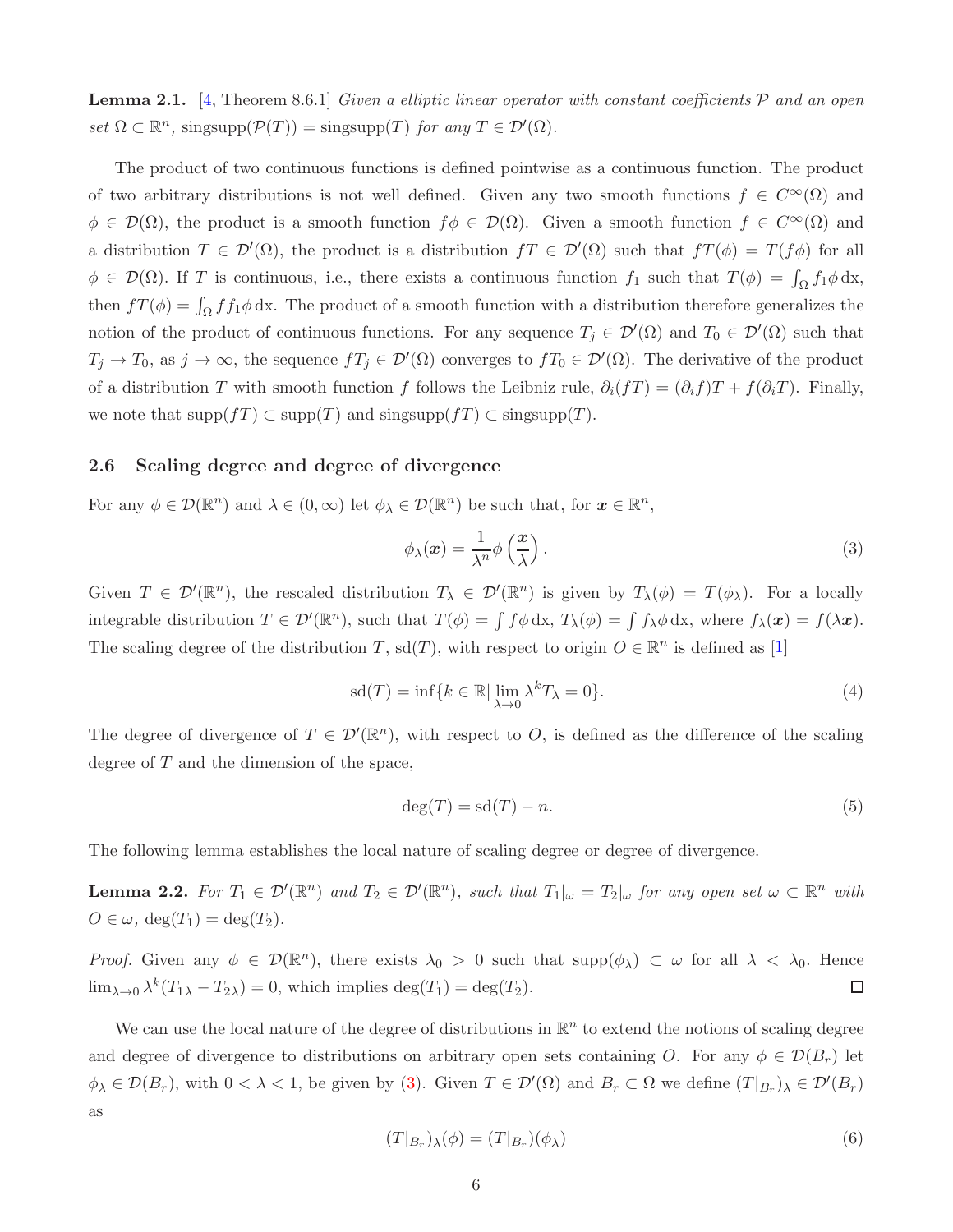for all  $\phi \in \mathcal{D}(B_r)$ . The scaling degree of the distribution T, with respect to O, is then defined as

$$
sd(T) = \inf \{ k \in \mathbb{R} \mid \lim_{\lambda \to 0} \lambda^k(T|_{B_r})_{\lambda} = 0 \}.
$$
 (7)

The degree of divergence of T can be evaluated using  $(5)$ . Further, both of these can be defined for distributions  $T \in \mathcal{D}'(\Omega - O)$  by considering the restriction  $T|_{B_r-O}$ . The scaling degree and the degree of divergence of a distribution will always be mentioned with respect to O unless stated otherwise. The following results will be used throughout [\[1\]](#page-26-0):

- i. For  $T \in \mathcal{D}'(\Omega)$ , sd $(T) \geq \text{sd}(T|_{\Omega-O})$  and  $\text{deg}(T) \geq \text{deg}(T|_{\Omega-O})$ .
- ii. For  $T_1 \in \mathcal{D}'(\Omega)$ , such that  $T_1(\phi) = \int_{\Omega} f \phi \, dx$  and f is smooth, sd $(T_1) \leq 0$ . Given a smooth function f and a distribution  $T \in \mathcal{D}'(\Omega)$ ,  $sd(fT) \leq sd(T)$  and  $deg(fT) \leq deg(T)$ .
- iii. For  $T \in \mathcal{D}'(\mathbb{R}^n)$ , such that  $T_\lambda = \lambda^k T$ , sd $(T) = -k$  and  $\deg(T) = -k n$ . For  $T \in \mathcal{D}'(\Omega O)$ , such that  $T(\phi) = \int_{\Omega - O} f \phi \, dx$  and  $f(x) \le c_0 |x|^k$ , sd $(T) \le -k$  and  $\deg(T) \le -k - n$ .
- iv. For  $T = \delta_O$ ,  $T_{\lambda} = \lambda^{-n} \delta_O$ , which implies  $sd(\delta_O) = n$  and  $deg(T) = 0$ . For  $T = \partial^{\alpha} \delta_O$ , where  $\alpha$  is a multi-index,  $T_{\lambda} = \lambda^{-n-|\alpha|} \partial^{\alpha} \delta_{O}$ , which implies  $sd(T) = |\alpha| + n$  and  $deg(T) = |\alpha|$ .
- v. For any distribution T,  $sd(\partial^{\alpha}T) \le sd(T) + |\alpha|$  and  $deg(\partial^{\alpha}T) \le deg(T) + |\alpha|$ .

### 2.7 Extension of distributions

Given an open subset  $\omega \subset \Omega$  and a distribution  $T_0 \in \mathcal{D}'(\omega)$ , we say that  $T \in \mathcal{D}'(\Omega)$  is an extension of  $T_0$ if  $T|_{\omega} = T_0$ . Such an extension is in general not unique. The existence and uniqueness of an extension for distributions  $T_0 \in \mathcal{D}'(\mathbb{R}^n - O)$  with a given degree of divergence is due to Brunetti and Fredenhagen [\[1\]](#page-26-0). The analogous result for distributions  $T_0 \in \mathcal{D}'(\Omega - O)$  is stated in the following lemma. The existence proof, given in Appendix [A,](#page-26-1) uses the notion of degree of divergence extended to  $\mathcal{D}'(\Omega - O)$  as elaborated in the previous section. The rest of the lemma can be proved following the original result [\[1\]](#page-26-0).

<span id="page-6-0"></span>**Lemma 2.3.** Given  $T_0 \in \mathcal{D}'(\Omega - O)$ , with a finite degree of divergence, there exists an extension  $T \in \mathcal{D}'(\Omega)$ such that  $T|_{\Omega-O} = T_0$  and  $\deg(T) = \deg(T_0)$ . Moreover,

- a. If deg  $T_0 < 0$  then the extension T is unique.
- b. If deg  $T_0 \geq 0$  then, given two extensions  $T_1, T_2 \in \mathcal{D}'(\Omega)$  which satisfy  $T_1|_{\Omega-O} = T_2|_{\Omega-O} = T_0$  and  $deg(T_1) = deg(T_2) = deg T_0$ ,  $T_1 - T_2 = \sum_{\alpha \in \mathbb{N}^n, |\alpha| \le deg(T_0)} T^{\alpha} \partial^{\alpha} \delta_O$ , where  $T^{\alpha} \in \mathbb{R}$ .

According to the lemma, a distribution  $T \in \mathcal{D}'(\Omega)$  is uniquely characterized by  $T|_{\Omega-O}$  if and only if T has a negative degree of divergence. If  $T$  has a non-negative degree of divergence, it can not be uniquely identified from  $T|_{\Omega-O}$ . The extent of non-uniqueness is as given in part b. above.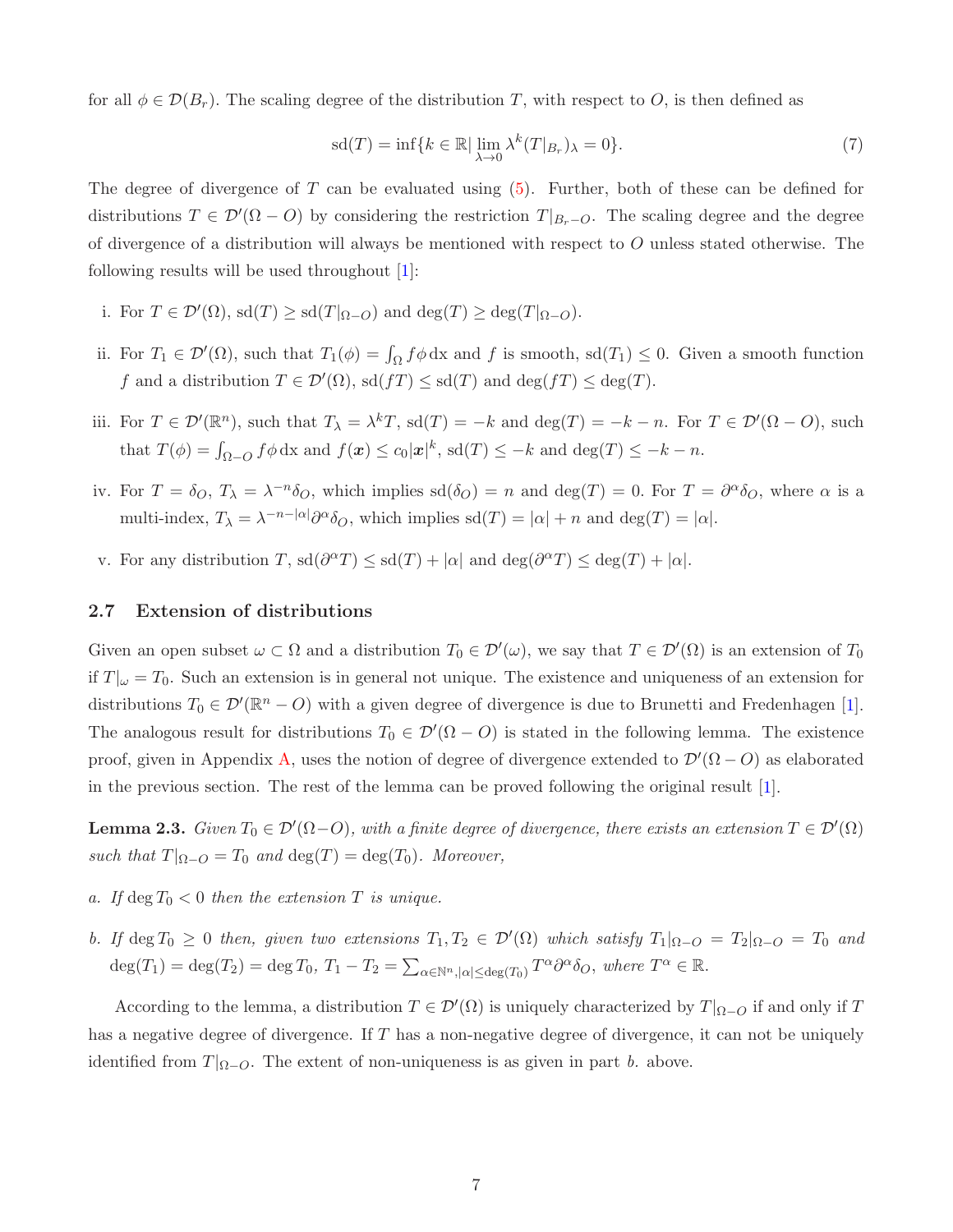### 2.8 Singular fields

We are interested in fields that are singular at a given point  $O \in \Omega$ . We say that a distribution  $A \in$  $\mathcal{A}(\Omega) \subset \mathcal{D}'(\Omega)$  if singsupp $(A) \subset \{O\}$ . The elements of  $\mathcal{A}(\Omega)$  represent fields that are possibly singular at O and smooth everywhere else. For  $A \in \mathcal{A}(\Omega)$ ,  $A|_{\Omega-O}$  can be represented in terms of a smooth function defined on  $\Omega - O$ , i.e., there exists a smooth map  $a \in C^{\infty}(\Omega - O)$  such that  $A|_{\Omega - O}(\psi) = \int_{\Omega - O} a\psi \,dx$  for any  $\psi \in \mathcal{D}(\Omega - O)$ . We say that a distribution  $E \in \mathcal{E}(\Omega) \subset \mathcal{D}'(\Omega)$  if supp $(E) \subset \{O\}$ . For  $E \in \mathcal{E}(\Omega)$  we have  $E|_{\Omega-O} = 0$ , which implies that  $\mathcal{E}(\Omega)$  is a subspace of  $\mathcal{A}(\Omega)$  containing singular fields supported at O. For  $A_1, A_2 \in \mathcal{A}(\Omega)$ , such that  $A_1|_{\Omega-O} = A_2|_{\Omega-O}$ ,  $(A_1 - A_2)|_{\Omega-O} = 0$  and hence  $(A_1 - A_2) \in \mathcal{E}(\Omega)$ . Further, given two distributions  $T \in \mathcal{D}'(\Omega)$  and and  $E \in \mathcal{E}(\Omega)$ , such that T is smooth and  $E \neq 0$ , we have  $(T + E) \in \mathcal{A}(\Omega)$  satisfying deg $(T + E) \geq 0$ . According to the following lemma, any element of  $\mathcal{E}(\Omega)$  can be written as a linear combination of  $\delta_Q$  and its derivatives.

<span id="page-7-3"></span>**Lemma 2.4.** [\[4,](#page-27-4) Theorem 3.2.1] For every  $E \in \mathcal{E}(\Omega)$  we have the representation

<span id="page-7-2"></span>
$$
E = \sum_{\alpha \in \mathbb{N}^n, |\alpha| \le \deg(E)} E^{\alpha} \partial^{\alpha} \delta_O,
$$
\n(8)

with  $E^{\alpha} \in \mathbb{R}$  given by  $E^{\alpha} = E(w^{\alpha})$ , where  $w^{\alpha} \in \mathcal{D}(\Omega)$  is such that, for any multi-index  $\beta$ ,  $\partial^{\beta} w^{\alpha} = (-1)^{|\alpha|}$ if  $\alpha = \beta$  and  $\partial^{\beta} w^{\alpha} = 0$  if  $\alpha \neq \beta$ .

An example of the compactly supported function  $w^{\alpha}$ , introduced in the above lemma, can be constructed by considering  $\text{supp}(w^{\alpha}) \subset B_r$  with  $w^{\alpha}(\bm{x}) = (-1)^{|\alpha|}(x_1^{\alpha_1}x_2^{\alpha_2}...x_n^{\alpha_n})/(\alpha_1!\alpha_2!...\alpha_n!)$  for all  $\boldsymbol{x} \in B_{r/2}.$ 

For an open set  $\Omega \subset \mathbb{R}^2$ , given any  $u \in \mathcal{D}'(\Omega)$ , we have Curl( $\nabla u$ ) = 0. The converse, given in the following theorem, holds only when  $\Omega$  is simply connected.

<span id="page-7-0"></span>**Theorem 2.5.** [\[10\]](#page-27-9) Let  $\Omega \subset \mathbb{R}^2$  be simply connected, then for any  $v \in \mathcal{D}'(\Omega, \mathbb{R}^2)$  such that Curl  $v = 0$ there exists  $u \in \mathcal{D}'(\Omega)$  such that  $\nabla u = \boldsymbol{v}$ .

Theorem [2.5](#page-7-0) establishes the existence of a distribution u such that  $\nabla u = v$  for any curl free vector valued distribution  $v$  on a simply connected open set. In the following lemma we establish more specific regularity results for u when v is a singular field. For a connected open set  $\Omega \subset \mathbb{R}^2$ , any distribution  $u \in \mathcal{D}'(\Omega)$  which satisfies  $\nabla u = \mathbf{0}$  is a constant distribution, i.e., there exists a constant  $c \in \mathbb{R}$  such that  $u(\psi) = \int_{\Omega} c\psi \, da$ , where da denotes the area measure in  $\mathbb{R}^2$ , for any  $\psi \in \mathcal{D}(\Omega)$ .

<span id="page-7-1"></span>**Lemma 2.6.** Let  $\Omega \subset \mathbb{R}^2$  be a simply connected open set. Then,

a. Given  $A \in \mathcal{A}(\Omega, \mathbb{R}^2)$ , such that Curl  $A = 0$ , there exists  $u \in \mathcal{A}(\Omega)$  such that  $\nabla u = A$ .

b. Given  $\mathbf{E} \in \mathcal{E}(\Omega, \mathbb{R}^2)$ , such that  $\text{Curl}\,\mathbf{E} = 0$ , there exists  $u \in \mathcal{E}(\Omega)$  such that  $\nabla u = \mathbf{E}$ .

*Proof.* a. From Theorem [2.5](#page-7-0) we have  $u \in \mathcal{D}'(\Omega)$  such that  $\nabla u = \mathbf{A}$ . Thereafter,  $\mathbf{A}|_{\Omega-O} = (\nabla u)|_{\Omega-O} =$  $\nabla (u|_{\Omega-O})$ . The smoothness of  $A|_{\Omega-O}$  implies the smoothness of  $u|_{\Omega-O}$ , hence  $u \in \mathcal{A}(\Omega)$ . b. From Theorem [2.5](#page-7-0) we have  $u \in \mathcal{D}'(\Omega)$  such that  $\nabla u = \boldsymbol{E}$ . Then  $\nabla (u|_{\Omega-O}) = (\nabla u)|_{\Omega-O} = 0$ . Hence  $u|_{\Omega-O}$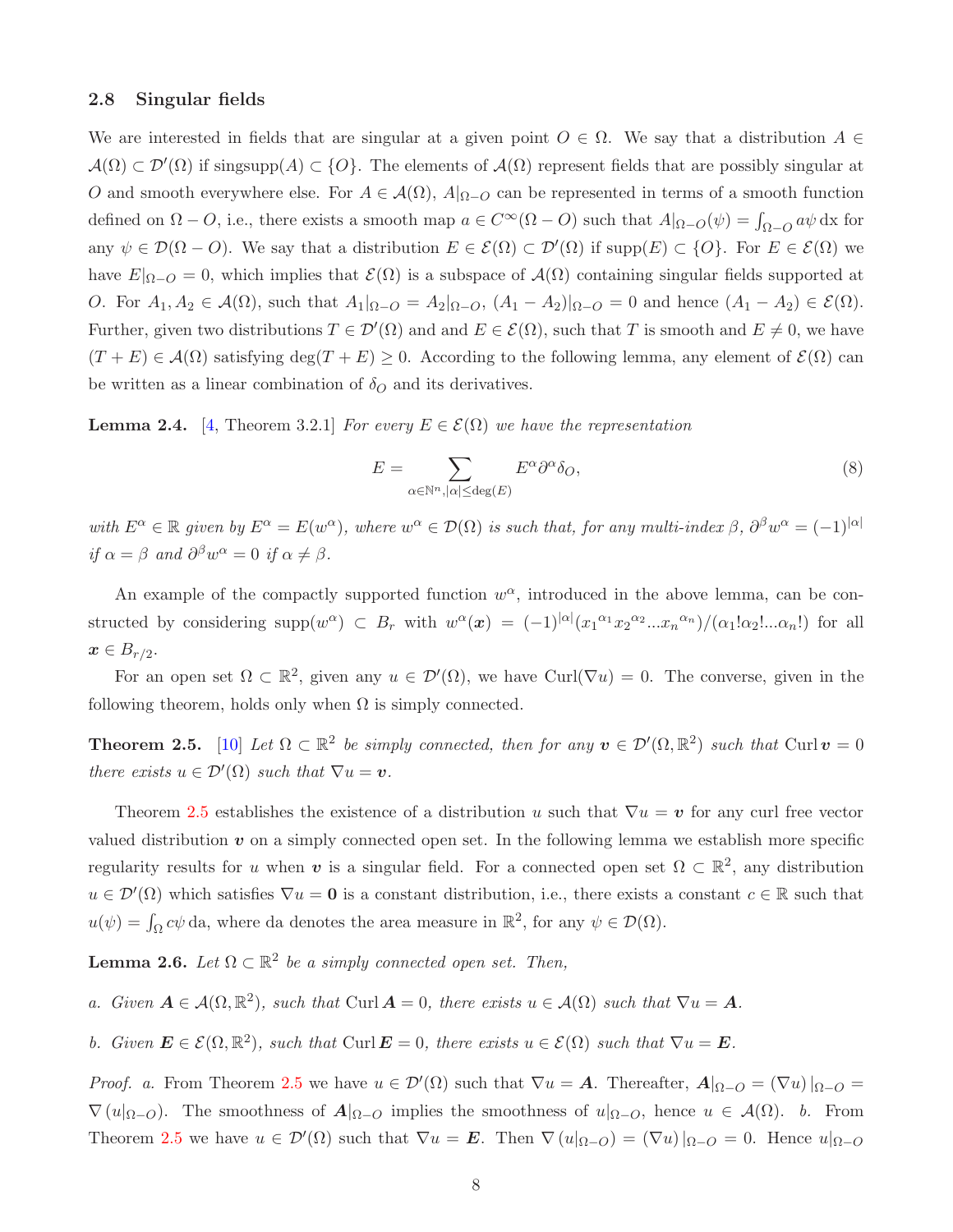is equal to a constant distribution c in  $\Omega - O$ . The distribution  $u - c$  satisfies  $\nabla (u - c) = \mathbf{E}$  and  $supp(u - c) = \{O\}$ , which proves our assertion.  $\Box$ 

The next lemma provides implications on the restricted smooth map, away from the point of singularity, given a vector valued distribution in  $\mathcal{A}(\Omega,\mathbb{R}^2)$  which is curl or divergence free.

<span id="page-8-1"></span>**Lemma 2.7.** Consider an open set  $\Omega \subset \mathbb{R}^2$  and a distribution  $A \in \mathcal{A}(\Omega, \mathbb{R}^2)$ . Then,

- a. For Curl  $A = 0$  the restriction  $A|_{\Omega-O}$  satisfies  $\text{curl}(A|_{\Omega-O}) = 0$  and  $\int_{\partial B_{\epsilon}} \langle A|_{\Omega-O}, t \rangle \, \text{d}l = 0$ , where t is the unit tangent to  $\partial B_{\epsilon}$  and dl is the length measure in  $\mathbb{R}^2$ .
- b. For Div  $A = 0$  the restriction  $A|_{\Omega-O}$  satisfies  $\text{div}(A|_{\Omega-O}) = 0$  and  $\int_{\partial B_{\epsilon}} \langle A|_{\Omega-O}, n \rangle \, dl = 0$ , where *n* is the unit normal to  $\partial B_{\epsilon}$ .

*Proof.* a. Restricting Curl  $A = 0$  to  $\Omega - O$  we obtain curl( $A|_{\Omega - O} = 0$ . Using Lemma [2.6](#page-7-1) and Curl  $A|_{B_{\epsilon}} =$ 0 we have a distribution  $u \in \mathcal{A}(B_{\epsilon})$  such that  $\nabla u = \mathcal{A}|_{B_{\epsilon}}$ . Hence  $\nabla (u|_{B_{\epsilon}-O}) = \mathcal{A}|_{B_{\epsilon}-O}$  in  $B_{\epsilon}-O$ , which immediately leads to the integral formula over  $\partial B_{\epsilon}$ . b. Noting that Div  $\mathbf{A} = 0$  implies Curl( $\mathbf{e}_3 \times \mathbf{A}$ ) = 0,  $\Box$ we can use the first part of the lemma to establish the required assertion.

In order to extend these results to the cases when Curl  $\mathbf{A} = E$  and Div  $\mathbf{A} = E$ , where  $E \in \mathcal{E}(\Omega)$ , we first need the following lemma.

<span id="page-8-0"></span>**Lemma 2.8.** Consider an open set  $\Omega \subset \mathbb{R}^2$  and a distribution  $E \in \mathcal{E}(\Omega)$  such that  $E^{\alpha} = 0$ , for  $\alpha = (0, 0)$ , in the representation [\(8\)](#page-7-2) for E (with  $n = 2$ ). Then there exists  $\mathbf{E}_1 \in \mathcal{E}(\Omega, \mathbb{R}^2)$  and  $\mathbf{E}_2 \in \mathcal{E}(\Omega, \mathbb{R}^2)$  such that  $\text{Div }\mathbf{E}_1 = E$  and  $\text{Curl }\mathbf{E}_2 = E$ .

*Proof.* Given any multi index  $\alpha = (\alpha_1, \alpha_2)$ , such that  $\alpha \neq (0, 0)$ , let  $E_0 = E^{\alpha} \partial^{\alpha} \delta_O$ . If  $\alpha_1 \neq 0$  we take  $\mathbf{E}_1 = E^{\alpha} \partial^{\alpha'} \delta_O \mathbf{e}_1$  and  $\mathbf{E}_2 = E^{\alpha} \partial^{\alpha'} \delta_O \mathbf{e}_2$ , where  $\alpha' = (\alpha_1 - 1, \alpha_2)$ . If  $\alpha_1 = 0$  we take  $\mathbf{E}_1 = E^{\alpha} \partial^{\alpha'} \delta_O \mathbf{e}_2$  and  $\mathbf{E}_2 = -E^{\alpha} \partial^{\alpha'} \delta_0 \mathbf{e}_1, \, \alpha' = (0, \alpha_2 - 1).$  In either case, Div  $\mathbf{E}_1 = E_0$  and Curl  $\mathbf{E}_2 = E_0$ .  $\Box$ 

The next lemma obtains implications on the restricted smooth map, away from the point of singularity, given a vector valued distribution in  $\mathcal{A}(\Omega,\mathbb{R}^2)$  whose curl or divergence belongs to  $\mathcal{E}(\Omega)$ .

<span id="page-8-2"></span>**Lemma 2.9.** Consider an open set  $\Omega \subset \mathbb{R}^2$  and distributions  $A \in \mathcal{A}(\Omega, \mathbb{R}^2)$  and  $E \in \mathcal{E}(\Omega)$ , with the latter having a representation [\(8\)](#page-7-2) with  $n = 2$ . Then,

a. For Curl  $\mathbf{A} = E$  the restriction  $\mathbf{A}|_{\Omega-O}$  satisfies  $\text{curl}(\mathbf{A}|_{\Omega-O}) = 0$  and  $\int_{\partial B_{\epsilon}} \langle \mathbf{A}|_{\Omega-O}, \mathbf{t} \rangle \, \text{d} \mathbf{l} = E^{(0,0)}$ .

b. For Div  $A = E$  the restriction  $A|_{\Omega-O}$  satisfies  $\text{div}(A|_{\Omega-O}) = 0$  and  $\int_{\partial B_{\epsilon}} \langle A|_{\Omega-O}, n \rangle \, \text{d}l = E^{(0,0)}$ .

*Proof.* a. Using Lemma [2.8](#page-8-0) we can construct  $A_1 = E + (E^{(0,0)}/2\pi r)e_\theta$ , where  $E \in \mathcal{E}(\Omega,\mathbb{R}^2)$ , such that Curl  $A_1 = E$ . Hence Curl $(A - A_1) = 0$ . An application of Lemma [2.7](#page-8-1) establishes the required result. b. Using Lemma [2.8](#page-8-0) we can construct  $\boldsymbol{A}_1 = \boldsymbol{E} + (E^{(0,0)}/2\pi r)\boldsymbol{e}_r$ , where  $\boldsymbol{E} \in \mathcal{E}(\Omega,\mathbb{R}^2)$ , such that Div  $\boldsymbol{A}_1 = E$ . Hence  $Div(A - A_1) = 0$ . An application of Lemma [2.7](#page-8-1) establishes the required result.  $\Box$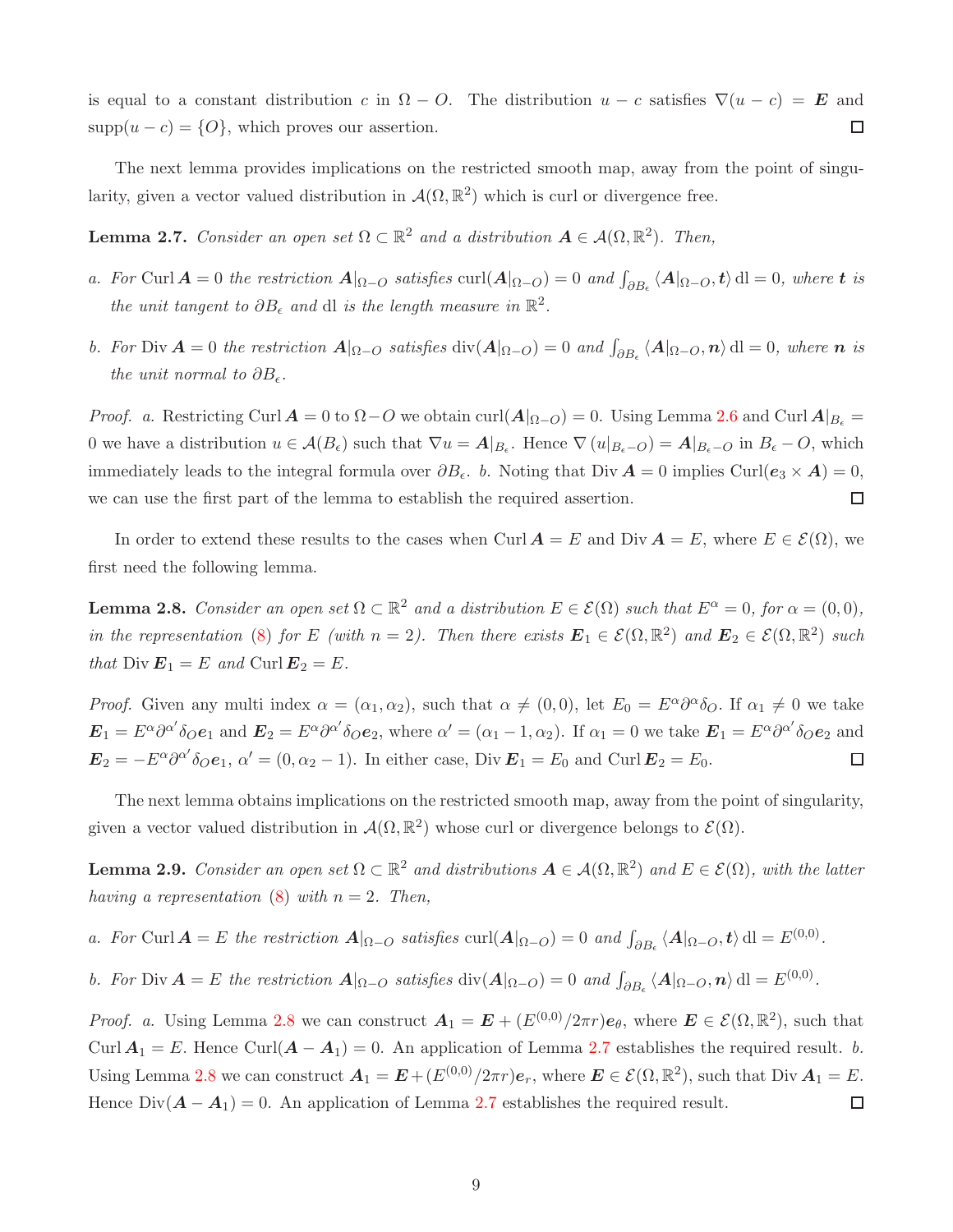In the final lemma of this section, we establish conditions on a curl free restricted smooth map, away from the point of singularity, such that it yields a curl free extension over the whole domain.

**Lemma 2.10.** Given a smooth map  $A_0: \Omega - O \to \mathbb{R}^2$ , with finite scaling degree, there exists an extension  $A \in \mathcal{A}(\Omega, \mathbb{R}^2)$  such that Curl  $A = 0$  if and only if curl  $A_0 = 0$  and  $\int_{\partial B_{\epsilon}} \langle A_0, t \rangle \, \mathrm{d}l = 0$ .

Proof. The forward assertion has been established in Lemma [2.7.](#page-8-1) On the other hand, for the given  $A_0$ , there exists a distribution  $A_1 \in \mathcal{A}(\Omega, \mathbb{R}^2)$ , such that  $A_1|_{\Omega-O} = A_0$ , satisfying curl  $A_1|_{\Omega-O} = 0$ and  $\int_{\partial B_{\epsilon}} \langle A_1|_{\Omega-O}, t \rangle \,d\mathbf{l} = 0$  (Lemma [2.3\)](#page-6-0). The former relation implies Curl  $A_1 \in \mathcal{E}(\Omega)$ . Then, as a consequence of the latter combined with Lemma [2.9,](#page-8-2)  $(\text{Curl } A_1)^{(0,0)} = 0$  in the representation [\(8\)](#page-7-2) for Curl  $A_1$ . Subsequently, in accordance with Lemma [2.8,](#page-8-0) there exists  $E \in \mathcal{E}(\Omega,\mathbb{R}^2)$  such that Curl  $E =$ Curl  $A_1$ . The required distribution  $A \in \mathcal{A}(\Omega, \mathbb{R}^2)$ , defined as  $A = A_1 - E$ , satisfies  $A|_{\Omega-O} = A_0$  and Curl  $\mathbf{A} = 0$ .  $\Box$ 

### 2.9 An example of a singular field

Consider an open set  $\Omega \subset \mathbb{R}^2$ . The functions r, cos  $\theta$ , and sin  $\theta$  are smooth in  $\Omega - O$  and locally integrable in  $\Omega$  but not smooth in  $\Omega$ . Each of them can be used to define a distribution belonging to  $\mathcal{A}(\Omega)$  with negative degree of divergence. In what follows, we construct a distribution  $T \in \mathcal{A}(\Omega)$  such that  $T|_{\Omega-O}$ is not locally integrable at O. Let  $G : \Omega - O \subset \mathbb{R}^2 \to \mathbb{R}$  be such that  $G = g(\theta)/r^m$ , where g is a bounded, smooth, and periodic non-trivial function of  $\theta$ . Since g is periodic, with period  $2\pi$ , we can write  $g(\theta) = \sum_{n=0}^{\infty} (c_n \cos(n\theta) + c'_n \sin(n\theta)).$  Clearly, G is not locally integrable at  $O \in \Omega$  for  $m \ge 2$ . However, G is smooth at every point in  $\Omega - O$ . Given  $\phi \in \mathcal{D}(\Omega)$ , consider the following functional associated with G:

$$
T_G(\phi) = \lim_{\epsilon \to 0} \int_{\Omega - B_{\epsilon}} G\phi \, \mathrm{d}a = \lim_{\epsilon \to 0} \int_{\Omega - B_{\epsilon}} \frac{g(\theta)}{r^m} \phi \, \mathrm{d}a. \tag{9}
$$

The functional  $T_G$  will be well defined if the limit is well defined for arbitrary  $\phi \in \mathcal{D}(\Omega)$ . When G is locally integrable at  $O, T_G(\phi) = \int_{\Omega} G\phi \, da$ . Since  $\phi$  is smooth and compactly supported, for any natural number k there exists a polynomial  $P_k$  such that  $|\phi(\mathbf{x}) - P_k(\mathbf{x})| < K_k r^k$ , where  $K_k \in \mathbb{R}$  is finite, for all  $x \in B_r$  and some  $r > 0$ . We write

$$
T_G(\phi) = \lim_{\epsilon \to 0} \left( \int_{\Omega - B_{\epsilon}} \frac{g(\theta)}{r^m} P_k \, da + \int_{\Omega - B_{\epsilon}} \frac{g(\theta)}{r^m} (\phi - P_k) \, da \right). \tag{10}
$$

For  $k > m$  there always exists a polynomial  $P_k$  such that the integrand in the second integral above is integrable and the limit exists. We are done if we establish the existence of the limit in the first term for arbitrary polynomials  $P_k$ . If the limit exists for arbitrary homogeneous polynomials it will exist for arbitrary polynomials. An arbitrary homogeneous polynomial of degree n in  $\mathbb{R}^2$  is of the form  $P_n(\boldsymbol{x}) = r^n \langle \boldsymbol{a}_n, \boldsymbol{E}_n \rangle$ , where  $\boldsymbol{E}_n = \boldsymbol{e}_r \otimes \cdots$  (n times)  $\cdots \otimes \boldsymbol{e}_r$  and  $\boldsymbol{a}_n \in (\mathbb{R}^2)^n$ . We evaluate

$$
\lim_{\epsilon \to 0} \left( \int_{B_h - B_\epsilon} \frac{g(\theta)}{r^m} P_n \, \mathrm{d} \mathbf{a} \right) = \left( \lim_{\epsilon \to 0} \int_{\epsilon}^h r^{(k-m+1)} \mathrm{d} r \right) \left\langle \mathbf{a}_k, \int_0^{2\pi} g(\theta) \mathbf{E}_k \mathrm{d} \theta \right\rangle. \tag{11}
$$

On the right hand side of the expression,  $\lim_{\epsilon \to 0} \int_{\epsilon}^{h} r^{(k-m+1)} dr$  exists only for  $k > m - 2$ . For the limit to exist for arbitrary polynomials the necessary and sufficient condition is given by  $\int_0^{2\pi} g(\theta) \mathbf{E}_k d\theta = \mathbf{0}$  for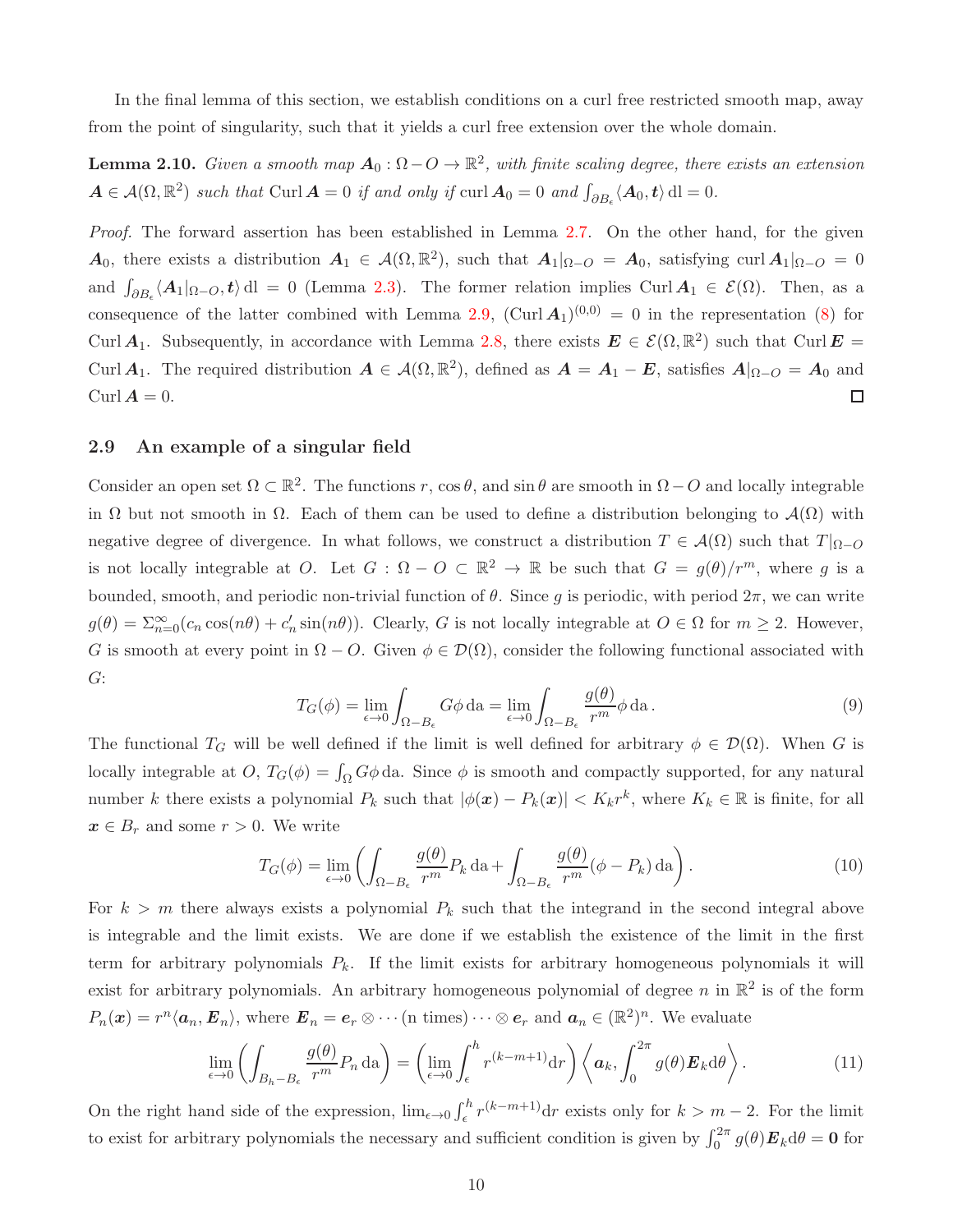all  $k \leq m-2$ . Noting that  $\int_0^{2\pi} (\cos n\theta) \mathbf{E}_k d\theta = \mathbf{0}$  and  $\int_0^{2\pi} (\sin n\theta) \mathbf{E}_k d\theta = \mathbf{0}$  for all  $n > k$ , we obtain the conditions for the limit to exist as  $c_n = c'_n = 0$  for all  $n \leq m - 2$ .

## <span id="page-10-0"></span>3 Stress equilibrium

### 3.1 A generalized equilibrium condition

In order to allow both the stress field  $\sigma$  and the body force field  $B$  to develop singularities at isolated points in a domain  $\Omega \subset \mathbb{R}^2$  we consider them as distributions  $\sigma \in \mathcal{D}'(\Omega, \text{Sym})$  and  $\mathbf{B} \in \mathcal{D}'(\Omega, \mathbb{R}^2)$ . Moreover, in the absence of inertial forces, we postulate the fields to satisfy an equilibrium condition given in a distributional form as

<span id="page-10-1"></span>
$$
\text{Div}\,\boldsymbol{\sigma} + \boldsymbol{B} = \mathbf{0}.\tag{12}
$$

If the fields are smooth over  $\Omega$  then this reduces to the classical form of a pointwise balance law. Before we move on towards studying implications of [\(12\)](#page-10-1) for singular fields, we would like to emphasize the generality afforded by the given form of the equilibrium condition. Conventionally, for weakly regular stress fields (such as those not necessarily continuous over  $\Omega$ ), the equilibrium is postulated using a Cauchy flux map  $\mathcal F$  such that

<span id="page-10-2"></span>
$$
\mathcal{F}(\mathcal{S}) = \lim_{\rho \to 0} \int_{\mathcal{S}} \boldsymbol{\sigma}_{\rho} \boldsymbol{n} \, \mathrm{da} \tag{13}
$$

for any smooth oriented surface S in  $\Omega$  with unit normal n, where  $\sigma_{\rho}$  is a sequence of smooth fields such that  $\sigma_{\rho} \to \sigma$  in the sense of distributions [\[15,](#page-27-10)[16\]](#page-27-11). For a smooth stress field,  $\mathcal{F}(\mathcal{S}) = \int_{\mathcal{S}} \sigma n \, da$ . The map  $\mathcal{F}(\mathcal{S})$  represents the contact force transmitted across the surface S. Given a map  $\mathcal F$  and a smooth body force field  $\mathbf{b}: \Omega \to \mathbb{R}^2$ , the equilibrium condition is given by

<span id="page-10-3"></span>
$$
\mathcal{F}(\partial \mathcal{P}) + \int_{\mathcal{P}} \mathbf{b} \, \mathrm{da} = \mathbf{0},\tag{14}
$$

where  $\mathcal{P} \subset \Omega$  is an arbitrary open subset of  $\Omega$  with smooth boundary  $\partial \mathcal{P}$ . For a smooth stress field this is equivalent to the point wise condition div  $\sigma + b = 0$  in  $\Omega$ . The symmetric nature of the smooth stress field is a consequence of the angular momentum balance. For a general stress field  $\sigma \in \mathcal{D}'(\Omega, \text{Sym})$ , the limit in [\(13\)](#page-10-2) does not exist for all smooth surfaces in  $\Omega$  [\[12\]](#page-27-12). For instance, if  $\sigma = \delta_O I$  then F is well defined only for surfaces S such that  $O \notin \mathcal{S}$ . In such a situation, the stress field  $\sigma \in \mathcal{D}'(\Omega, \text{Sym})$  can not be interpreted in terms of the Cauchy flux map and [\(14\)](#page-10-3) can no longer be used as the general equilibrium condition since  $\mathcal{F}(\partial P)$  is not defined for arbitrary P. We can think of the generalization of the equilibrium condition, as given in [\(12\)](#page-10-1), in the following limiting sense. For any field  $\sigma \in \mathcal{D}'(\Omega, \text{Sym})$  there exists a sequence of smooth maps  $\sigma_\rho$  such that  $\sigma_\rho \to \sigma$  as  $\rho \to 0$  [\[4,](#page-27-4) Section 5.2]. Any distributional stress field can therefore be interpreted as the limit of a sequence of smooth stress fields. The distributional stress field is said to be in equilibrium if it is the limit of a sequence of smooth equilibrated stress fields. The body force field  $B \in \mathcal{D}'(\Omega,\mathbb{R}^2)$  is then the limiting value of the corresponding sequence of smooth body force fields  $B_\rho$ . The equilibrium condition [\(12\)](#page-10-1) follows immediately as the limit of the conditions div  $\sigma_{\rho} + B_{\rho} = 0$  in  $\Omega$ as  $\rho \rightarrow 0$ .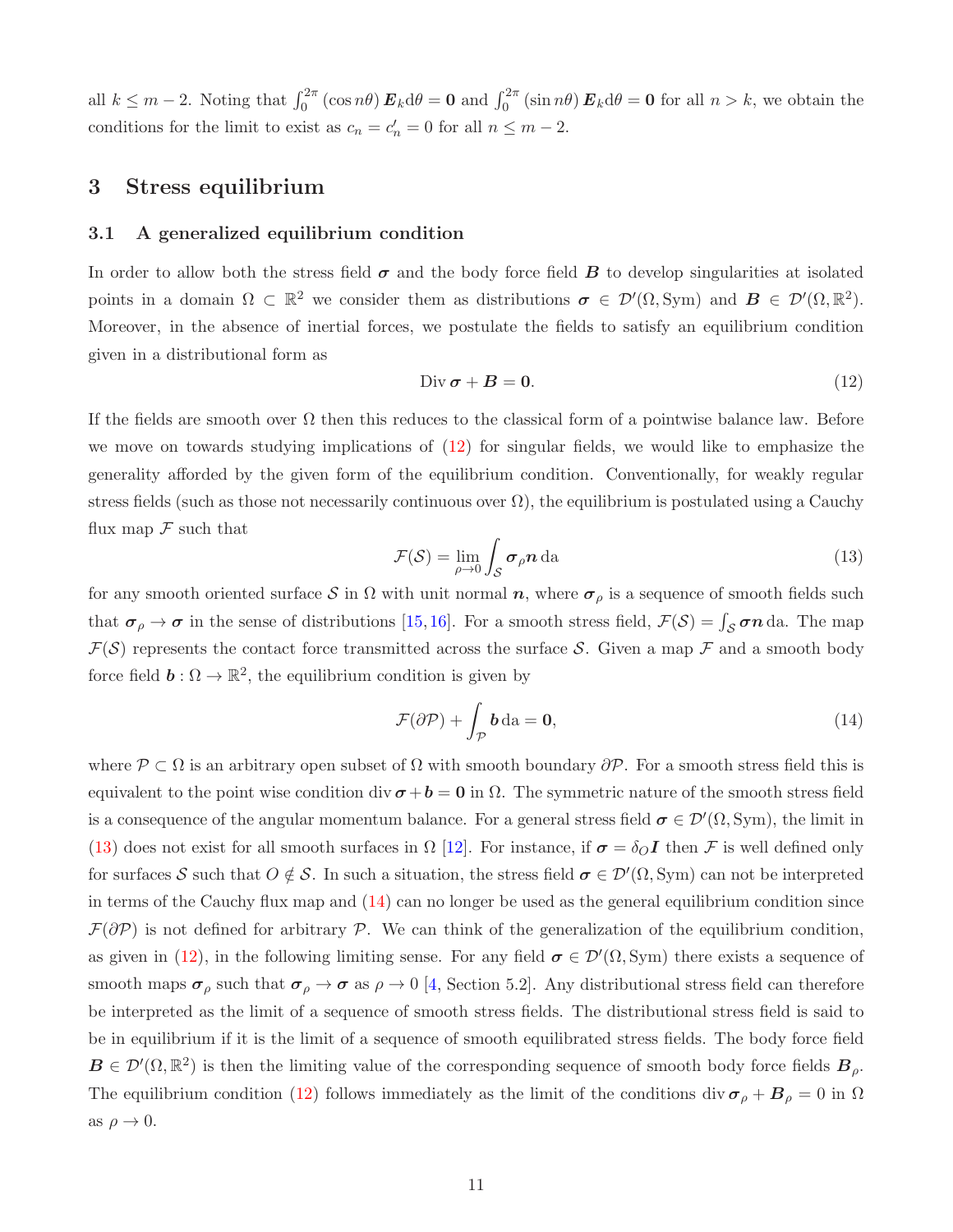### 3.2 Stress fields with point singularity

The restriction  $\sigma|_{\Omega-O}$  of a singular stress field  $\sigma \in \mathcal{A}(\Omega, \text{Sym})$  is smooth. The Cauchy flux is then well defined for any surface contained in  $\Omega$  − O but not necessarily so for surfaces S such that  $O \in \mathcal{S}$ . If  $\sigma$  is in equilibrium with a general body force field  $\mathbf{B} \in \mathcal{D}'(\Omega,\mathbb{R}^2)$  then  $\mathbf{B} \in \mathcal{A}(\Omega,\mathbb{R}^2)$ . In this section, we obtain both the implications and the local equivalent relations of the equilibrium condition [\(12\)](#page-10-1). We emphasize whenever the local relations can be written completely in terms of the smooth restriction  $\sigma|_{\Omega-O}$ . We begin with

<span id="page-11-0"></span>**Lemma 3.1.** Let  $\Omega \subset \mathbb{R}^2$ . Consider a singular stress field  $\sigma \in \mathcal{A}(\Omega, \text{Sym})$  and a singular body force field  $\mathbf{B} \in \mathcal{A}(\Omega,\mathbb{R}^2)$ . Then,

- a. The equilibrium condition [\(12\)](#page-10-1) implies the pointwise condition  $\text{div}(\sigma|_{\Omega-O}) + B|_{\Omega-O} = 0$ .
- b. If  $\deg(\sigma) < -1$  and  $\deg(B) < 0$  then the equilibrium condition [\(12\)](#page-10-1) is equivalent to  $\mathrm{div}(\sigma|_{\Omega-O})$  +  $B|_{\Omega-O}=0.$

*Proof.* a. The result is obtained by restricting the general equilibrium condition [\(12\)](#page-10-1) to  $\Omega - O$ . b. With the given degrees of divergence for  $\sigma$  and  $B$ , deg(Div  $\sigma + B$ ) < 0. Hence, by Lemma [2.3,](#page-6-0) the unique extension of div $(\sigma|_{\Omega-O}) + B|_{\Omega-O}$  is Div  $\sigma + B$ .  $\Box$ 

We give two examples, one where Lemma [3.1](#page-11-0)b. holds and one where it does not. Consider an integrable stress field  $\sigma \in \mathcal{D}'(\Omega, \mathrm{Sym})$  such that Div  $\sigma$  is also integrable. Therefore, there exist integrable functions  $f: \Omega \to \text{Sym}$  and  $g: \Omega \to \mathbb{R}^2$  such that  $\sigma(\phi) = \int_{\Omega} \langle f, \phi \rangle d\mathbf{a}$ , for all  $\phi \in \mathcal{D}(\Omega, \text{Sym})$ , and  $\text{Div } \boldsymbol{\sigma}(\boldsymbol{\psi}) = \int_{\Omega} \langle \boldsymbol{g}, \boldsymbol{\psi} \rangle \, \text{da}, \text{ for all } \boldsymbol{\psi} \in \mathcal{D}(\Omega, \mathbb{R}^2).$  If the body force field  $\boldsymbol{B} \in \mathcal{D}'(\Omega, \mathbb{R}^2)$  is integrable then (Div  $\sigma + B$ ) is also integrable. Assuming div $(\sigma|_{\Omega-O}) + B|_{\Omega-O} = 0$  we can subsequently conclude that  $(Div \sigma + B) = 0$ . Furthermore, if the stress field is singular, i.e.,  $\sigma \in \mathcal{A}(\Omega, Sym)$ , then there exists a smooth map  $\sigma_0 : \Omega - O \to \text{Sym}$ , such that  $\sigma(\phi) = \int_{\Omega} \langle \sigma_0, \phi \rangle d\mathbf{a}$ , for all  $\phi \in \mathcal{D}(\Omega, \text{Sym})$ , and  $\text{Div } \sigma(\psi) =$  $\int_{\Omega} \langle \text{div } \sigma_0, \psi \rangle$  da, for all  $\psi \in \mathcal{D}(\Omega, \mathbb{R}^2)$ . The stress equilibrium condition can therefore be completely given in terms of  $\sigma_0$ . On the other hand, consider a stress field of the form  $\sigma(\phi) = \int_{\Omega} (\cos \theta/r) \langle \phi, e_r \otimes e_r \rangle d\mathbf{a}$ , for an arbitrary  $\phi \in \mathcal{D}(\Omega, \text{Sym})$ , with  $\mathbf{B} = \mathbf{0}$ . Such a  $\sigma$  is integrable but  $\text{Div } \sigma$  is not integrable. In this case,  $(\text{Div}\,\boldsymbol{\sigma} + \boldsymbol{B})|_{\Omega-O} = 0$  but  $\text{Div}\,\boldsymbol{\sigma} + \boldsymbol{B} \neq 0$ . For the considered  $\boldsymbol{\sigma}$ ,  $\text{deg}(\boldsymbol{\sigma}) = -1$  which violates the assumption required for Lemma [3.1](#page-11-0)b.

In the next lemma, we discuss the equilibrium of a singular stress field with a point supported body force field.

<span id="page-11-1"></span>**Lemma 3.2.** Let  $\Omega \subset \mathbb{R}^2$ . Consider a singular stress field  $\sigma \in \mathcal{A}(\Omega, \text{Sym})$  and body force field  $\mathbf{B} \in$  $\mathcal{E}(\Omega,\mathbb{R}^2)$  with the representation  $\mathbf{B} = \sum_{\alpha \in \mathbb{N}^2, |\alpha| \le \deg(\mathbf{B})} \mathbf{b}^{\alpha} \partial^{\alpha} \delta_O$ , where  $\mathbf{b}^{\alpha} \in \mathbb{R}^2$ . Then,

a. The equilibrium condition [\(12\)](#page-10-1) implies

<span id="page-11-2"></span>
$$
\operatorname{div}(\boldsymbol{\sigma}|_{\Omega-O}) = \mathbf{0},\tag{15a}
$$

<span id="page-11-4"></span><span id="page-11-3"></span>
$$
\int_{\partial B_{\epsilon}} (\boldsymbol{\sigma}|_{\Omega - O} \mathbf{n}) \, \mathrm{d}\mathbf{l} = -\boldsymbol{b}^{(0,0)}, \text{ and}
$$
\n(15b)

<span id="page-11-5"></span>
$$
\deg(B) \le \deg(\sigma) + 1. \tag{15c}
$$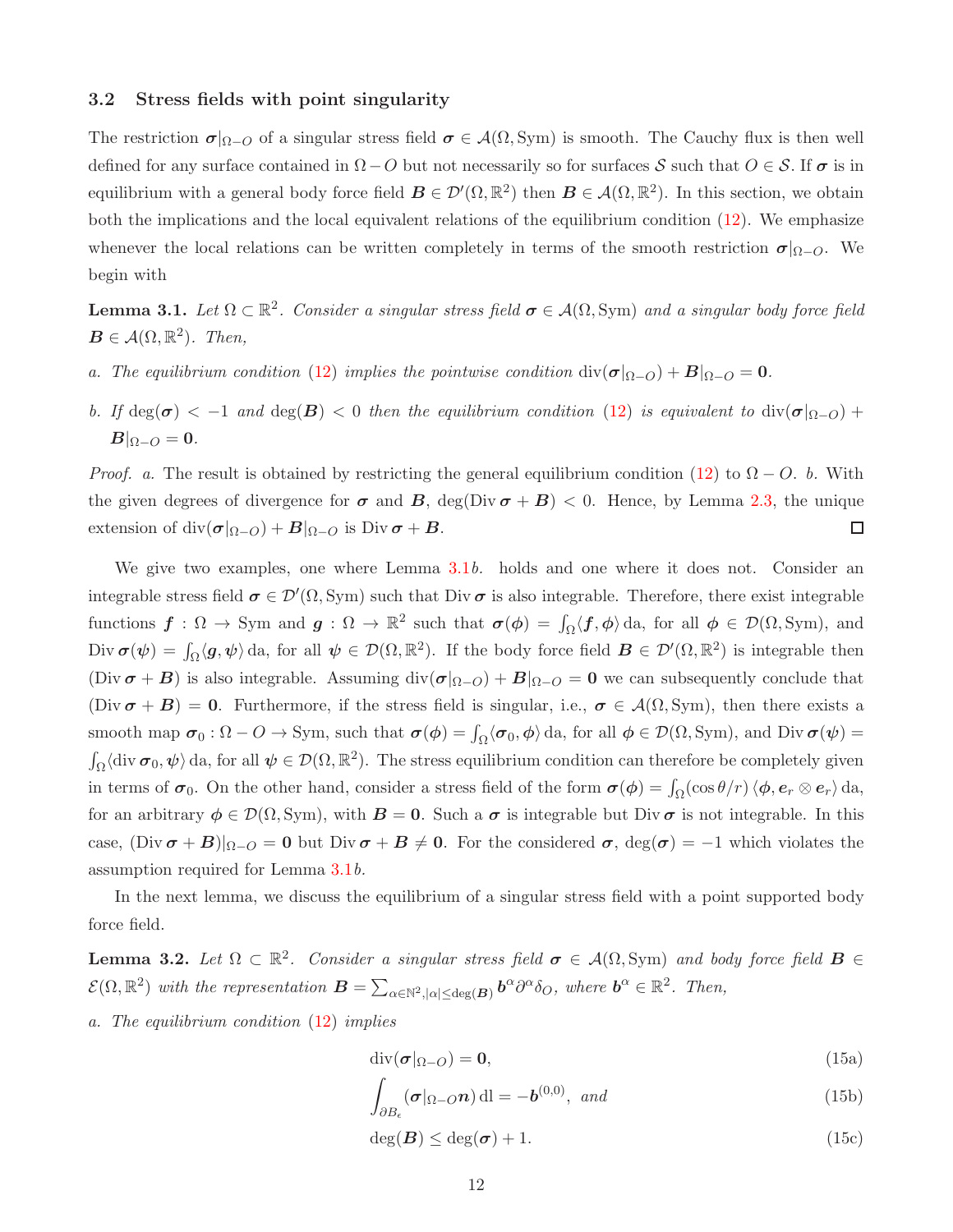#### b. For  $\deg(\sigma) < 0$  the equilibrium condition [\(12\)](#page-10-1) is equivalent to Equations [\(15\)](#page-11-2).

*Proof.* a. Equations [\(15a\)](#page-11-3) and [\(15b\)](#page-11-4) follow from Lemma [2.9](#page-8-2) whereas Equation [\(15c\)](#page-11-5) follows from point v. given at the end of Section [2.6.](#page-5-2) b. Equation [\(15c\)](#page-11-5) with  $deg(\sigma) < 0$  requires that  $deg(B) < 1$ . Then, necessarily  $B = b^{(0,0)} \delta_O$ . On the other hand, [\(15a\)](#page-11-3) and deg(Div $\sigma$ ) < 1, in conjunction with Lemma [2.4,](#page-7-3) imply that Div  $\sigma = a\delta_{\mathcal{O}}$ , where  $a \in \mathbb{R}^2$ . That  $a = -b^{(0,0)}$ , follows from [\(15b\)](#page-11-4) and Lemma [2.9.](#page-8-2)  $\Box$ 

Consequent to the preceding lemma, we provide several examples which illustrate sufficiency (or insufficiency) of Equations [\(15\)](#page-11-2) in enforcing the stress equilibrium in  $Ω$ . Consider a stress field  $σ ∈$  $\mathcal{A}(\Omega, \text{Sym})$  such that  $\text{deg}(\boldsymbol{\sigma}) = \text{deg}(\boldsymbol{\sigma}|_{\Omega-O})$  and  $\boldsymbol{\sigma}|_{\Omega-O}$  behaves like  $r^k$ . Then  $\text{deg}(\boldsymbol{\sigma}) = \text{deg}(\boldsymbol{\sigma}|_{\Omega-O}) =$  $-k-2$ . According to Lemma [3.2](#page-11-1)b., Equations [\(15a\)](#page-11-3) and [\(15b\)](#page-11-4) are sufficient to enforce the equilibrium as long as  $k > -2$ . For instance, let  $\sigma$  be such that  $\sigma(\phi) = \int_{\Omega} (\cos \theta/r) \langle \phi, e_r \otimes e_r \rangle d\mathbf{a}$ , for any  $\phi \in$  $\mathcal{D}(\Omega, \text{Lin})$ , and let  $\mathbf{B} = -\pi \mathbf{e}_1 \delta_O$ . Therefore,  $k = -1$ ,  $\deg(\boldsymbol{\sigma}) = -1$ , and  $\deg(\mathbf{B}) = 0$ . Further, we calculate  $\text{div}(\sigma|_{\Omega-O}) = \mathbf{0}$  and  $\int_{\partial B_{\epsilon}} (\sigma|_{\Omega-O}\mathbf{n}) \,d\mathbf{l} = \pi \mathbf{e}_1$ . These two relations are sufficient to ensure that Div  $\sigma - \pi e_1 \delta_O = 0$  holds true. On the other hand, if we consider a stress field such that  $\sigma(\phi)$  =  $\lim_{\epsilon \to 0} \int_{\Omega - B_{\epsilon}} (1/\pi r^2) \langle \phi, -e_r \otimes e_r + e_{\theta} \otimes e_{\theta} \rangle \, da$ , for any  $\phi \in \mathcal{D}(\Omega, \text{Lin})$ , and a body force field  $B = 0$ , then  $k = -2$  and  $\deg(\sigma) = 0$ . Both [\(15a\)](#page-11-3) and [\(15b\)](#page-11-4) are trivially satisfied but Div  $\sigma = \nabla \delta_O$ , which is inconsistent with the equilibrium condition since  $B = 0$ . Therefore, although Equations [\(15a\)](#page-11-3) and [\(15b\)](#page-11-4) are satisfied, the given stress field is not equilibrated. These equations are therefore insufficient in determining whether the given stress field is in equilibrium or not. A similar conclusion is realized when we consider point supported singular stress fields  $\sigma \in \mathcal{E}(\Omega, \text{Sym})$ . For such fields  $\text{deg}(\sigma) \geq 0$  and Equations [\(15a\)](#page-11-3) and [\(15b\)](#page-11-4) are satisfied trivially as long as we consider body force fields with  $b^{(0,0)} = 0$ . This however has no bearing on whether the condition Div  $\sigma + B = 0$  holds true or not. Finally, consider  $\mathbf{B} \in \mathcal{E}(\Omega,\mathbb{R}^2)$  such that  $\deg(\mathbf{B}) \geq 1$  without any restriction on  $\sigma$ . An example of such a body force field is the concentrated force dipole, where  $\mathbf{B} = (\mathbf{e}_1 \otimes \mathbf{e}_1) \nabla \delta_O$  and  $\deg(\mathbf{B}) = 1$ . In such a case [\(15c\)](#page-11-5) requires  $deg(\sigma) \geq 0$ . As already shown through a counter example above, Equations [\(15a\)](#page-11-3) and [\(15b\)](#page-11-4) are again not sufficient for determining the veracity of stress equilibrium.

It may seem from the above discussion that there could be additional conditions on  $\sigma|_{\Omega-O}$ , besides [\(15a\)](#page-11-3) and [\(15b\)](#page-11-4), which need to be enforced in order to establish the equilibrium of stress. In fact, in general, this is not so and one would need the complete stress field  $\sigma \in A(\Omega, Sym)$  for the consideration of equilibrium. This claim is elaborated in the following remark.

<span id="page-12-0"></span>Remark 3.1. Given a body force field  $B \in \mathcal{D}'(\Omega,\mathbb{R}^2)$ , let  $\sigma_0 : \Omega - O \to \text{Sym}$  be a smooth map of finite scaling degree such that div  $\sigma_0 + B|_{\Omega-O} = 0$ . For any extension  $\sigma \in \mathcal{A}(\Omega, \text{Sym})$  of  $\sigma_0$  we have  $(\text{Div }\boldsymbol{\sigma}+\boldsymbol{B})\in\mathcal{E}(\Omega,\mathbb{R}^3)$ . We assume that there exists an extension  $\boldsymbol{\sigma}_1\in\mathcal{A}(\Omega,\text{Sym})$  which is in equilibrium with B, i.e., Div  $\sigma_1 + B = 0$ . For any  $\sigma_2 \in \mathcal{E}(\Omega, \text{Sym})$ , such that Div  $\sigma_2 \neq 0$ , the field  $\sigma_3 = \sigma_1 + \sigma_2$ is an extension of  $\sigma_0$  which is not in equilibrium with B, i.e., Div  $\sigma_3 + B \neq 0$ . Hence no equilibrium condition on  $\sigma_0$  would, in general, guarantee equilibrium for an arbitrary extension of  $\sigma_0$ .

In the following lemma we obtain the complete set of local conditions on a singular stress field which are equivalent to the equilibrium condition [\(12\)](#page-10-1).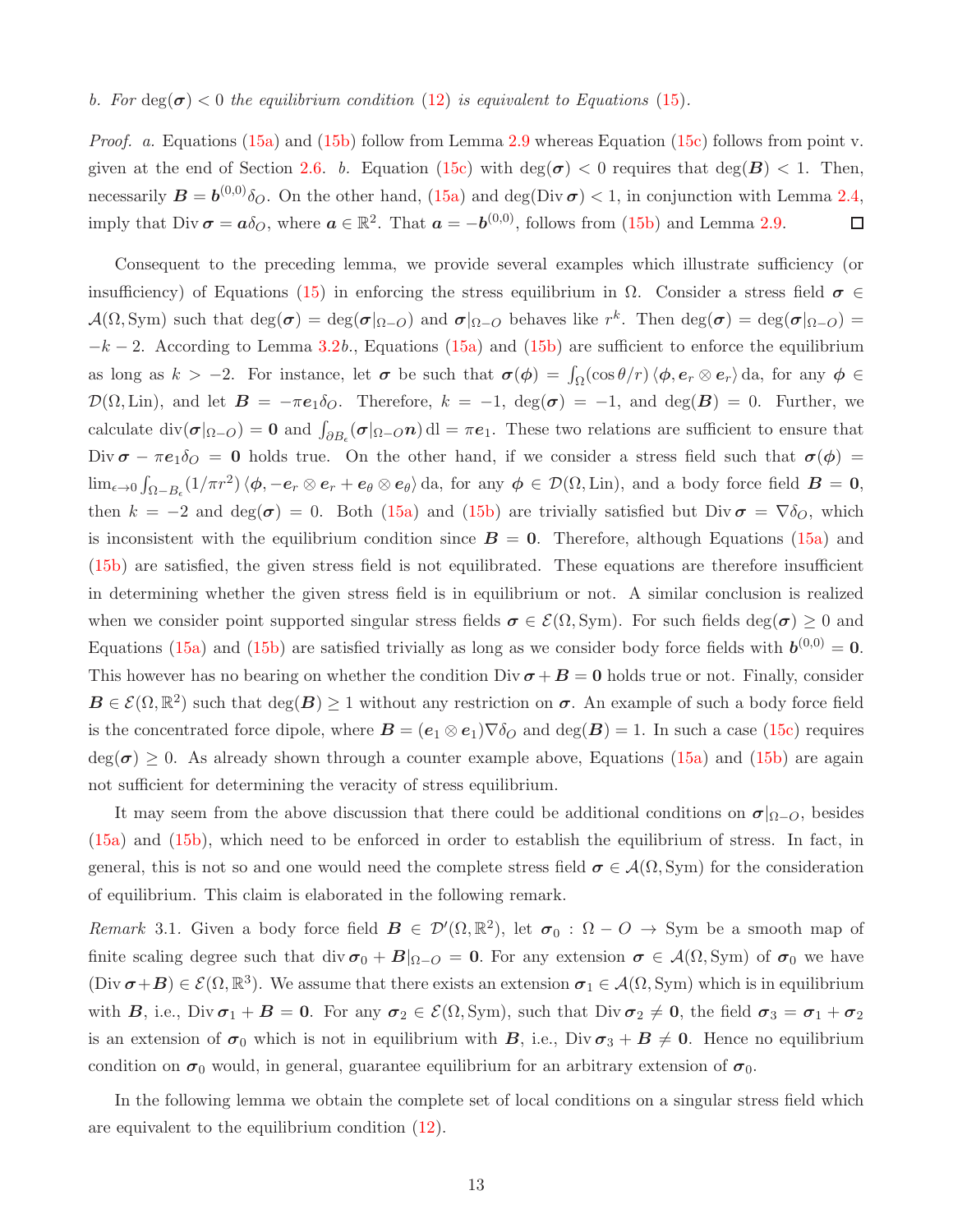<span id="page-13-0"></span>**Lemma 3.3.** Let  $\Omega \subset \mathbb{R}^2$ . For a singular stress field  $\sigma \in \mathcal{A}(\Omega, \text{Sym})$  and a singular body force field  $\mathbf{B} \in \mathcal{A}(\Omega, \text{Sym})$ , the equilibrium condition [\(12\)](#page-10-1) is equivalent to

<span id="page-13-2"></span>
$$
\operatorname{div}(\boldsymbol{\sigma}|_{\Omega-O}) + \boldsymbol{B}|_{\Omega-O} = \mathbf{0},\tag{16a}
$$

<span id="page-13-4"></span>
$$
- \sigma(\nabla(w^{\alpha}e_1)) + B(w^{\alpha}e_1) = 0, \qquad (16b)
$$

<span id="page-13-5"></span><span id="page-13-3"></span>
$$
- \boldsymbol{\sigma}(\nabla(w^{\alpha}e_2)) + \boldsymbol{B}(w^{\alpha}e_2) = 0, \text{ and}
$$
\n(16c)

$$
\deg(B) \le \deg(\sigma) + 1 \tag{16d}
$$

for all  $|\alpha| \leq deg(\sigma) + 1$ , where  $\alpha$  is a multi-index and  $w^{\alpha} \in \mathcal{D}(\Omega)$  is as introduced in Lemma [2.4.](#page-7-3)

*Proof.* Given [\(12\)](#page-10-1), Equation [\(16a\)](#page-13-2) follows by restricting it to  $\Omega - O$ , [\(16d\)](#page-13-3) follows from point v. given at the end of Section [2.6,](#page-5-2) and Equations [\(16b\)](#page-13-4) and [\(16c\)](#page-13-5) follow after using  $w^{\alpha}e_1$  and  $w^{\alpha}e_2$  as test functions, respectively, in the distributional form of  $(12)$ . On the other hand, Equation  $(16a)$  implies that  $(Div \sigma + B) \in \mathcal{E}(\Omega, \mathbb{R}^2)$ . Due to  $(16d)$ , and the fact that  $deg(Div \sigma) \leq (deg(\sigma) + 1)$ , we have deg(Div  $\sigma + B$ )  $\leq$  (deg( $\sigma$ )+1). Equations [\(16b\)](#page-13-4) and [\(16c\)](#page-13-5), in conjunction with Lemma [2.4,](#page-7-3) subsequently  $\Box$ yield [\(12\)](#page-10-1).

Equations [\(16b\)](#page-13-4) and [\(16c\)](#page-13-5) are local at O in the following sense. For any two singular fields  $\sigma_1, \sigma_2 \in$  $\mathcal{A}(\Omega, \text{Sym})$  such that  $\sigma_1|_{\omega} = \sigma_2|_{\omega}$ , where  $\omega \subset \Omega$  is an arbitrary open set with  $O \in \omega$ , [\(16b\)](#page-13-4) and [\(16c\)](#page-13-5) are equivalently written in terms of either  $\sigma_1$  or  $\sigma_2$ . If k is the greatest integer smaller (or equal) than  $deg(\sigma)$ , with  $deg(\sigma) \geq -1$ , then the total number of conditions represented by [\(16b\)](#page-13-4) and [\(16c\)](#page-13-5) is given as  $(2^{k+3}-2)$ . For instance, when  $-1 \leq deg(\sigma) < 0$ , these yield two scalar conditions. The two conditions are equivalent to the loop integral condition [\(15b\)](#page-11-4) when  $B|_{\Omega-O} = 0$ . As an example to illustrate the lemma, consider  $\sigma(\phi) = \lim_{\epsilon \to 0} \int_{\Omega - B_{\epsilon}} (1/\pi r^2) \langle \phi, -e_r \otimes e_r + e_{\theta} \otimes e_{\theta} \rangle \, da$ , for any  $\phi \in \mathcal{D}(\Omega, \text{Lin})$ , and  $B = 0$ . Clearly, Equation [\(16a\)](#page-13-2) is satisfied but [\(16b\)](#page-13-4) and [\(16c\)](#page-13-5) hold true only for  $|\alpha| = 0$  but not for  $|\alpha| = 1$ . The given fields therefore are not in equilibrium. However, the same stress field with body force  $\mathbf{B} = -\nabla \delta_O$ satisfies all the conditions in  $(16)$  thereby validating the stress equilibrium condition.

### <span id="page-13-1"></span>4 Strain compatibility and incompatibility

### 4.1 A general strain compatibility condition

In order to allow the strain field  $E$  to have singularities at isolated points in  $\Omega \subset \mathbb{R}^2$  we consider it as a distribution in  $\mathcal{D}'(\Omega, \mathrm{Sym})$ . A strain field  $\mathbf{E} \in \mathcal{D}'(\Omega, \mathrm{Sym})$  is said to be compatible if and only if there exists  $u \in \mathcal{D}'(\Omega,\mathbb{R}^2)$  such that  $\mathbf{E} = (1/2) (\nabla u + (\nabla u)^T)$ . The field u is the displacement associated with the strain  $E$ . The necessary and sufficient conditions for a strain to be compatible over a simple connected domain are given in the lemma below.

<span id="page-13-6"></span>**Lemma 4.1.** [\[11\]](#page-27-13) For a simply connected region  $\Omega \subset \mathbb{R}^2$  and a strain field  $\mathbf{E} \in \mathcal{D}'(\Omega, \text{Sym})$ , there exists  $u \in \mathcal{D}'(\Omega,\mathbb{R}^2)$  such that  $\mathbf{E} = (1/2) (\nabla u + (\nabla u)^T)$  if and only if

<span id="page-13-7"></span>
$$
Curl\,Curl\,E = 0.\tag{17}
$$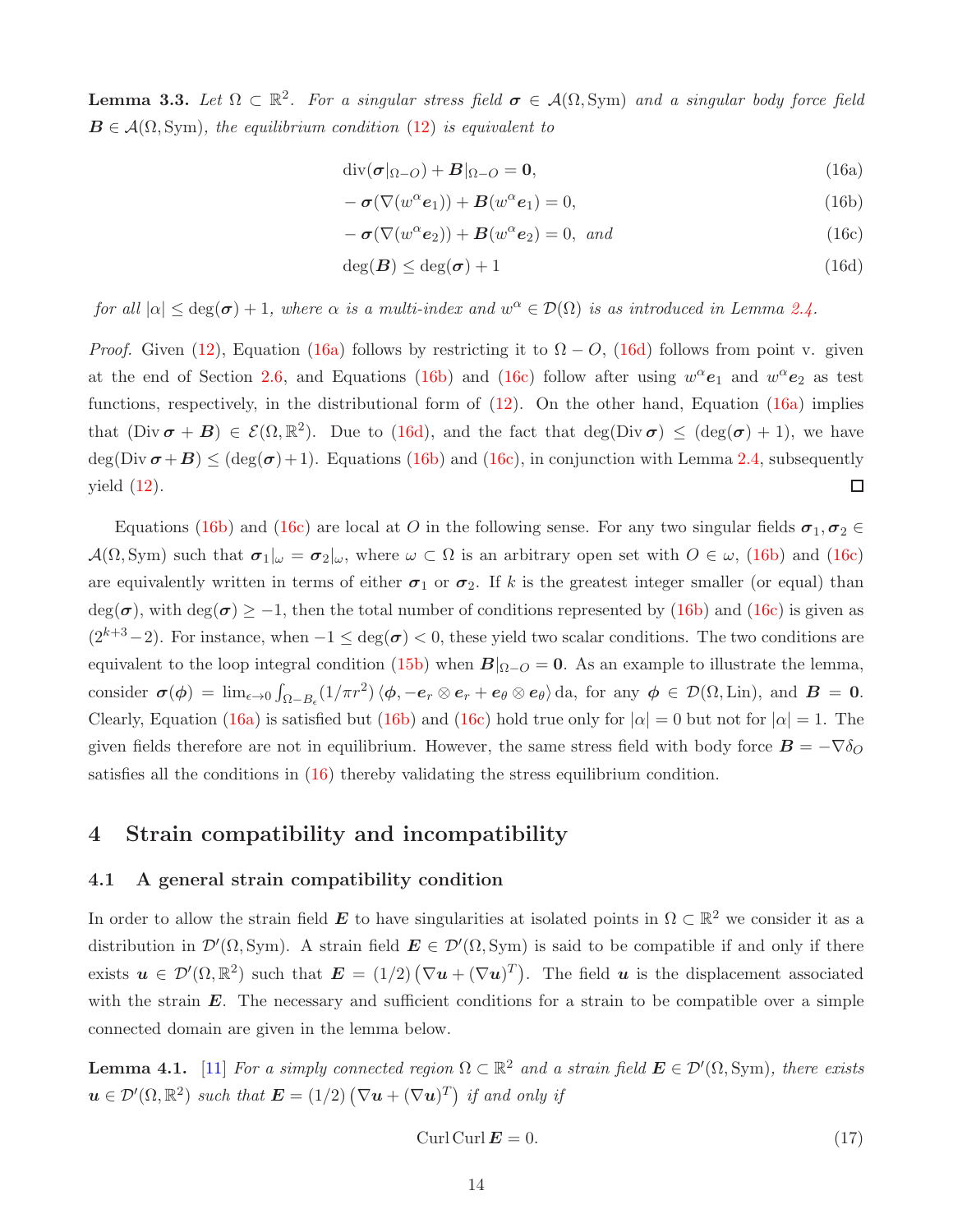Moreover, given two displacement fields  $\boldsymbol{u}_1,\boldsymbol{u}_2\in\mathcal{D}'(\Omega,\mathbb{R}^2),$  such that  $\nabla \boldsymbol{u}_1+(\nabla \boldsymbol{u}_1)^T=\nabla \boldsymbol{u}_2+(\nabla \boldsymbol{u}_2)^T,$ there exist constants  $c_0 \in \mathbb{R}^2$  and  $c_1 \in \mathbb{R}$  such that  $u_2 = u_1 + c_0 + c_1(e_3 \times x)$ .

### <span id="page-14-5"></span>4.2 Compatibility of singular strain fields

We begin by establishing stronger versions of Lemma [4.1](#page-13-6) when  $\mathbf{E} \in \mathcal{A}(\Omega, \text{Sym})$  or  $\mathbf{E} \in \mathcal{E}(\Omega, \text{Sym})$ .

<span id="page-14-1"></span>**Lemma 4.2.** For a simply connected region  $\Omega \subset \mathbb{R}^2$  and a strain field  $\mathbf{E} \in \mathcal{D}'(\Omega, \text{Sym})$  which satisfies Curl Curl  $E = 0$ ,

a. If  $\mathbf{E} \in \mathcal{A}(\Omega, \text{Sym})$  then there exists  $\mathbf{u} \in \mathcal{A}(\Omega, \mathbb{R}^2)$  such that  $\mathbf{E} = (1/2) (\nabla \mathbf{u} + (\nabla \mathbf{u})^T)$ .

b. If  $\mathbf{E} \in \mathcal{E}(\Omega, \text{Sym})$  then there exists  $\mathbf{u} \in \mathcal{E}(\Omega, \mathbb{R}^2)$  such that  $\mathbf{E} = (1/2) (\nabla \mathbf{u} + (\nabla \mathbf{u})^T)$ .

*Proof.* a. We have  $u \in \mathcal{D}'(\Omega,\mathbb{R}^2)$  such that  $\mathbf{E} = (1/2) (\nabla u + (\nabla u)^T)$ . Restricting to  $\Omega - O$  we write  $\bm{E}|_{\Omega-O} = (1/2) \left( \nabla(\bm{u}|_{\Omega-O}) + (\nabla(\bm{u}|_{\Omega-O}))^T \right)$ . The smoothness of  $\bm{E}|_{\Omega-O}$  implies the smoothness of  $\bm{u}|_{\Omega-O}$ , hence  $u \in A(\Omega, \mathbb{R}^2)$ . b. We have  $u_1 \in \mathcal{D}'(\Omega, \mathbb{R}^2)$  such that  $\mathbf{E} = (1/2) (\nabla u_1 + (\nabla u_1)^T)$ . Restricting to  $\Omega - O$  we obtain  $(1/2) (\nabla u_1|_{\Omega-O} + (\nabla u_1|_{\Omega-O})^T) = 0$ . Hence  $u_1|_{\Omega-O} = c_0 + c_1 e_3 \times x$ , where  $c_0 \in \mathbb{R}^2$ and  $c_1 \in \mathbb{R}$  are constants. The field  $u = u_1 - c_0 - c_1 e_3 \times x$  satisfies  $E = (1/2) (\nabla u + (\nabla u)^T)$  with  $supp(u) = \{O\}.$  $\Box$ 

In the next lemma we obtain necessary and sufficient conditions on a smooth map  $E_0: \Omega - O \to \text{Sym}$ such that it admits a compatible extension in  $\Omega$ .

<span id="page-14-4"></span>**Lemma 4.3.** Given a simply connected region  $\Omega \subset \mathbb{R}^2$  and a smooth map  $\mathbf{E}_0 : \Omega - \overline{O} \to \text{Sym}$ , with finite scaling degree, there exists an extension  $\mathbf{E} \in \mathcal{A}(\Omega, \text{Sym})$  such that Curl Curl  $\mathbf{E} = 0$  if and only if

<span id="page-14-2"></span>curl curl  $E_0 = 0$  and (18a)

<span id="page-14-3"></span>
$$
\int_{\partial B_{\epsilon}} \{E_0(y) + (\boldsymbol{y} - \boldsymbol{x}) \times \operatorname{curl}(\boldsymbol{E}_0(y))\} \, \mathrm{d}\boldsymbol{y} = \boldsymbol{0} \tag{18b}
$$

for all  $x \in \Omega - O$ .

*Proof.* For  $E \in \mathcal{A}(\Omega, \text{Sym})$  satisfying Curl Curl  $E = 0$ , Lemma [4.2](#page-14-1) implies that there exists  $u \in \mathcal{A}(\Omega, \mathbb{R}^2)$ such that  $\mathbf{E} = (1/2) (\nabla \mathbf{u} + (\nabla \mathbf{u})^T)$ . Accordingly,  $\mathbf{E}_0 = (1/2) (\nabla (\mathbf{u} |_{\Omega-O}) + \nabla (\mathbf{u} |_{\Omega-O})^T)$  which im-mediately leads to [\(18a\)](#page-14-2) and [\(18b\)](#page-14-3). On the other hand, given  $E_0$ , which satisfies conditions from the lemma, there exists a smooth map  $u_0: \Omega - \overline{O} \to \mathbb{R}^2$ , of finite scaling degree, such that  $E_0 =$  $(1/2)(\nabla u_0 + (\nabla u_0)^T)$ . Following Lemma [2.3,](#page-6-0) we have  $u \in \mathcal{A}(\Omega, \mathbb{R}^2)$  such that  $u|_{\Omega-O} = u_0$ . A distribution  $\mathbf{E} \in \mathcal{A}(\Omega, \mathrm{Sym})$ , defined as  $\mathbf{E} = (1/2) (\nabla \boldsymbol{u} + (\nabla \boldsymbol{u})^T)$  satisfies both  $\mathbf{E}|_{\Omega-O} = \mathbf{E}_0$  and Curl Curl  $E = 0$ .  $\Box$ 

Given a compatible strain field, the following lemma derives implications of the compatibility equation [\(17\)](#page-13-7) in terms of the restriction of the strain field on  $\Omega - O$ .

<span id="page-14-0"></span>**Lemma 4.4.** Given a simply connected region  $\Omega \subset \mathbb{R}^2$  and a singular strain field  $\mathbf{E} \in \mathcal{A}(\Omega, \text{Sym})$ ,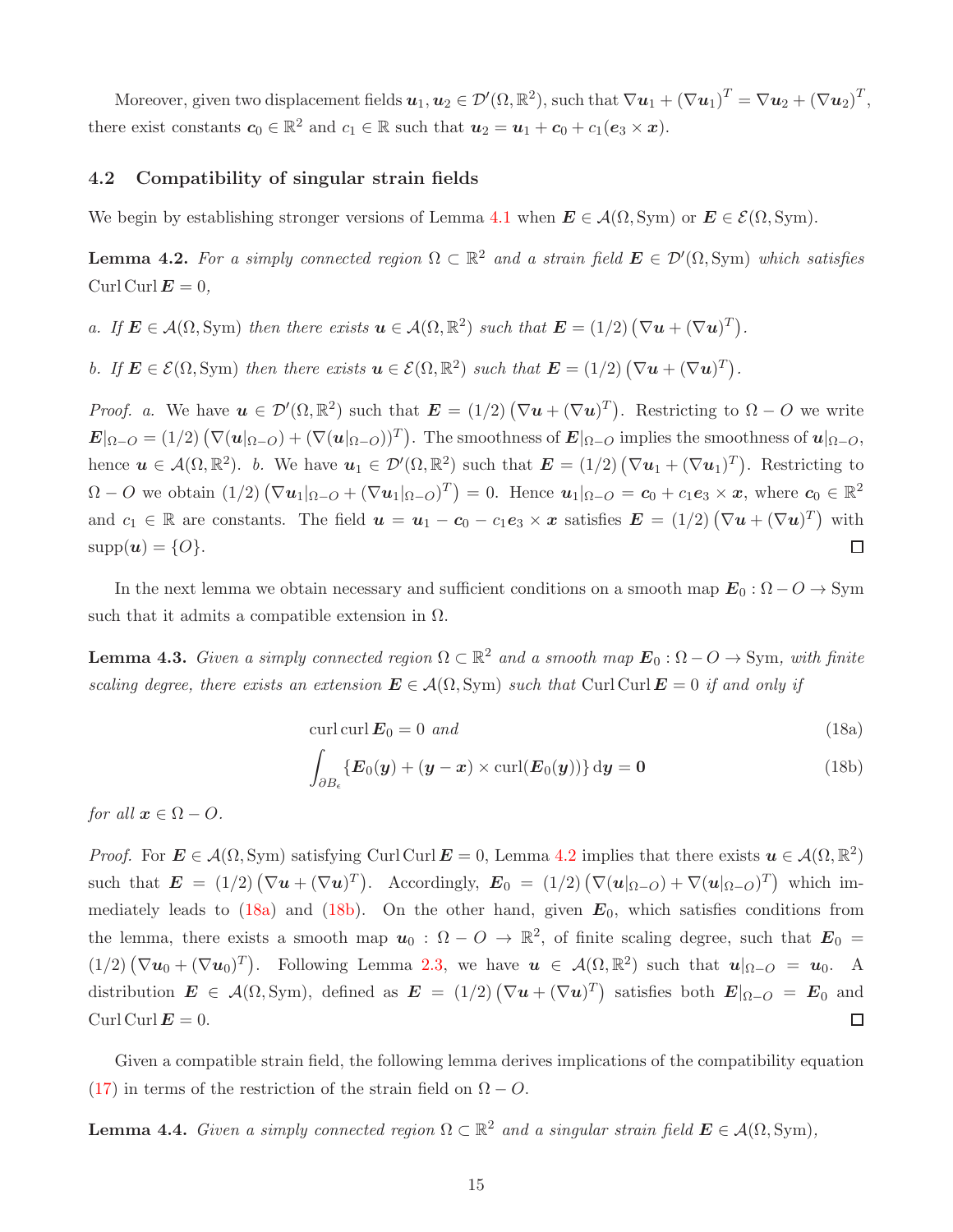#### a. The compatibility condition [\(17\)](#page-13-7) implies

<span id="page-15-1"></span>
$$
\operatorname{curl}\operatorname{curl}(\boldsymbol{E}|_{\Omega-O}) = 0 \ \text{and} \tag{19a}
$$

<span id="page-15-2"></span>
$$
\int_{\partial B_{\epsilon}} \{ (E|_{\Omega-O})(y) + (y-x) \times \operatorname{curl}((E|_{\Omega-O})(y)) \} dy = 0 \tag{19b}
$$

for all  $x \in \Omega - O$ .

b. For 
$$
deg(E) < -2
$$
 the compatibility condition (17) is equivalent to (19a).

c. For  $-2 \le \deg(E) < 0$  the compatibility condition [\(17\)](#page-13-7) is equivalent to [\(19a\)](#page-15-1) and [\(19b\)](#page-15-2).

*Proof.* a. This can be proved by following arguments from the proof of Lemma [4.3.](#page-14-4) b. For  $E \in$  $\mathcal{A}(\Omega, \mathrm{Sym})$  with deg( $\mathbf{E}) < -2$ , Lemma [2.3](#page-6-0)*a*. can be used to argue that Curl Curl E is a unique extension of curl curl( $E|_{\Omega-O}$ ). Equation [\(19a\)](#page-15-1) would then immediately imply [\(17\)](#page-13-7) for the unique extension. c. According to Lemma [4.2](#page-14-1) there exists an extension E of  $E|_{\Omega-O}$  such that Curl Curl  $E = 0$ . The required result is established by following Lemma [2.3](#page-6-0)a. to argue the uniqueness of the extension given deg( $E$ ) < 0.  $\Box$ 

The preceding lemma is illustrated further by looking at specific examples. Consider an integrable strain field E such that Curl Curl E is also integrable, i.e., there exists integrable functions  $f : \Omega \to \text{Sym}$ and  $g: \Omega \to \mathbb{R}$  such that  $\mathbf{E}(\phi) = \int_{\Omega} \langle f, \phi \rangle$  da, for all  $\phi \in \mathcal{D}(\Omega, \text{Sym})$ , and Curl Curl  $\mathbf{E}(\phi) = \int_{\Omega} g \phi$  da, for all  $\phi \in \mathcal{D}(\Omega)$ . Then,  $(\text{Curl}\,\mathbf{Curl}\,\mathbf{E})|_{\Omega-O} = 0$  is equivalent to Curl Curl  $\mathbf{E} = 0$ . Also, if  $\mathbf{E} \in \mathcal{A}(\Omega, \text{Sym})$  is of the above kind and f is smooth then  $g = \text{curl curl } f$ . On the other hand, if we consider a strain field  $E \in$  $\mathcal{A}(\Omega, \text{Sym})$ , given by  $\boldsymbol{E}(\boldsymbol{\phi}) = \int_{\Omega} \ln r \, \langle \boldsymbol{\phi}, \boldsymbol{I} \rangle$  da, for arbitrary  $\boldsymbol{\phi} \in \mathcal{D}(\Omega, \text{Sym})$ , then curl curl $(\boldsymbol{E}|_{\Omega-O}) = 0$ but Curl Curl  $E \neq 0$ . This is an example of a strain field E with  $-2 \leq \deg(E) < 0$ , where although [\(19a\)](#page-15-1) is satisfied but [\(19b\)](#page-15-2) is not, leading to a violation of the strain compatibility condition. If, however, we consider a strain field such that  $E(\phi) = \int_{\Omega} \langle \phi, (\ln rI + e_r \otimes e_r) \rangle \, da$ , for which again  $-2 \le \deg(E) < 0$ , then both [\(19a\)](#page-15-1) and [\(19b\)](#page-15-2) are satisfied, implying the compatibility of  $E$ . In the last two examples, (19a) along with [\(19b\)](#page-15-2) are sufficient to establish the compatibility of the strain field.

Consider a strain field  $E \in \mathcal{A}(\Omega, \text{Sym})$  such that  $\deg(E) = \deg(E|_{\Omega-O})$  and  $E|_{\Omega-O}$  behaves like  $r^k$ . Then,  $\deg(E) = \deg(E|_{\Omega-O}) = -k - 2$ . For  $k > 0$ ,  $\deg(E) < -2$ , [\(19a\)](#page-15-1) is sufficient to establish the compatibility of strain fields. For  $-2 < k \leq 0, -2 \leq \text{deg}(E) < 0$ , [\(19a\)](#page-15-1) and [\(19b\)](#page-15-2) both should be satisfied for the strain compatibility. For  $k \leq -2$ ,  $\deg(E) \geq 0$ , no conditions on  $E|_{\Omega-O}$  are sufficient to establish the strain compatibility, see Remark [3.1.](#page-12-0) In the following lemma, we provide the complete set of local conditions on  $E \in \mathcal{A}(\Omega, \text{Sym})$  which are equivalent to [\(17\)](#page-13-7).

<span id="page-15-0"></span>**Lemma 4.5.** For a simply connected region  $\Omega \subset \mathbb{R}^2$  and a singular strain field  $\mathbf{E} \in \mathcal{A}(\Omega, \text{Sym})$ , the compatibility condition [\(17\)](#page-13-7) is equivalent to

<span id="page-15-3"></span>
$$
\operatorname{curl}\operatorname{curl}(\boldsymbol{E}|_{\Omega-O}) = 0 \ \text{and} \tag{20a}
$$

<span id="page-15-4"></span>
$$
E(\mathbb{A}\nabla^2 w^{\alpha}) = 0\tag{20b}
$$

for all  $|\alpha| \leq deg(E)+2$ , where  $\alpha$  is a multi-index,  $\mathbb A$  is a linear map defined in Section [2.1,](#page-2-1) and  $w^{\alpha} \in \mathcal D(\Omega)$ is as introduced in Lemma [2.4.](#page-7-3)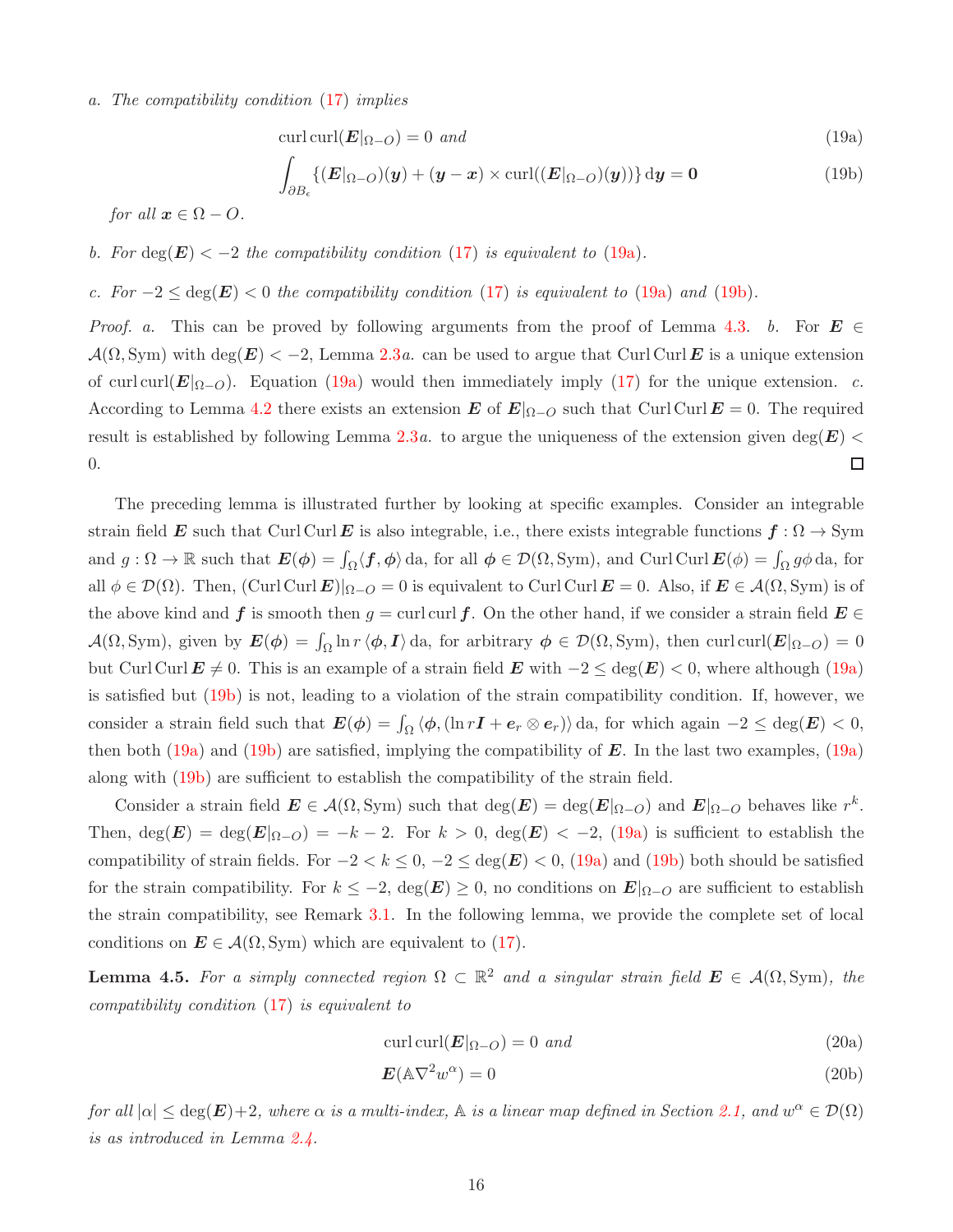*Proof.* Given [\(17\)](#page-13-7), Equation [\(20a\)](#page-15-3) follows by restricting it to  $\Omega - O$  whereas Equations [\(20b\)](#page-15-4) follows after using  $w^{\alpha}$  as a test function in the distributional form of [\(17\)](#page-13-7). On the other hand, Equation [\(20a\)](#page-15-3) implies that Curl Curl  $E \in \mathcal{E}(\Omega,\mathbb{R}^2)$  with deg(Curl Curl  $E \leq \deg(E) + 2$ . Equation [\(20b\)](#page-15-4), in conjunction with Lemma [2.4,](#page-7-3) then yields the desired result. □

Equation [\(20b\)](#page-15-4) is local at the singular point  $O$  in the following sense. For any two singular strain fields  $E_1, E_2 \in \mathcal{A}(\Omega, \text{Sym})$  such that  $E_1|_{\omega} = E_2|_{\omega}$ , where  $\omega \subset \Omega$  is an arbitrary open set such that  $O \in \omega$ , [\(20b\)](#page-15-4) is equivalent when written either in terms of  $E_1$  or  $E_2$ . The compatibility of a singular strain field  $E \in \mathcal{A}(\Omega, \text{Sym})$ , with  $\text{deg}(E) \geq -2$ , is ensured if and only if both  $(20a)$  and  $(20b)$  are satisfied. Whenever  $-2 \le \deg(E) < 0$ , [\(20b\)](#page-15-4) reduces to [\(19b\)](#page-15-2), and therefore compatibility can be checked through conditions only on  $E|_{\Omega-O}$ . Finally, only when deg( $E$ ) < -2, [\(20a\)](#page-15-3) is sufficient for verifying the compatibility of the strain field.

### 4.3 Incompatibility of singular strain fields

A strain field  $\mathbf{E} \in \mathcal{D}'(\Omega, \text{Sym})$  is called incompatible if it does not satisfy the compatibility condition [\(17\)](#page-13-7). Given a simply connected region  $\Omega \subset \mathbb{R}^2$  and an incompatibility field  $N \in \mathcal{D}'(\Omega)$ , we say that a strain field  $\mathbf{E} \in \mathcal{D}'(\Omega, \mathrm{Sym})$  satisfies the incompatibility condition if

<span id="page-16-1"></span>
$$
Curl Curl \mathbf{E} = N. \tag{21}
$$

We begin by considering point supported incompatibility fields. In the following lemma we obtain conditions on  $N \in \mathcal{E}(\Omega)$  for there to exist a point supported strain field  $\mathbf{E} \in \mathcal{E}(\Omega, \text{Sym})$  which satisfies [\(21\)](#page-16-1).

<span id="page-16-3"></span>**Lemma 4.6.** Consider  $\Omega \subset \mathbb{R}^2$  and an incompatibility field  $N \in \mathcal{E}(\Omega)$  with the representation

<span id="page-16-2"></span>
$$
N = \sum_{\alpha \in \mathbb{N}^2, |\alpha| \le \deg(N)} N^{\alpha} \partial^{\alpha} \delta_O, \text{ where } N^{\alpha} \in \mathbb{R}.
$$
 (22)

If  $N^{\alpha} = 0$  for  $|\alpha| < 2$  then there exists  $\mathbf{E} \in \mathcal{E}(\Omega, \text{Sym})$  such that [\(21\)](#page-16-1) holds true.

*Proof.* Given any multi-index  $\alpha = (\alpha_1, \alpha_2)$ , such that  $|\alpha| \geq 2$ , let  $N_0 = N^{\alpha} \partial^{\alpha} \delta_O$ . If  $\alpha_1 \geq 2$  take  $\mathbf{E} = N^{\alpha} \partial^{\alpha'} \delta_O \mathbf{e}_2 \otimes \mathbf{e}_2$ , where  $\alpha' = (\alpha_1 - 2, \alpha_2)$ . If  $\alpha_1 = 0$  take  $\mathbf{E} = N^{\alpha} \partial^{\alpha'} \delta_O \mathbf{e}_1 \otimes \mathbf{e}_1$ , where  $\alpha' = (0, \alpha_2 - 2)$ . If  $\alpha_1 = 1$  take  $\mathbf{E} = -(N^{\alpha}/2)\partial^{\alpha'}\delta_O(\mathbf{e}_2 \otimes \mathbf{e}_1 + \mathbf{e}_1 \otimes \mathbf{e}_2)$ , where  $\alpha' = (0, \alpha_2 - 1)$ . For all the three cases we have Curl Curl  $\mathbf{E} = N_0$ . This establishes the lemma.  $\Box$ 

In the next lemma we establish the implications on the restriction  $E|_{\Omega-O}$  given that  $E \in \mathcal{A}(\Omega, \text{Sym})$ satisfies [\(21\)](#page-16-1) with a point supported incompatibility field  $N \in \mathcal{E}(\Omega)$ .

<span id="page-16-0"></span>**Lemma 4.7.** Consider a simply connected region  $\Omega \subset \mathbb{R}^2$ , a singular strain field  $\boldsymbol{E} \in \mathcal{A}(\Omega, \text{Sym})$ , and an incompatibility field  $N \in \mathcal{E}(\Omega)$  with the representation [\(22\)](#page-16-2). Then,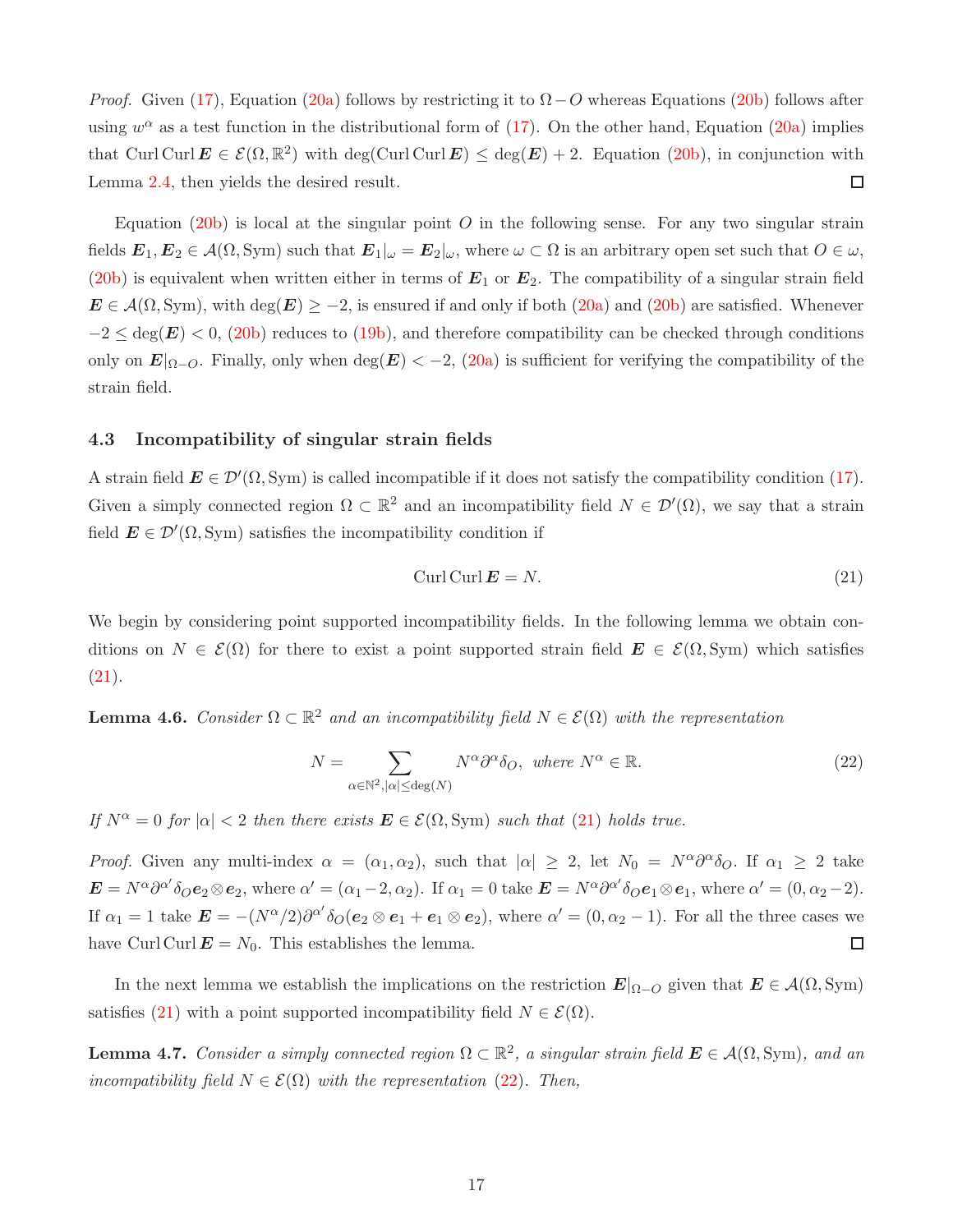### a. The incompatibility equation [\(21\)](#page-16-1) implies

<span id="page-17-4"></span><span id="page-17-2"></span><span id="page-17-1"></span>
$$
\operatorname{curl}\operatorname{curl}(\boldsymbol{E}|_{\Omega-O})=0,\tag{23a}
$$

$$
\int_{\partial B_{\epsilon}} \{ (E|_{\Omega-O})(y) + (y-x) \times \operatorname{curl}((E|_{\Omega-O})(y)) \} dy = -N^{(0,1)}e_1 + N^{(1,0)}e_2 + N^{(0,0)}e_3 \times x, \tag{23b}
$$

<span id="page-17-3"></span>
$$
\deg(N) \le \deg(E) + 2,\tag{23c}
$$

for all  $x \in \Omega - O$ .

### b. For  $\deg(E) < 0$ , the incompatibility condition [\(21\)](#page-16-1) is equivalent to Equations [\(23\)](#page-17-1).

*Proof.* a. Equation [\(21\)](#page-16-1), with  $N \in \mathcal{E}(\Omega)$ , restricted to  $\Omega - O$  gives [\(23a\)](#page-17-2). Equation [\(23c\)](#page-17-3) follows from point v. given at the end of Section [2.6.](#page-5-2) Let  $E_2 = (1/2\pi r) (-N^{(0,1)}e_1 + N^{(1,0)}e_2) \otimes e_{\theta} + N^{(0,0)}r \ln r \mathbf{I}.$ Then, according to Lemma [4.6,](#page-16-3) there exists  $E_1 \in \mathcal{E}(\Omega, \text{Sym})$  such that the strain field  $E_3 = E_1 + E_2$ satisfies Curl Curl  $E_3 = N$ . Consequently Curl Curl( $E - E_3$ ) = 0 which, using Lemma [4.4,](#page-14-0) leads to [\(23b\)](#page-17-4). b. Equation [\(23c\)](#page-17-3) with deg(E)  $<$  0 implies that deg(N)  $<$  2. This along with Lemma [2.4](#page-7-3) and  $\Box$ Equations  $(23a)$  and  $(23b)$  proves  $(21)$ .

Considering the form of Equation [\(23b\)](#page-17-4), we can interpret  $-N^{(0,1)}e_1 + N^{(1,0)}e_2$  as the Burgers vector of an isolated dislocation and  $N^{(0,0)}$  as the disclination charge of an isolated disclination at point O. The incompatibility field  $N \in \mathcal{E}(\Omega)$  with deg(N) < 2 therefore captures the point supported incompatibility due to an isolated dislocation and disclination placed at point  $O(5)$ . The point supported incompatibility fields  $N \in \mathcal{E}(\Omega)$  with higher degrees of divergence imply the presence of other point defects such as a dislocation dipole (or quadrupole, etc.), extra-matter, vacancy, or a concentrated heat/growth source.

The incompatibility of a strain field  $E \in \mathcal{A}(\Omega, \text{Sym})$  can be completely characterized in terms of incompatibility of the restricted field  $E|_{\Omega-O}$  only for incompatibility fields with deg(N) < 2. As discussed earlier in the context of stress and compatible strain, see Remark [3.1,](#page-12-0) the restricted field will in general be never sufficient to describe the incompatibility of the strain field. In the following lemma, we derive the necessary and sufficient local conditions associated with a singular strain field which are equivalent to [\(21\)](#page-16-1).

<span id="page-17-0"></span>**Lemma 4.8.** Consider a simply connected region  $\Omega \subset \mathbb{R}^2$ , a singular strain field  $\boldsymbol{E} \in \mathcal{A}(\Omega, \text{Sym})$ , and an incompatibility field  $N \in \mathcal{A}(\Omega)$ . The incompatibility equation [\(21\)](#page-16-1) is equivalent to

<span id="page-17-7"></span><span id="page-17-5"></span>
$$
\operatorname{curl}\operatorname{curl}(\boldsymbol{E}|_{\Omega-O}) = N|_{\Omega-O},\tag{24a}
$$

$$
E(\mathbb{A}\nabla^2 w^{\alpha}) = N(w^{\alpha}), \text{ and}
$$
 (24b)

<span id="page-17-6"></span>
$$
\deg(N) \le \deg(E) + 2,\tag{24c}
$$

for all  $|\alpha| \leq deg(E)+2$ , where  $\alpha$  is a multi-index,  $\mathbb A$  is a linear map defined in Section [2.1,](#page-2-1) and  $w^{\alpha} \in \mathcal{D}(\Omega)$ is as introduced in Lemma [2.4.](#page-7-3)

*Proof.* Given [\(21\)](#page-16-1), Equation [\(24a\)](#page-17-5) follows by restricting it to  $\Omega - O$ , [\(24c\)](#page-17-6) follows from point v. given at the end of Section [2.6,](#page-5-2) and  $(24b)$  is obtained on using  $w^{\alpha}$  as a test function in the distributional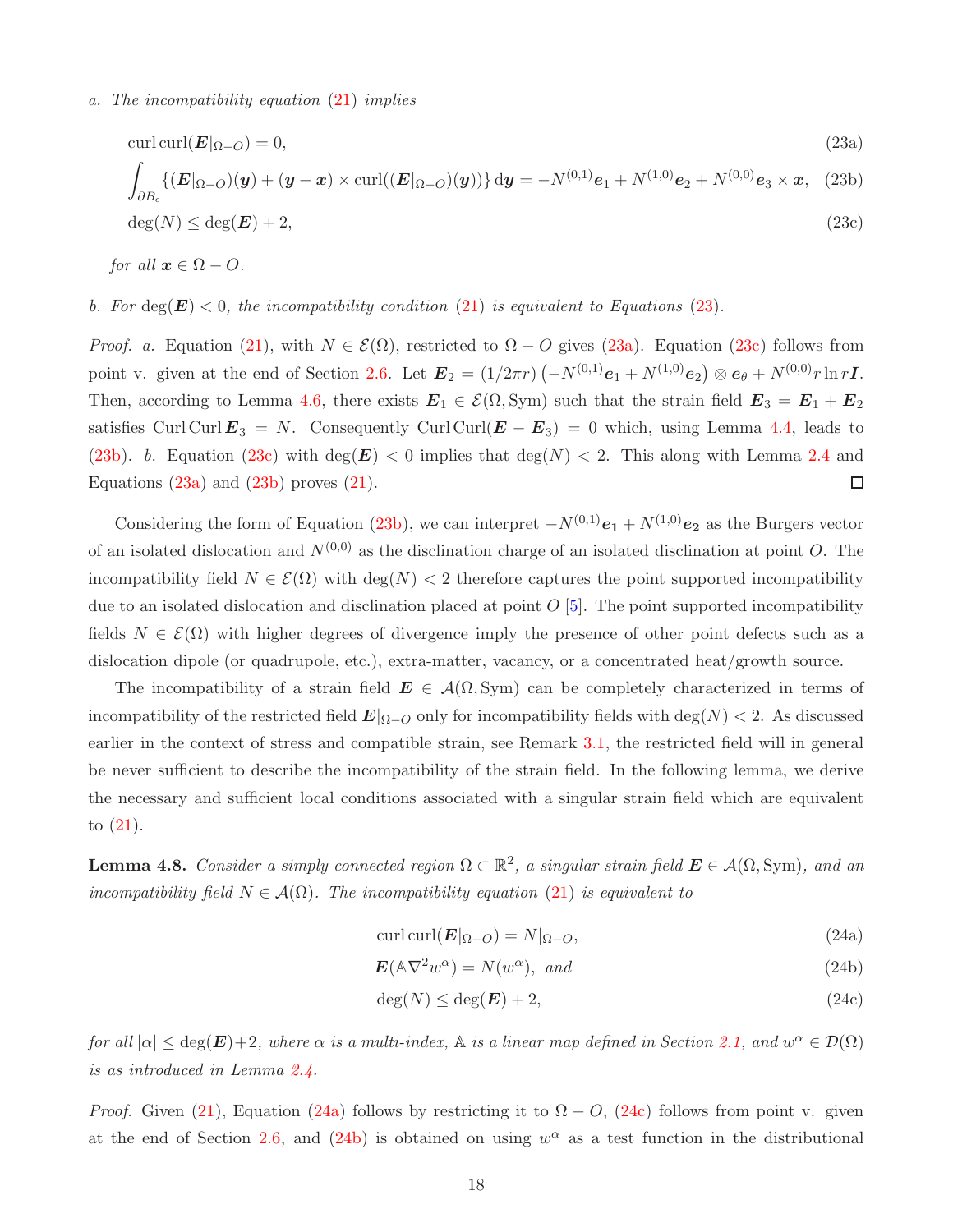form of [\(21\)](#page-16-1). On the other hand, Equation [\(24a\)](#page-17-5) implies that  $(\text{Curl Curl}\,\boldsymbol{E} - N) \in \mathcal{E}(\Omega)$ . Due to [\(24c\)](#page-17-6),  $\deg(\text{Curl Curl } E - N) \leq \deg(E) + 2.$  Equation [\(24b\)](#page-17-7), in conjunction with Lemma [2.4,](#page-7-3) subsequently yields [\(21\)](#page-16-1).  $\Box$ 

Equation [\(24b\)](#page-17-7) is local at point O in the same sense as elaborated at the end of Section [4.2.](#page-14-5) It is clear that for a strain field  $\mathbf{E} \in \mathcal{A}(\Omega, \mathrm{Sym})$ , such that  $\deg(\mathbf{E}) < -2$ , and an incompatibility field  $N \in \mathcal{A}(\Omega)$ , such that  $deg(N) < 0$ , [\(24a\)](#page-17-5) is equivalent to the incompatibility equation [\(21\)](#page-16-1). For a strain field with  $deg(E) \ge -2$ , additional conditions of the form of [\(24b\)](#page-17-7) are required for establishing the equivalence. In particular, if  $-2 \le \deg(E) < 0$  and N is a point supported incompatibility field, such that  $\deg(N) < 2$ , [\(24b\)](#page-17-7) reduces to [\(23b\)](#page-17-4). Note that both [\(24a\)](#page-17-5) and (23b) are conditions on  $E|_{\Omega-O}$ . For strain fields with non-negative degree of divergence, however, the incompatibility condition  $(21)$  cannot be interpreted only in terms of  $E|_{\Omega-O}$ . Indeed, consider a strain field E with  $\deg(E) \geq 0$ . The field  $E_1$ , defined as  $\mathbf{E}_1 = \mathbf{E} + \delta_O \mathbf{I}$ , satisfies  $\mathbf{E}_1|_{\Omega-O} = \mathbf{E}|_{\Omega-O}$  but Curl Curl  $\mathbf{E}_1 \neq \text{Curl Curl} \mathbf{E}$ .

<span id="page-18-1"></span>Remark 4.1. (Sources of strain incompatibility) Dislocations, disclinations, and non-uniform temperature fields are possible sources of strain incompatibility [\[19\]](#page-28-0). For instance, given a dislocation density field  $A \in \mathcal{D}'(\Omega,\mathbb{R}^2)$  and a disclination density field  $\Theta \in \mathcal{D}'(\Omega)$ , the incompatibility field  $N \in \mathcal{D}'(\Omega)$  can be written as  $N = \text{Curl }A + \Theta$  [\[11\]](#page-27-13). In the absence of defects but given a temperature field  $\vartheta \in \mathcal{D}'(\Omega)$ , the induced incompatibility field is  $N = \Delta \vartheta$ . In particular, if  $\vartheta = \ln r$  then  $N = \delta_O$ . If  $\mathbf{A} \in \mathcal{A}(\Omega, \mathbb{R}^2)$ ,  $\Theta \in \mathcal{A}(\Omega)$ , and  $\vartheta \in \mathcal{A}(\Omega)$  then  $N \in \mathcal{A}(\Omega)$ . On the other hand, if  $\mathbf{A} \in \mathcal{E}(\Omega, \mathbb{R}^2)$ ,  $\Theta \in \mathcal{E}(\Omega)$ , and  $\vartheta \in \mathcal{E}(\Omega)$ then  $N \in \mathcal{E}(\Omega)$ . Given an incompatibility field N coming from dislocations and disclinations, we do not have a unique prescription for A or  $\Theta$ . For example, incompatibility  $N = \delta_Q$  can result from either of the two pairs:  $\mathbf{A}_1 = \mathbf{0}$ ,  $\Theta_1 = \delta_O$  and  $\mathbf{A}_2(\phi) = \int_{\Omega} (1/2\pi r) \langle \phi, e_{\theta} \rangle$  da, for all  $\phi \in \mathcal{D}(\Omega, \mathbb{R}^2)$ ,  $\Theta_2 = 0$ . In the case of vanishing disclination density, i.e.,  $\Theta = 0$ , there exists a distortion field  $\beta \in \mathcal{D}'(\Omega, \text{Lin})$  such that Curlβ = A and Curl Curl  $\mathbf{E} = N$ , where  $\mathbf{E} = (1/2)(\beta + \beta^T)$  [\[11\]](#page-27-13). It is clear that the existence of  $\beta$  is undetermined by solely prescribing an incompatibility field N.

### <span id="page-18-0"></span>5 The stress problem of linear elasticity

### 5.1 Uniqueness of the stress solution

The stress problem of linear incompatible elasticity is a traction boundary value problem for the determination of stress field in the elastic body for a given distribution of forces (body forces and traction) and incompatibility. In this section we will state the boundary value problem in a distributional form and prove that the resulting solution is unique. The uniqueness result significantly generalizes the earlier work by Sternberg and coauthors [\[6,](#page-27-1) [17,](#page-27-6) [18\]](#page-27-7), as elaborated towards the end of the section. Consider a simply connected region  $\Omega \subset \mathbb{R}^2$  with a given prescription of a singular body force field  $\mathbf{B} \in \mathcal{A}(\Omega, \mathbb{R}^2)$ , a smooth traction field  $t : \partial\Omega \to \mathbb{R}^2$  on the boundary  $\partial\Omega$  of  $\Omega$  (with outward normal n), and a singular incompatibility field  $N \in \mathcal{A}(\Omega)$ . The stress field  $\sigma \in \mathcal{A}(\Omega, \text{Sym})$  is determined by solving the following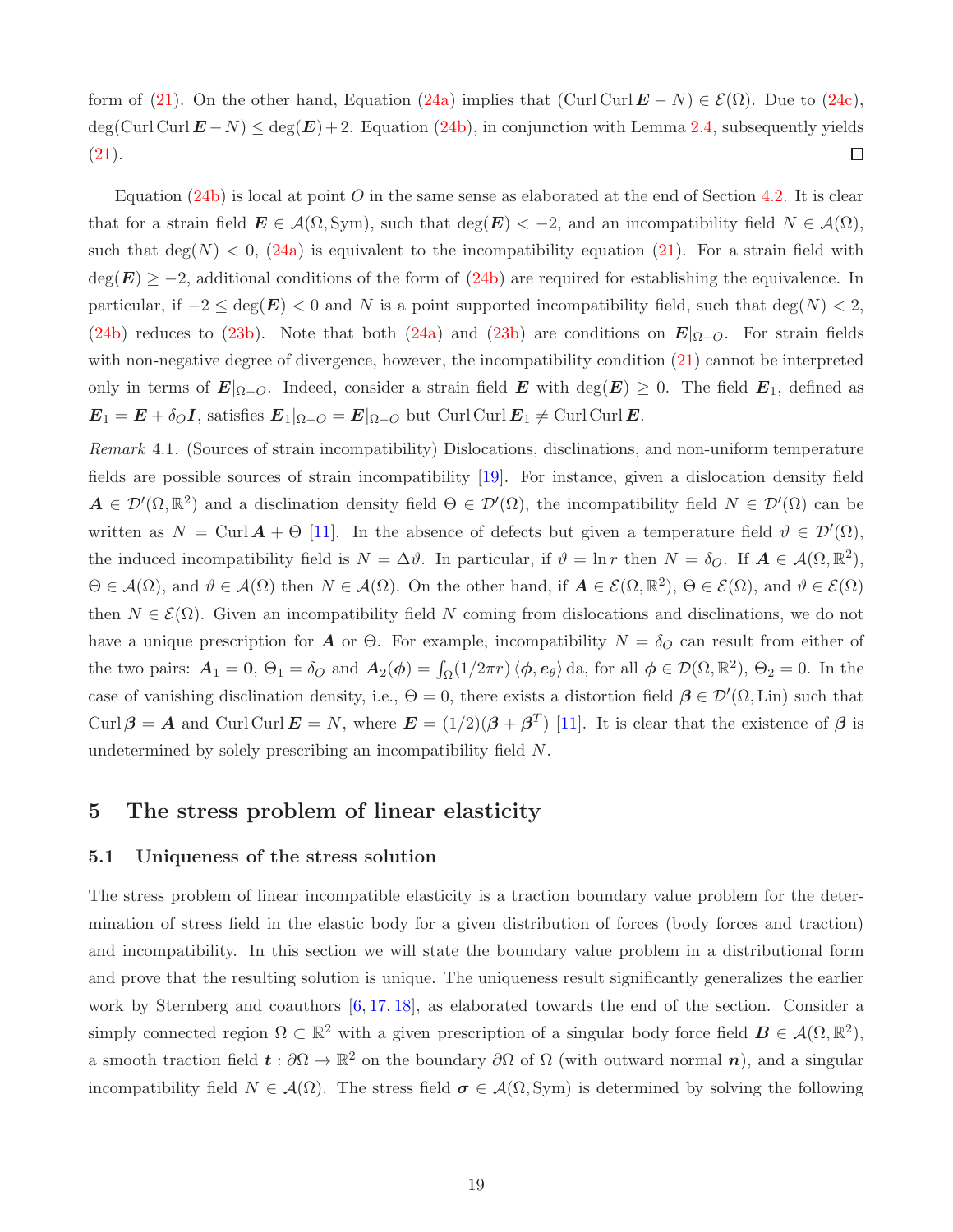boundary value problem:

<span id="page-19-2"></span>
$$
Div \sigma + B = 0, \tag{25a}
$$

$$
Curl\operatorname{Curl} \mathbb{C}^{-1} \sigma = N, \text{ and } \tag{25b}
$$

<span id="page-19-1"></span>
$$
\sigma n = t \text{ on } \partial \Omega,
$$
\n<sup>(25c)</sup>

where  $\mathbb{C}: Sym \to Sym$  is the elasticity tensor such that  $\sigma = \mathbb{C}E$  with  $E \in \mathcal{A}(\Omega, Sym)$  representing the elastic strain field. We assume  $\mathbb C$  to be symmetric and positive-definite, i.e.,  $\langle \mathbb C V_1, V_2 \rangle = \langle \mathbb C V_2, V_1 \rangle$ , for all  $V_1, V_2 \in \text{Sym}$ , and  $\langle CV, V \rangle > 0$ , for all  $V \in \text{Sym}$  such that  $V \neq 0$ . Note that the boundary condition [\(25c\)](#page-19-1) is a pointwise condition since the restriction of  $\sigma$  to  $\Omega - O$  is smooth and O lies in the interior of the domain. The following lemma establishes the uniqueness of a stress solution to the boundary value problem. A unique stress field would immediately imply a unique elastic strain field. However, the existence of a unique displacement solution  $u \in \mathcal{A}(\Omega)$ , modulo translation and rotation, such that  $\mathbf{E} = (1/2)(\nabla \mathbf{u} + (\nabla \mathbf{u})^T)$ , can be argued only when the incompatibility field N is identically zero.

<span id="page-19-0"></span>**Lemma 5.1.** For a simply connected region  $\Omega \subset \mathbb{R}^2$  and a symmetric, positive-definite elasticity tensor C, let  $\sigma_1, \sigma_2 \in A(\Omega, \text{Sym})$  be any two solutions of the problem [\(25\)](#page-19-2), with a given distribution of body force  $B \in \mathcal{A}(\Omega,\mathbb{R}^2)$ , smooth traction  $\mathbf{t}: \partial\Omega \to \mathbb{R}^2$ , and incompatibility  $N \in \mathcal{A}(\Omega)$ . Then,  $\sigma_1 = \sigma_2$ .

*Proof.* The field  $\bar{\sigma} = \sigma_1 - \sigma_2$  satisfies

<span id="page-19-4"></span><span id="page-19-3"></span>
$$
\text{Div}\,\bar{\boldsymbol{\sigma}}=\mathbf{0},\tag{26a}
$$

$$
Curl Curl\mathbb{C}^{-1}\bar{\sigma} = 0, \text{ and} \qquad (26b)
$$

$$
\bar{\sigma}n = 0 \text{ on } \partial\Omega. \tag{26c}
$$

Equation [\(26a\)](#page-19-3) implies that there exist a scalar distribution  $\Phi \in \mathcal{A}(\Omega)$  such that  $\bar{\sigma} = \mathbb{A}\nabla^2 \Phi$ , where  $\mathbb{A}$  is a linear map defined in Section [2.1.](#page-2-1) Substituting  $\bar{\sigma}$  in terms of  $\Phi$  into Equation [\(26b\)](#page-19-4) yields

<span id="page-19-5"></span>
$$
\operatorname{Curl}(\mathbb{C}^{-1}\mathbb{A}\nabla^2\Phi) = 0. \tag{27}
$$

We note the following two identities: (i) For  $T \in \mathcal{D}'(\Omega, \text{Sym})$ , Curl Curl  $T = Div Div(\mathbb{A}T)$  and (ii) For  $T \in \mathcal{D}'(\Omega)$ , and a fixed  $\mathbb{D} \in (\mathbb{R}^2)^4$ , Div Div $(\mathbb{D} \nabla^2 T) = \langle \mathbb{D}, \nabla^4 T \rangle$ . Using these, Equation [\(27\)](#page-19-5) can be rewritten as

$$
\langle \mathbb{A} \mathbb{C}^{-1} \mathbb{A}, \nabla^4 \Phi \rangle = 0. \tag{28}
$$

Using the identity

$$
\left\langle \mathbb{AC}^{-1}\mathbb{A}, v \otimes v \otimes v \otimes v \right\rangle = \left\langle \mathbb{C}^{-1}(e_3 \times v) \otimes (e_3 \times v), (e_3 \times v) \otimes (e_3 \times v) \right\rangle, \tag{29}
$$

for any  $v \in \mathbb{R}^2$ , we assert that the ellipticity of the operator Curl Curl( $\mathbb{C}^{-1} \mathbb{A} \nabla \nabla$ ) follows from the positive-definiteness of C. Lemma [2.1](#page-5-3) can then be used to conclude that  $\text{singsupp}(\Phi) = \text{singsupp}(0)$ . Hence  $\Phi$ , and therefore  $\bar{\sigma}$ , is a smooth field. The smoothness of  $\bar{\sigma}$ , in conjunction with the classical uniqueness theorem for the smooth stress problem in linear elasticity [\[6\]](#page-27-1), implies  $\bar{\sigma} = 0$ .  $\Box$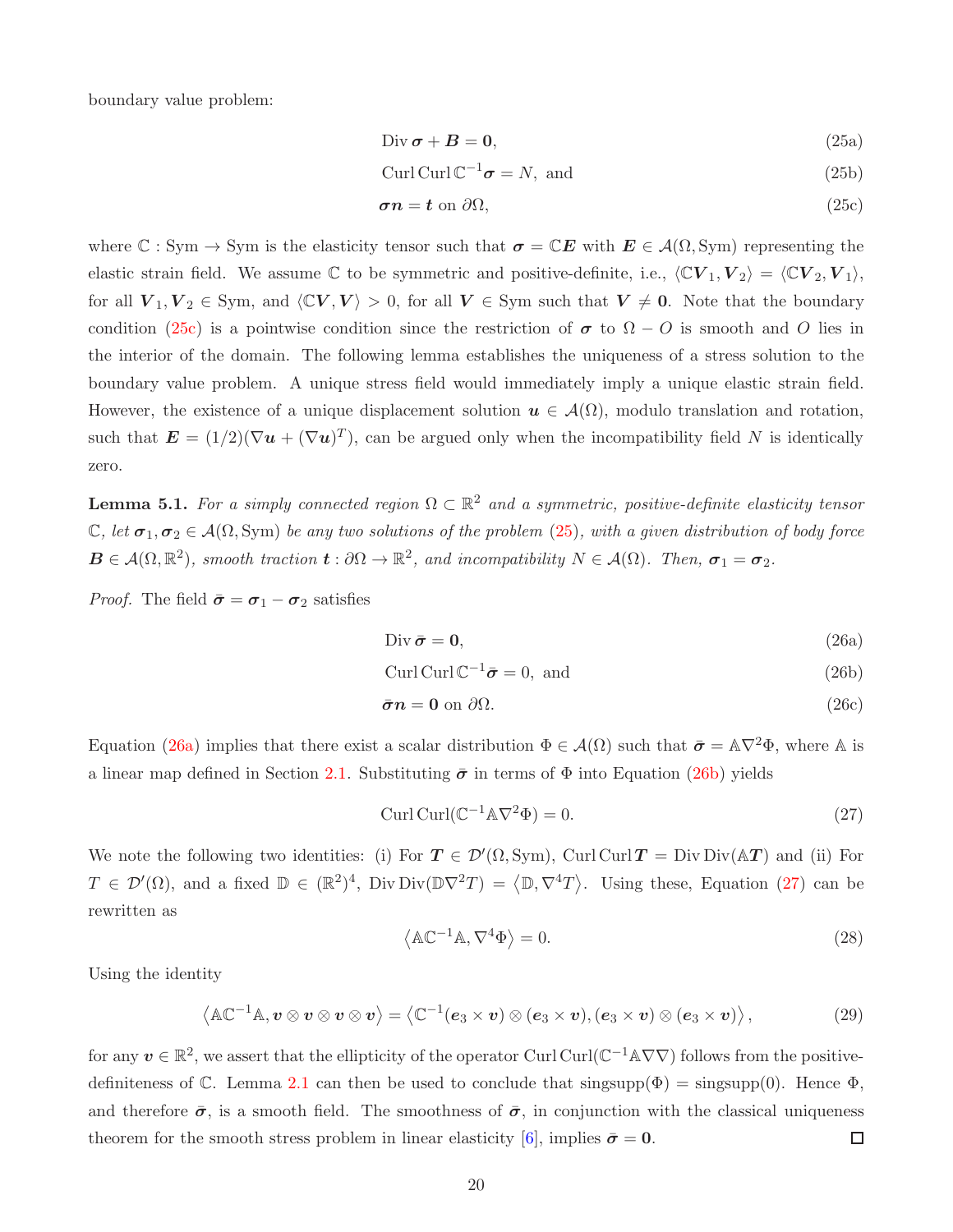The uniqueness of the stress solution is a crucial property in the linear elasticity framework. The existence of non-unique solutions would yield non-trivial stress fields as solutions in response to vanishing source fields. Lemma [5.1](#page-19-0) establishes the uniqueness of a solution for the traction boundary value problem with stress fields singular at an isolated point in  $\Omega$ . The uniqueness theorem extends naturally to more general singular stress fields, for example to fields with multiple points of singularity.

In their work Sternberg and coauthors  $[6, 17, 18]$  $[6, 17, 18]$  $[6, 17, 18]$  $[6, 17, 18]$  have formulated a stress boundary value problem with the singular stress satisfying certain scaling assumptions in the vicinity of the singular points. The scaling assumptions are in fact such that the degree of divergence of the stress field, with respect to the singular point, remains negative. In the proposed formalism, the stress field is a smooth map away from the points of singularity and the body force field is such that it allows for concentrated loads at the singular points. There is no consideration of the incompatibility field. A uniqueness theorem for the singular stress solution, satisfying the scaling assumptions, for the considered boundary value problem is also proved. More importantly, it is mentioned that the solutions become non-unique when the stress fields do not satisfy the scaling assumptions [\[17\]](#page-27-6). This is illustrated in detail for the stress solution in response to a force dipole. The reason for this apparent lack of unique solutions in their framework is due to the limited consideration of stress field only as a map away from the singular point. In other words, considerations are limited to  $\sigma|_{\Omega-O}$  rather than the full stress field  $\sigma$ . Under the stronger scaling assumptions, when  $\deg(\sigma|_{\Omega-O})$  < 0 (which implies a unique extension  $\sigma$  such that  $\deg(\sigma)$  < 0, see Lemma [2.3](#page-6-0)*a*.), we have established in Lemma [3.2](#page-11-1) that stress equilibrium condition can be equivalently written in terms of conditions on the restricted map  $\sigma|_{\Omega-O}$ . The uniqueness in such cases follows from considerations of  $\sigma|_{\Omega-O}$  alone. On the other hand, this is not so whenever deg( $\sigma$ ) ≥ 0, as is in the case of a force dipole, and one is required to consider conditions on the full stress field  $\sigma$ . As stated in Lemma [5.1,](#page-19-0) the stress solutions to the boundary value problem [\(25\)](#page-19-2) of incompatible linear elasticity always satisfy the property of uniqueness when the stress field is considered as a singular distribution on  $\Omega$  without any a priori scaling assumptions on the stress field. The examples in the following section further expand our point of view.

### 5.2 A general stress solution

Let the elasticity tensor C be given as for an isotropic plane strain scenario, i.e.,  $\mathbf{E} = ((1 + \nu)/E)\boldsymbol{\sigma}$  $(\nu(1+\nu)/E)(\text{tr }\sigma)I$ , where E is the Young's modulus and  $\nu$  is the Poisson's ratio. The stress field

$$
\boldsymbol{\sigma}_1(\boldsymbol{\phi}) = \frac{1-2\nu}{4\pi(1-\nu)} \int_{\Omega} \left\langle \frac{1}{r} \left( \frac{2\nu-3}{1-2\nu} \cos \theta \boldsymbol{e}_r \otimes \boldsymbol{e}_r + \sin \theta (\boldsymbol{e}_r \otimes \boldsymbol{e}_{\theta} + \boldsymbol{e}_{\theta} \otimes \boldsymbol{e}_r) + \cos \theta \boldsymbol{e}_{\theta} \otimes \boldsymbol{e}_{\theta} \right), \boldsymbol{\phi} \right\rangle da,
$$

for all  $\phi \in \mathcal{D}(\Omega, \text{Lin})$ , is a solution to the following pair of equations:

$$
\text{Div}\,\boldsymbol{\sigma}_1 + \delta_O \boldsymbol{e}_1 = \mathbf{0} \text{ and } \text{Curl}\,\mathbb{C}^{-1}\boldsymbol{\sigma}_1 = 0,\tag{30}
$$

whereas the stress field

$$
\boldsymbol{\sigma}_2(\boldsymbol{\phi}) = \frac{E}{8\pi(1-\nu^2)} \int_{\Omega} \left\langle ((2\ln r + 1)\boldsymbol{e}_r \otimes \boldsymbol{e}_r + (2\ln r + 3)\boldsymbol{e}_\theta \otimes \boldsymbol{e}_\theta), \boldsymbol{\phi} \right\rangle d\mathbf{a},\tag{31}
$$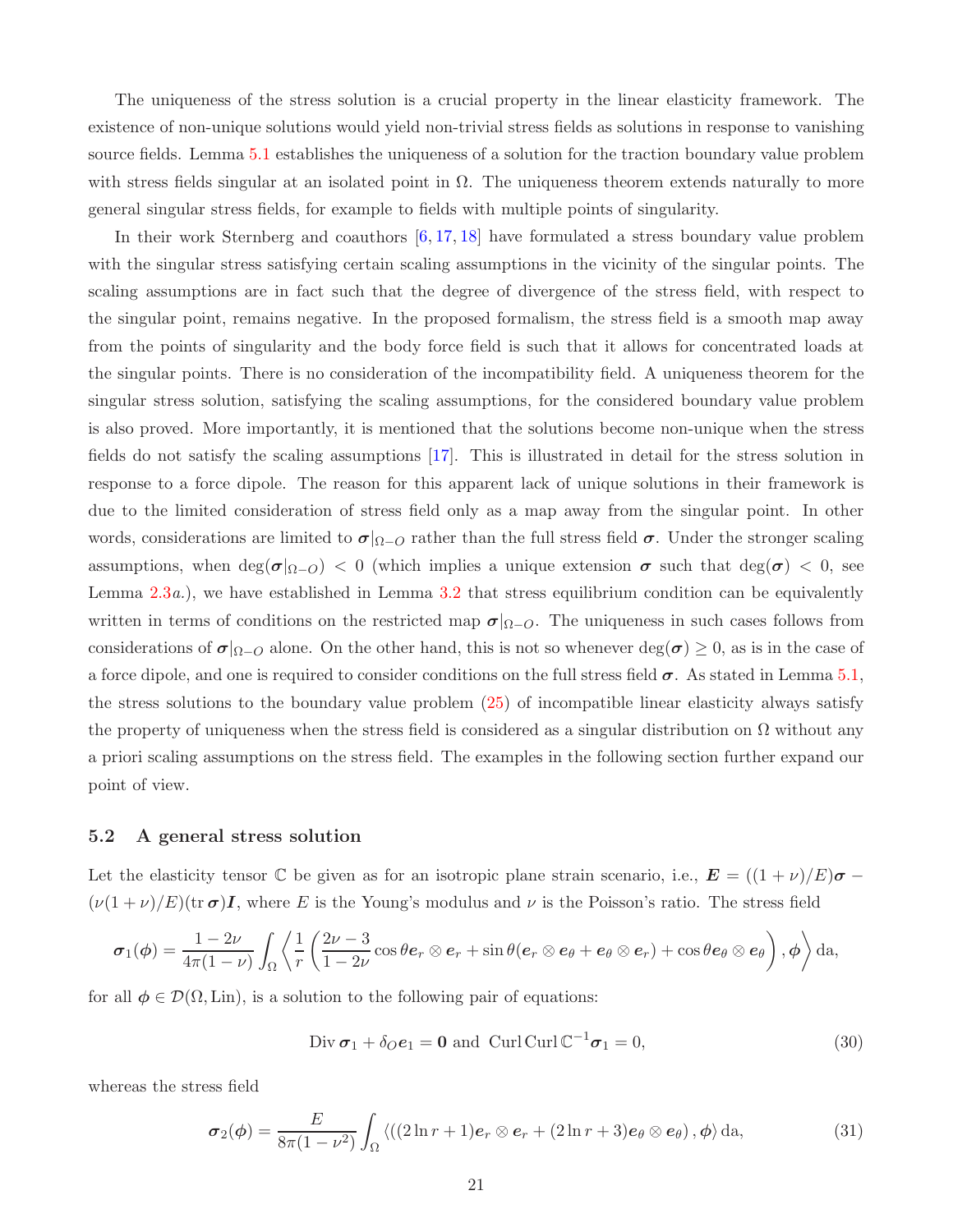for all  $\phi \in \mathcal{D}(\Omega, \text{Lin})$ , is a solution to the following pair of equations:

$$
\text{Div}\,\boldsymbol{\sigma}_2 = \mathbf{0} \text{ and } \text{Curl}\,\mathbb{C}^{-1}\boldsymbol{\sigma}_2 = \delta_O. \tag{32}
$$

Both of these stress field solutions are integrable with deg( $\sigma$ ) < 0. The restricted map  $\sigma|_{\Omega-O}$ , away from the point of singularity, is sufficient to describe the complete solution and its uniqueness for the corresponding boundary value problems. For weaker point supported body force and incompatibility fields, i.e. those satisfying  $\deg(B) \ge 1$  or  $N \ge 2$ , we have  $\deg(\sigma) \ge 0$ . In such cases the restricted map no longer determines the complete solution. The two stress fields  $\sigma_1$  and  $\sigma_2$  can be used to construct more general solutions. For example, given point supported body force and incompatibility fields such that

$$
\boldsymbol{B} = \sum_{\alpha \in \mathbb{N}^2, |\alpha| \le \deg(\boldsymbol{B})} B^{\alpha} \partial^{\alpha} \delta_O \boldsymbol{e}_1 \text{ and } N = \sum_{\alpha \in \mathbb{N}^2, |\alpha| \le \deg(N)} N^{\alpha} \partial^{\alpha} \delta_O,
$$
(33)

the stress field

<span id="page-21-1"></span>
$$
\sigma = \sum_{\alpha \in \mathbb{N}^2, |\alpha| < \deg(B)} B^{\alpha} \partial^{\alpha} \sigma_1 + \sum_{\alpha \in \mathbb{N}^2, |\alpha| < \deg(N)} N^{\alpha} \partial^{\alpha} \sigma_2 \tag{34}
$$

satisfies

<span id="page-21-2"></span>
$$
\text{Div}\,\boldsymbol{\sigma} + \boldsymbol{B} = \mathbf{0} \text{ and } \text{Curl}\,\mathbb{C}^{-1}\boldsymbol{\sigma} = N. \tag{35}
$$

The stress solution for a complete boundary value problem can be obtained by superposing this solution with the smooth stress solutions corresponding to trivial bulk sources and appropriate traction fields. We emphasize that in Equation  $(34)$  the derivatives have to be necessarily interpreted as distributional derivatives in order to obtain the complete solution. Only the restricted field away from the singularity can be obtained using the smooth derivative in  $\Omega - O$ .

Given  $\mathbf{B} = \mathbf{0}$  and  $N = (2(\nu^2 - 1)/E)\Delta \delta_O$ , the stress field

$$
\boldsymbol{\sigma}_{3}(\boldsymbol{\phi}) = \lim_{\epsilon \to 0} \int_{\Omega - B_{\epsilon}} \left\langle \frac{1}{\pi r^{2}} \left( -\boldsymbol{e}_{r} \otimes \boldsymbol{e}_{r} + \boldsymbol{e}_{\theta} \otimes \boldsymbol{e}_{\theta} \right), \boldsymbol{\phi} \right\rangle \mathrm{da} - \langle \boldsymbol{\phi}(O), \boldsymbol{I} \rangle, \tag{36}
$$

for all  $\phi \in \mathcal{D}(\Omega, \text{Lin})$ , satisfies [\(35\)](#page-21-2). On the other hand, when  $\mathbf{B} = (2(\nu - 1)/(1 - 2\nu))\nabla \delta_O$  and  $N = 0$ , the stress field

$$
\sigma_4(\phi) = \lim_{\epsilon \to 0} \int_{\Omega - B_{\epsilon}} \left\langle \frac{1}{\pi r^2} \left( -e_r \otimes e_r + e_{\theta} \otimes e_{\theta} \right), \phi \right\rangle \mathrm{da} + \frac{1}{1 - 2\nu} \langle \phi(0), I \rangle, \tag{37}
$$

for all  $\phi \in \mathcal{D}(\Omega, \text{Lin})$ , satisfies [\(35\)](#page-21-2). The stress fields  $\sigma_3$  and  $\sigma_4$  are such that their restrictions to  $\Omega - O$ are identical but they are different solutions in response to different source fields. For both the solutions,  $\deg(\sigma|_{\Omega-O}) = 0$ . The restricted field can therefore have non-unique extensions in  $\Omega$ , as established in Lemma [2.3](#page-6-0)b. This is an instructive example which clearly demonstrates the need for considering the full stress solution rather than its restriction over the domain outside the point of singularity.

### <span id="page-21-0"></span>6 Force on a defect

For the purpose of this section we assume the incompatibility field, over a simply connected region  $\Omega \subset \mathbb{R}^2$ , to be given solely in terms of dislocation density  $A \in \mathcal{A}(\Omega, \mathbb{R}^2)$ , i.e.,  $N = \text{Curl }A$ , see Remark [4.1.](#page-18-1) The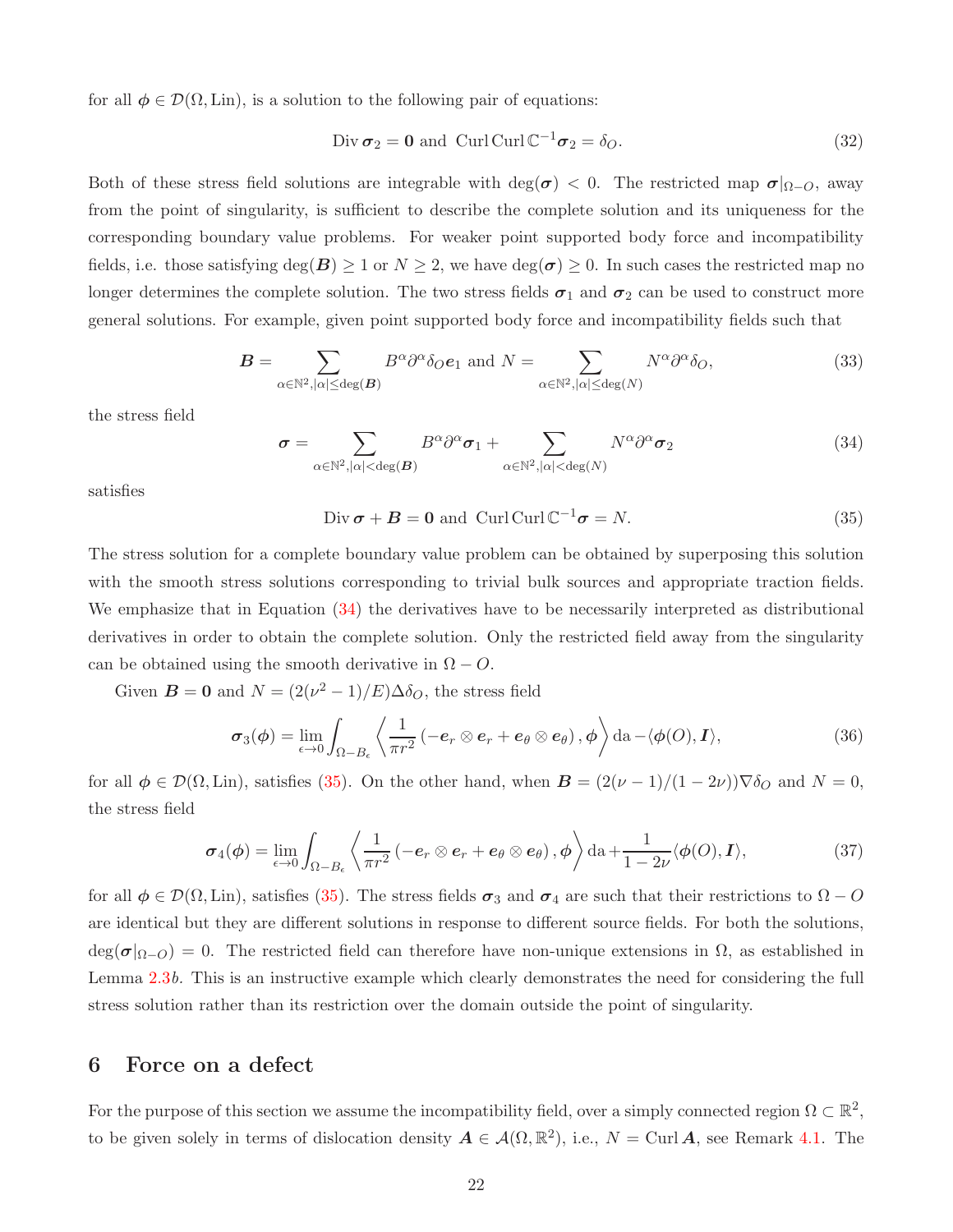disclination density  $\Theta$  is assumed to vanish throughout. Given A, the induced incompatibility  $N \in \mathcal{A}(\Omega)$ can be used in the boundary value problem [\(25\)](#page-19-2) to obtain a unique elastic strain field  $E \in A(\Omega, Sym)$ . Noting the relation between the strain field and the dislocation density,  $\mathbf{A} = \text{Curl}\,\mathbf{E} + \mathbf{e}_3 \otimes \nabla a$  [\[11\]](#page-27-13), where  $a \in \mathcal{A}(\Omega)$ , we can deduce the following form for the elastic distortion field  $\beta \in \mathcal{A}(\Omega, \text{Lin})$ :

$$
\boldsymbol{\beta} = \boldsymbol{E} + a(\boldsymbol{e}_1 \otimes \boldsymbol{e}_2 - \boldsymbol{e}_2 \otimes \boldsymbol{e}_1). \tag{38}
$$

The elastic stress-strain relation  $\sigma = \mathbb{C}E$  can be equivalently written as  $\sigma = \mathbb{C}\beta$  by extending  $\mathbb{C}: Sym \to$ Sym to a linear map  $\mathbb{C}:$  Lin  $\rightarrow$  Sym such that  $\mathbb{C}V = 0$ , for any  $V \in$  Skw.

The notion of a force acting on a defect, introduced originally by Eshelby [\[2,](#page-26-2) [3\]](#page-27-0), is essentially a thermodynamic concept which is related to the change in the total free energy of the elastic domain as the defect moves by an infinitesimal distance in the domain. It plays a central role in dealing with the problems of defect equilibrium and defect kinetics. Our aim is to demonstrate the utility of the methods developed in the present work for rigorously deriving the expressions for the force acting on isolated defects in flat two-dimensional domains. Our derivations in fact give a generalized force which is related to both translational and non-translational changes in the defect configuration. Toward this end, let distortion  $\beta_1 \in \mathcal{A}(\Omega, \text{Lin})$  and stress  $\sigma_1 \in \mathcal{A}(\Omega, \text{Sym})$  be the solution to a boundary value problem with  $B = 0$ ,  $t = 0$ , and an incompatibility field given in terms of a known dislocation density  $A \in \mathcal{A}(\Omega, \mathbb{R}^2)$ . Let distortion  $\beta_2 \in C^{\infty}(\Omega, \text{Lin})$  and stress  $\sigma_2 \in C^{\infty}(\Omega, \text{Sym})$  be the smooth solution to another boundary value problem with  $B = 0$ ,  $N = 0$ , but a known smooth traction field t on  $\partial\Omega$ . The solution to the latter boundary value problem can also be understood as a response due to sources which are external to the domain. We define the interaction Eshelby tensor field  $J^I \in \mathcal{A}(\Omega, \text{Lin})$  as

<span id="page-22-0"></span>
$$
\mathbf{J}^{I} = \frac{1}{2} \left\langle \mathbb{C} \beta_{1}, \beta_{2} \right\rangle \mathbf{I} - \beta_{2}^{T} \boldsymbol{\sigma}_{1} + \frac{1}{2} \left\langle \mathbb{C} \beta_{2}, \beta_{1} \right\rangle \mathbf{I} - \beta_{1}^{T} \boldsymbol{\sigma}_{2}.
$$
 (39)

We introduce  $\mathbf{F}^I = \text{Div } \mathbf{J}^I$  as the generalized force on the defect due to the interaction between the singular field  $\beta_1$  and the smooth field  $\beta_2$ . With considerations made above, the distortion and stress fields satisfy Curl $\beta_1 = A$ , Div  $\sigma_1 = 0$ , Curl  $\beta_2 = 0$ , and Div  $\sigma_2 = 0$ , yielding

<span id="page-22-1"></span>
$$
\boldsymbol{F}^I = (\boldsymbol{\sigma}_2 \boldsymbol{A}) \times \boldsymbol{e}_3. \tag{40}
$$

The definition of the interaction tensor and the generalized force are both motivated from Eshelby's work [\[2,](#page-26-2)[3\]](#page-27-0). To elaborate we assume, for now, that  $\beta_1$  and  $\sigma_1$  are smooth fields. Let  $\beta = \beta_1 + \beta_2$ ; the corresponding stress  $\sigma = \mathbb{C}\beta$  satisfies  $\sigma = \sigma_1 + \sigma_2$ . The Eshelby tensor is given by  $J = WI - \beta^T \sigma$ , where  $W = (1/2)\langle \mathbb{C}\beta, \beta \rangle$  is the strain energy density. It can be decomposed as  $J = J_1 + J_2 + J^I$ , where  $J_1 = \frac{1}{2} \langle \mathbb{C}\beta_1, \beta_1 \rangle I - \beta_1^T \sigma_1$  and  $J_2 = \frac{1}{2} \langle \mathbb{C}\beta_2, \beta_2 \rangle I - \beta_2^T \sigma_2$  are self fields associated with  $\beta_1$  and  $\beta_2$ , respectively. The term  $J<sup>I</sup>$ , which is of the form [\(39\)](#page-22-0), represents the interaction between the two fields.

We note two technical points before moving on to evaluate forces on some specific defect configurations. The definitions of the interaction Eshelby tensor field and the generalized force on the defect are local in nature and so are the regularity assumptions on distortion fields  $\beta_1$  and  $\beta_2$ . This allows us to consider  $\beta_2$  fields which are also singular, as long as singsupp $(\beta_1) \cap \text{singsupp}(\beta_2) = \emptyset$ . There will always exist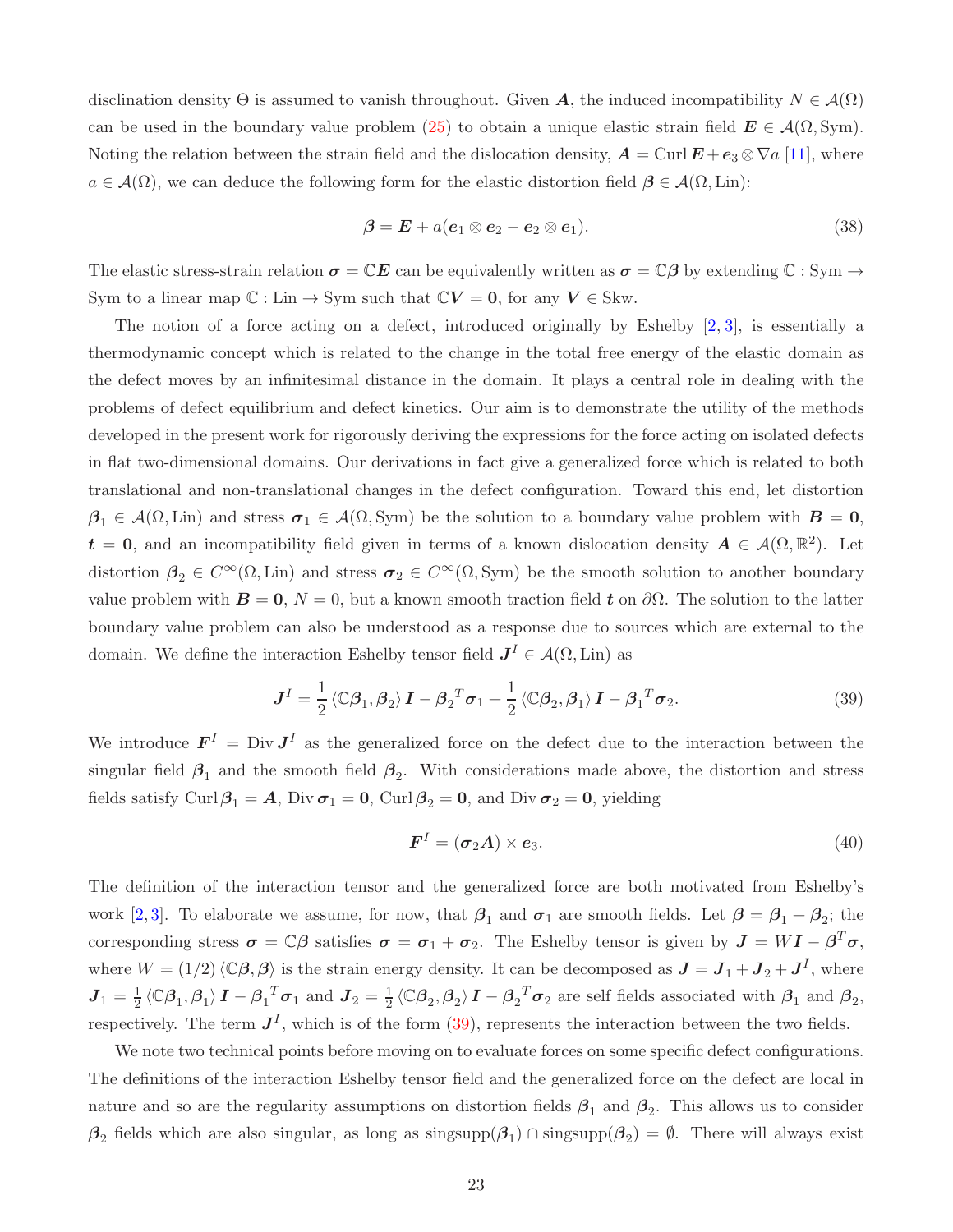a neighbourhood  $\omega$  of singsupp $(\beta_1)$  such that  $\beta_2|_{\omega}$  is smooth and both  $J^I$  and  $F^I$  are well defined on  $\omega$ . Secondly, consider a sequence of distortion fields,  $\beta_1^j \in \mathcal{A}(\Omega, \text{Lin})$  such that  $\beta_1^j \to \beta_1$ . Let  $J^{Ij} \in \mathcal{A}(\Omega, \text{Lin})$  be the interaction Eshelby tensor associated with the interaction between  $\beta_1^j$  $\frac{J}{1}$  and  $\boldsymbol{\beta}_2$ fields. Then,  $J^{I^j} \to J^I$  and Div  $J^{I^j} \to \text{Div } J$ , as a consequence of the linear dependence of  $J^{I^j}$  on  $\beta_1^j$  $\frac{j}{1}$ .

We now provide several examples for point supported dislocation density fields, i.e.,  $A \in \mathcal{E}(\Omega, \mathbb{R}^2)$ . The generalized force too is then point supported, i.e.,  $F^I \in \mathcal{E}(\Omega, \mathbb{R}^2)$ . Since  $\deg(F^I) \leq \deg(A)$ , we use Lemma [2.4](#page-7-3) to write the following representation of the generalized force:

<span id="page-23-0"></span>
$$
\boldsymbol{F}^{I} = \sum_{\alpha \in \mathbb{N}^{2}, |\alpha| \le \deg(\boldsymbol{A})} \boldsymbol{F}^{I^{\alpha}} \partial^{\alpha} \delta_{O},\tag{41}
$$

where  $\boldsymbol{F}^{I\alpha} \in \mathbb{R}^2$ . In particular, since  $\boldsymbol{F}^I = \text{Div } \boldsymbol{J}^I$  and  $\boldsymbol{F}^I|_{\Omega-O} = \boldsymbol{0}$ , we identify

$$
\boldsymbol{F}^{I^{(0,0)}} = \int_{\partial B_{\epsilon}} \boldsymbol{J}^{I} \boldsymbol{n} \, \mathrm{dl} \,. \tag{42}
$$

We look at three specific cases:

(i) (Isolated dislocation) For an isolated dislocation at O with Burgers vector  $\mathbf{b} \in \mathbb{R}^2$ ,  $\mathbf{A} = \mathbf{b}\delta_Q$ . The representation [\(41\)](#page-23-0) has only one non-trivial term such that  $\mathbf{F}^I = (\sigma_2^o b) \times \mathbf{e}_3 \delta_O$ , where  $\sigma_2^o = \sigma_2(O)$ . Hence,

$$
\int_{\partial B_{\epsilon}} \mathbf{J}^I \mathbf{n} \, \mathrm{dl} = (\boldsymbol{\sigma}_2^o \mathbf{b}) \times \boldsymbol{e}_3,\tag{43}
$$

which can be identified as the well known Peach-Koehler force acting on a dislocation in the presence of an external field  $\sigma_2$  [\[3\]](#page-27-0).

(ii) (Dislocation dipole) Let  $\mathbf{A} = (\mathbf{b} \otimes \mathbf{v}) \nabla \delta_O = \mathbf{b} \langle \nabla \delta_O, \mathbf{v} \rangle$ , where  $\mathbf{b} \in \mathbb{R}^2$  and  $\mathbf{v} \in \mathbb{R}^2$  are constants. Such a dislocation density represents an isolated dislocation dipole at O. Indeed, consider two dislocations of equal and opposite Burgers vector  $b/h$ ,  $h \in \mathbb{R}$ , placed at points O and  $O + hv$ . Then, the dislocation density  $A_h = (b/h)\delta_{O} - (b/h)\delta_{O+h\nu}$  takes the limiting value A as  $h \to 0$ . Using [\(40\)](#page-22-1), we obtain

$$
\boldsymbol{F}^{I} = -\left(\nabla \boldsymbol{\sigma}_{2}^{o}(\boldsymbol{b} \otimes \boldsymbol{v}) \times \boldsymbol{e}_{3}\right) \delta_{O} + \left(\boldsymbol{\sigma}_{2}^{o}(\boldsymbol{b} \otimes \boldsymbol{v}) \nabla \delta_{O}\right) \times \boldsymbol{e}_{3},\tag{44}
$$

where  $\nabla \sigma_2^o = \nabla \sigma_2(O)$ . The first term in the expression for  $\mathbf{F}^I$  yields

<span id="page-23-1"></span>
$$
\int_{\partial B_{\epsilon}} J^{I} n \, \mathrm{d} \mathrm{l} = -\nabla \sigma_{2}^{o} (b \otimes v) \times e_{3}
$$
\n(45)

as the force acting on the dislocation dipole at O [\[7\]](#page-27-8). The second term in  $\mathbf{F}^{I}$ , on the other hand, represents a couple acting on the dislocation dipole. Such a couple can be interpreted as the generalized thermodynamic force which resists non-translational configurational changes in the dipole (e.g., the relative position of the two dislocations which constitute the dipole). To elaborate, consider the dipole as a pair of dislocations with density  $A_h$ . The corresponding generalized force is of the form  $F_h^I = f_1 \delta_O + f_2 \delta_{O+hv}$ , where  $f_1 = (1/h)((\sigma_2^o b) \times \mathbf{e}_3)$  and  $f_2 = -(1/h)((\sigma_2^h b) \times \mathbf{e}_3), \sigma_2^h = \sigma_2(O + hv)$ . Then,  $\mathbf{F}_h^I \to \mathbf{F}^I$  as  $h \to 0$ . In particular,  $f_1 + f_2$  converge to the net force on the dipole  $(45)$ . The couple acting on the dipole is obtained as the limit of the net moment due to forces  $f_1$  and  $f_2$  on the individual dislocations. Note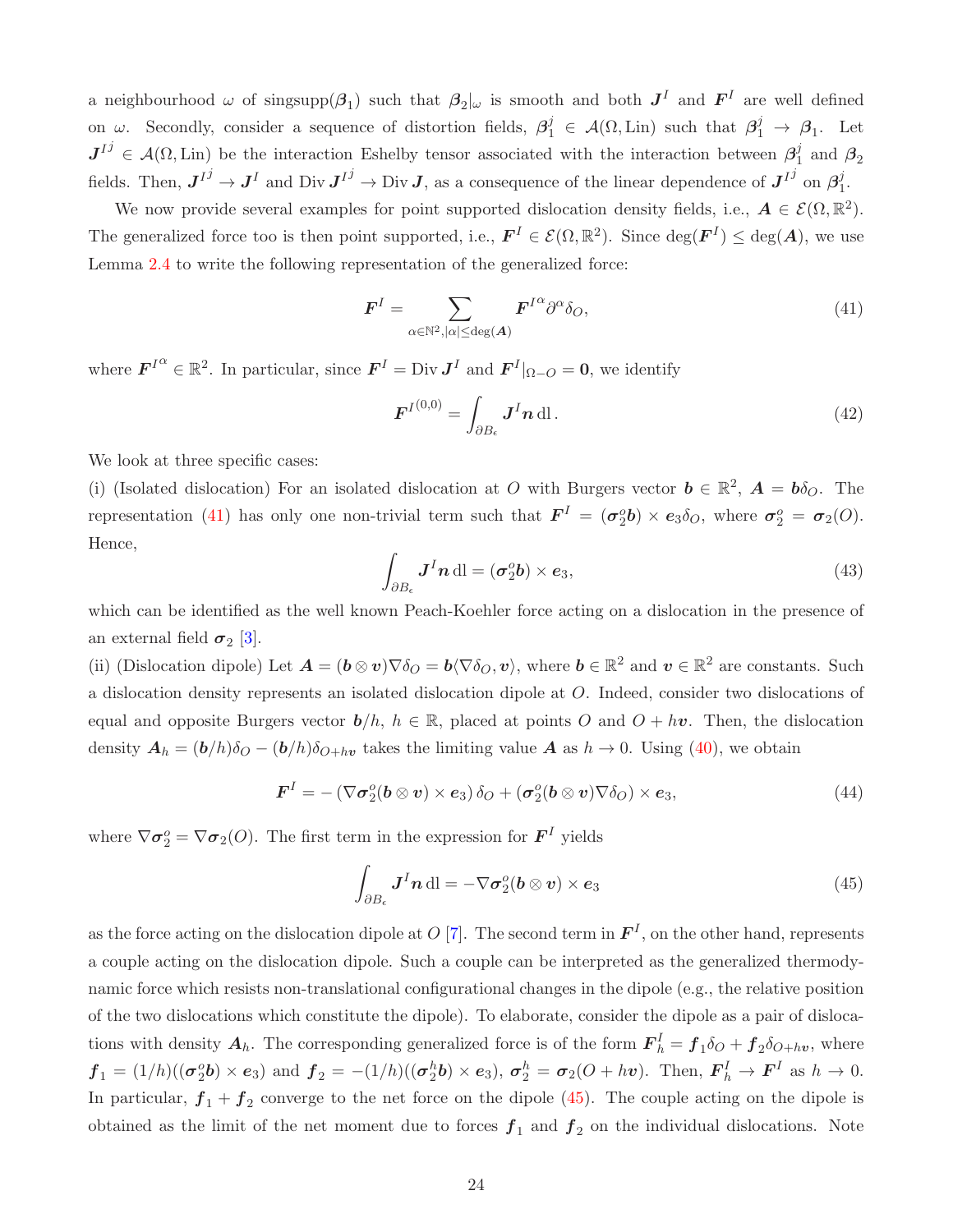that when the external field  $\sigma_2$  is uniform, the force acting on the dipole vanishes but the acting couple is non-trivial.

(iii) (Point defect) Let  $\mathbf{A} = (a/2)(\mathbf{e}_1 \otimes \mathbf{e}_2 - \mathbf{e}_2 \otimes \mathbf{e}_1) \nabla \delta_O$ , where  $a \in \mathbb{R}$  is constant. The dislocation density A can be interpreted either in terms of two dislocation dipoles  $A_1 = (a/2)(e_1 \otimes e_2) \nabla \delta_O$  and  $A_2 =$  $-(a/2)(e_2 \otimes e_1) \nabla \delta_O$  or in terms of four dislocations (two from each of the dipole). The incompatibility associated with A is  $N = -(a/2)\Delta\delta_O$ . The defect at O can therefore be interpreted as a centre of dilation emerging from the presence of an isolated interstitial or vacancy. Using [\(40\)](#page-22-1) we have

$$
\boldsymbol{F}^{I} = a \nabla (\text{tr}\,\boldsymbol{\sigma}_{2}^{o}) \delta_{O} + \frac{a}{2} (\boldsymbol{\sigma}_{2}^{o} (\boldsymbol{e}_{1} \otimes \boldsymbol{e}_{2} - \boldsymbol{e}_{2} \otimes \boldsymbol{e}_{1}) \nabla \delta_{O}) \times \boldsymbol{e}_{3}, \qquad (46)
$$

where  $\nabla(\text{tr }\boldsymbol{\sigma}_2^o) = \nabla(\text{tr }\boldsymbol{\sigma}_2)(O)$ , whose first term yields

$$
\int_{\partial B_{\epsilon}} \mathbf{J}^I \mathbf{n} \, \mathrm{dl} = a \nabla (\mathrm{tr} \, \boldsymbol{\sigma}_2^o) \tag{47}
$$

as the force acting on the centre of dilation [\[3\]](#page-27-0). The second term in  $\mathbf{F}^I$  is a couple acting on the defect in response to non-translational configurational changes associated with the defect.

# <span id="page-24-0"></span>7 Concluding remarks

Singular point at the end of a singular curve: Most of our results in the preceding sections were obtained for fields (stresses, strains, forces, incompatibility, etc.) which were assumed to have singular support only at an isolated point  $O \in \Omega$ , while admitting smooth restrictions on  $\Omega - O$ . We can in fact extend our considerations to more general situations, where the singular support set includes additional points in  $\Omega - O$ , by treating the regular divergence and curl operators acting on the restricted fields as their distributional counterparts. Consider, for instance,  $\sigma \in \mathcal{D}'(\Omega, \text{Sym})$  and  $B \in \mathcal{D}'(\Omega, \mathbb{R}^2)$  such that singsupp( $B$ ) ⊂ singsupp( $\sigma$ ) and singsupp( $\sigma$ ) is a set of k discrete points in  $\Omega$ . The fields are smooth outside these k points. Lemma [3.3](#page-13-0) can then be generalized by writing Equation  $(16a)$  for restrictions on  $\Omega$  – singsupp( $\sigma$ ) and Equations [\(16b\)](#page-13-4)-[\(16d\)](#page-13-3) with respect to each of the k points. As another example, we consider a stress field which, outside  $O$ , concentrates on a smooth curve S with  $O$  as one end point such that  $\sigma|_{\Omega-O}(\phi) = \int_S \langle \sigma_1, \phi \rangle$  dl, for all  $\phi \in \mathcal{D}(\Omega - O, \text{Lin})$ , where  $\sigma_1 : S \to \text{Sym}$  is smooth and bounded. If deg( $\sigma$ ) < 0, then  $\sigma$  is the unique extension of  $\sigma|_{\Omega-O}$ , allowing us to write [\[11\]](#page-27-13)

$$
\text{Div}\,\boldsymbol{\sigma}(\boldsymbol{\psi}) = \int_{S} \langle \operatorname{div}_{S} \boldsymbol{\sigma}_{1} + \kappa \boldsymbol{\sigma}_{1} \boldsymbol{n}, \boldsymbol{\psi} \rangle \operatorname{dl} - \int_{S} \langle \boldsymbol{\sigma}_{1} \boldsymbol{n}, \frac{\partial \boldsymbol{\psi}}{\partial \boldsymbol{n}} \rangle \operatorname{dl} - \boldsymbol{\sigma}_{1} \boldsymbol{t} \delta_{O}, \tag{48}
$$

for all  $\psi \in \mathcal{D}(\Omega,\mathbb{R}^2)$ , where  $\kappa$  is the curvature of the curve S, n is the unit normal to S, t is the unit tangent along S, divs is the divergence along S, and  $\partial \psi / \partial n = (\nabla \psi) n$ . If we take  $\mathbf{B} = \mathbf{B}_0 \delta_O$ , with constant  $B_0 \in \mathbb{R}^2$ , then the local equilibrium equations can be obtained as  $\text{div}_S \sigma_1 + \kappa \sigma_1 n = 0$ and  $\sigma_1$ n = 0 on S − O and  $\sigma_1$ t = B<sub>0</sub> at O. As a third, and final, example, we consider an array of dislocations as the source of incompatibility. Accordingly, let  $A \in \mathcal{D}'(\Omega,\mathbb{R}^2)$  be such that singsupp $(A) = S$ and  $A|_{\Omega-O}(\phi) = \int_S \langle \alpha_1, \phi \rangle$  dl, for all  $\phi \in \mathcal{D}(\Omega - O, \mathbb{R}^2)$ , where  $\alpha_1 : S \to \mathbb{R}^2$  is smooth and bounded.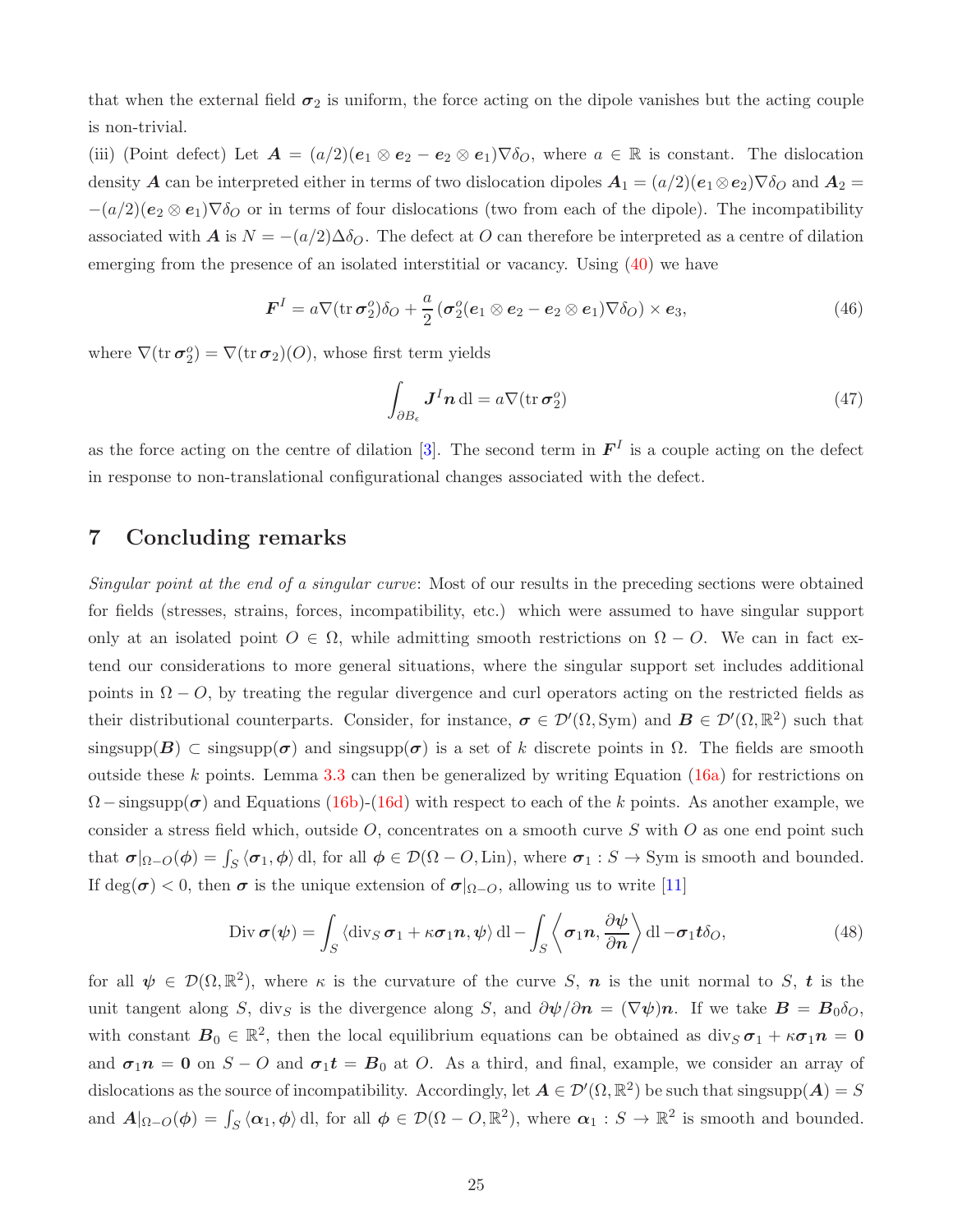If deg(A) < 0, then A is the unique extension of  $A|_{\Omega-O}$ . We can then obtain an expression for the incompatibility field  $N = \text{Curl } A$  as

$$
N(\psi) = \int_{S} \left( -\kappa \langle \alpha_1, t \rangle + \langle (\nabla \alpha_1)t, n \rangle \right) \psi \, \mathrm{d}l - \int_{S} \langle \alpha_1, t \rangle \frac{\partial \psi}{\partial n} \, \mathrm{d}l - \langle \alpha_1, n \rangle \delta_O,
$$
\n(49)

for all  $\psi \in \mathcal{D}(\Omega)$ , where  $\partial \psi / \partial n = \langle \nabla \psi, n \rangle$ . In particular if S is a straight line and  $\alpha_1 = \alpha_1 n$ , where  $\alpha_1 \in \mathbb{R}$  is a constant, then the incompatibility field is point supported with  $N = -\alpha_1 \delta_O$ .

Multiply connected domains: To characterize the incompatibility of a strain field  $\mathbf{E} \in \mathcal{D}'(\Omega, \text{Sym})$  over a multiply connected region  $\Omega \subset \mathbb{R}^2$ , the local condition Curl Curl  $\mathbf{E} = N$  has to be supplemented by a topological (non-local) condition. For example, a smooth strain field  $\mathbf{E}_0 \in C^{\infty}(\Omega - O, \text{Sym})$  over a doubly connected domain  $\Omega - O$ , which satisfies the local compatibility condition in  $\Omega - O$ , i.e., curl curl  $\mathbf{E}_0 = 0$ , can still be incompatible in the sense of the condition

$$
\int_{L} \{ (E_0)(y) + (y - x) \times \operatorname{curl}((E_0)(y)) \} dy = -a_1 e_1 + a_2 e_2 + a_3 e_3 \times x, \tag{50}
$$

where  $L \subset \Omega - O$  is an arbitrary closed loop enclosing O and  $a_1, a_2, a_3 \in \mathbb{R}$  are sources of incompatibility located outside the domain at O [\[9,](#page-27-14) §156A]. Let  $E \in \mathcal{A}(\Omega, \text{Sym})$  be an arbitrary extension of  $E_0$  over the simply connected  $\Omega$ . The incompatibility field  $N = \text{Curl Curl} \mathbf{E}$  is then point supported at O such that  $N^{(0,1)} = a_1$ ,  $N^{(1,0)} = a_2$ , and  $N^{(0,0)} = a_3$  (Lemma [4.7\)](#page-16-0). The incompatibility is therefore due to a dislocation and a disclination defect placed outside the body  $\Omega - O$  at O. The components  $N^{\alpha}$ , for  $|\alpha| > 1$ , are not fixed for an arbitrary extension of  $E_0$ ; they will differ for different extensions. Hence, it is meaningless to place higher-order defects, like dislocation dipole, extra matter, etc., outside the doubly connected domain  $\Omega - O$ . In fact, if we consider a higher order defect at O, such that  $N^{\alpha} = 0$  for  $|\alpha| \leq 1$ , then the strain incompatibility condition (in terms of  $E$ ) does not impose any necessary restrictions on  $E_0$  (Lemma [4.6\)](#page-16-3).

Three-dimensional domains: One of the main concerns of our work, which was restricted to planar domains, was to establish the sufficiency or insufficiency of the smooth maps, away from the point of singularity, in completely characterizing the equilibrium of singular stress fields, in the presence of singular body forces, and the compatibility/incompatibility of singular strain fields, in the presence of singular incompatible fields (arising from singular defect distributions). These results extend naturally to fields with point singularities in a 3D domain. This is essentially due to the fact that the notion of the degree of distribution, with respect to the singular point  $O$ , and the uniqueness and existence of extensions of a distribution in  $\Omega - O$  to a distribution in  $\Omega$  are both given for  $\mathbb{R}^n$  with arbitrary n. In a 3D domain  $\Omega \subset \mathbb{R}^3$ , however, fields which are singular on a curve,  $L \subset \Omega$ , have to be necessarily considered to model isolated line defects such as dislocations and disclinations [\[14\]](#page-27-15). We will need results on the existence and uniqueness of extensions of a distribution on  $\Omega - L$  to a distribution in  $\Omega$  in order to formulate assumptions on the fields under which the smooth maps, away the curve of singularity, are sufficient to characterize the respective fields and the associated governing equations. Such results, which are currently unavailable, will provide the necessary foundations for developing a complete 3D theory incorporating point and line singularities.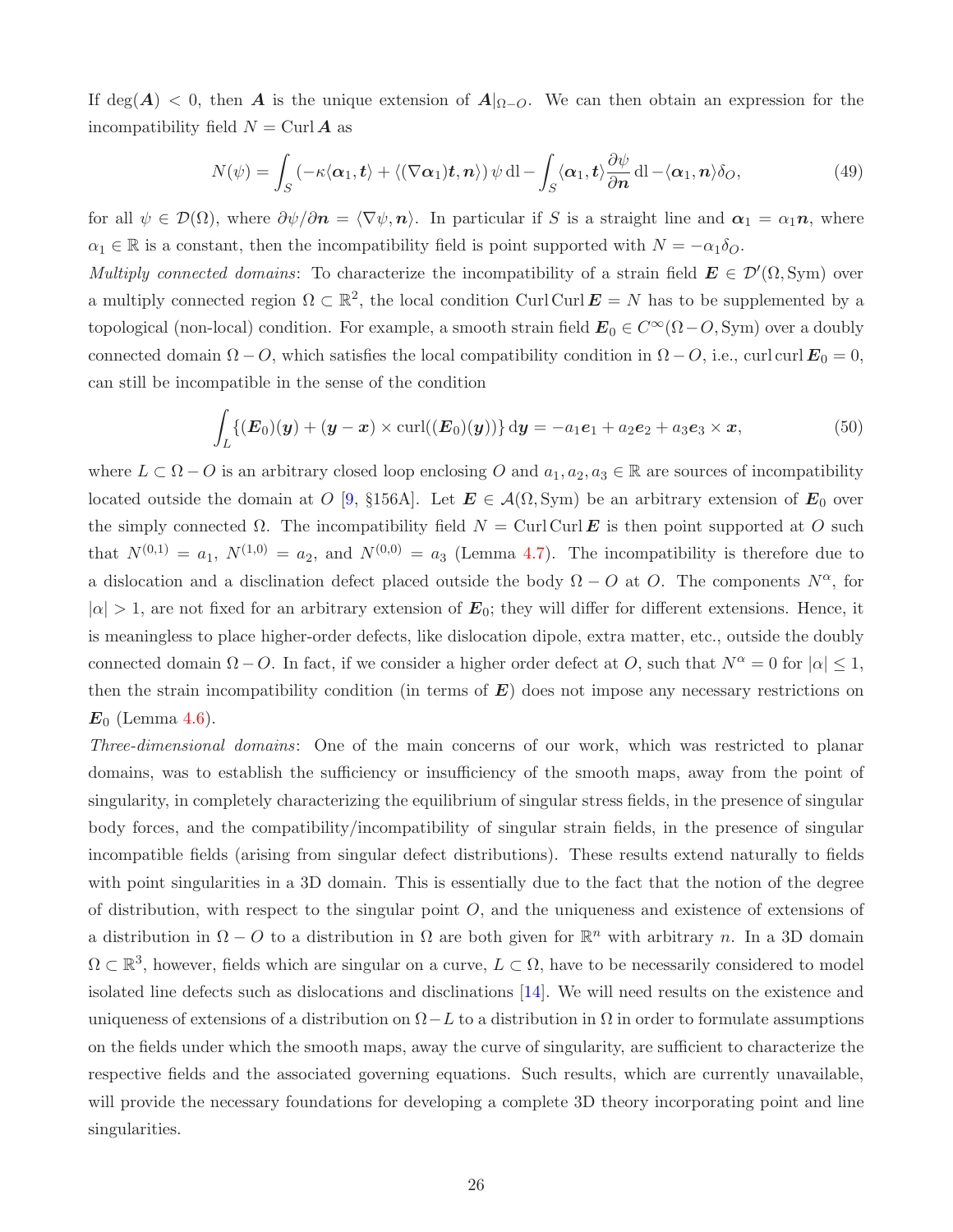### Ackowledgement

<span id="page-26-1"></span>AG acknowledges the financial support from SERB (DST) Grant No. CRG/2018/002873 titled "Micromechanics of Defects in Thin Elastic Structures".

### A Proof of the existence of extension in Lemma [2.3](#page-6-0)

We first establish the existence result when  $\deg(T_0) < 0$ . Consider  $\vartheta \in \mathcal{D}(\Omega)$  such that  $\text{supp}(\vartheta) \subset B_r$  and  $\vartheta(x) = 1$  for all  $x \in B_{r/2}$ . Given  $\lambda > 1$ , define  $\vartheta_{\lambda} \in \mathcal{D}(\Omega)$  as  $\vartheta_{\lambda}(x) = \vartheta(\lambda x)$ . Hence, supp $(\vartheta_{\lambda}) \subset B_{r/\lambda}$ and  $\vartheta_{\lambda}(\boldsymbol{x}) = 1$  for all  $\boldsymbol{x} \in B_{r/2\lambda}$ . For any  $\phi \in \mathcal{D}(\Omega)$ ,  $(1 - \vartheta_{2j})\phi \in \mathcal{D}(\Omega - O)$ . We consider the sequence of distributions  $T^j \in \mathcal{D}'(\Omega)$  as  $T^j = (1 - \vartheta_{2^j})T_0$ . Hence,  $T^j(\phi) = T_0((1 - \vartheta_{2^j})\phi)$  for all  $\phi \in \mathcal{D}(\Omega)$ . For any  $\phi \in \mathcal{D}(\Omega)$ , we have  $(T^{j+1} - T^j)(\phi) = (\phi T_0)(-\vartheta_{2^{j+1}} + \vartheta_{2^j}) = 2^{-nj} ((\phi T_0)|_{B_r})_{2^{-j}} (\vartheta - \vartheta_2)$ . Given  $\deg(T_0) < 0$ , for  $k \in \mathbb{R}$  such that  $\text{sd}(T_0) < k < n$ , we can conclude that

$$
\lim_{j \to \infty} 2^{-nj} \left( (\phi T_0)|_{\mathcal{B}_r} \right)_{2^{-j}} \left( \vartheta - \vartheta_2 \right) = 0. \tag{51}
$$

Also, there exists  $j_0 \in \mathbb{N}$  and  $c_0 \in \mathbb{R}$  such that, for any  $j > j_0$ ,  $(T^{j+1} - T^j)(\phi) < c_0 2^{j(k-n)}$ . Hence the sequence  $T^{j}(\phi)$  is a Cauchy sequence and we can define a distribution  $T \in \mathcal{D}'(\Omega)$  as  $T(\phi) = \lim_{j \to \infty} T^{j}(\phi)$ . Clearly,  $T \in \mathcal{D}'(\Omega)$  such that  $T|_{\Omega-O} = T_0$ . It can be shown that  $\deg(T) = \deg(T_0)$  [\[1\]](#page-26-0). Further, if  $T_1 \in \mathcal{D}'(\Omega)$  is another extension of  $T_0$  then  $(T_1 - T) \in \mathcal{E}(\Omega)$ . Consequently  $\deg(T_1) \geq 0$  if  $(T_1 - T) \neq 0$ (Lemma [2.4\)](#page-7-3). This is a contradiction. Hence T is the unique extension of  $T_0$  such that  $\deg(T) = \deg(T_0)$ . Next, we consider the case when  $\deg(T_0) \geq 0$ . Let  $\rho$  be the greatest integer smaller (or equal) than  $deg(T_0)$  and let  $x^{\alpha} = x_1^{\alpha_1} x_2^{\alpha_2} \dots x_n^{\alpha_n}$  for any  $\alpha = (\alpha_1, \alpha_2 \dots \alpha_n)$ . The function  $\phi \in \mathcal{D}(\Omega)$  can be uniquely decomposed as

$$
\phi = \sum_{|\alpha| \le \rho} w^{\alpha} \partial^{\alpha} \phi(O) + \sum_{|\alpha| = \rho + 1} x^{\alpha} \psi_{\alpha} \tag{52}
$$

where  $\psi_{\alpha} \in \mathcal{D}(\Omega)$  and  $w^{\alpha} \in \mathcal{D}(\Omega)$  is as introduced in Lemma [2.4.](#page-7-3) We have  $\deg(x^{\alpha}T_0) < 0$  for  $|\alpha| = \rho + 1$  [\[1\]](#page-26-0). Let  $x^{\alpha}T \in \mathcal{D}'(\Omega)$  be the unique extension of  $x^{\alpha}T_0 \in \mathcal{D}'(\Omega - O)$  such that  $\deg(x^{\alpha}T) = \deg(x^{\alpha}T_0)$ . The distribution  $T \in \mathcal{D}'(\Omega)$ , defined as  $T(\phi) = \sum_{|\alpha| = \rho + 1} x^{\alpha} T(\psi_{\alpha})$  satisfies  $T|_{\Omega - O} = T_0$ . It can be shown that  $\deg(T) = \deg(T_0)$  [\[1\]](#page-26-0). Let  $T_1 \in \mathcal{D}'(\Omega)$  be an extension of  $T_0$  such that  $\deg(T_1) = \deg(T_0)$ . Then  $(T_1-T) \in \mathcal{E}(\Omega)$  with  $\deg(T_1-T) \leq \deg(T_0)$ , and we can write  $T_1-T = \sum_{|\alpha| \leq \deg(T_0)} q^{\alpha} \partial^{\alpha} \delta_{O}$ , where  $q^{\alpha} \in \mathbb{R}$ (Lemma [2.4\)](#page-7-3).

# <span id="page-26-0"></span>References

- <span id="page-26-2"></span>[1] R. Brunetti and K. Fredenhagen. Microlocal analysis and interacting quantum field theories: Renormalization on physical backgrounds. Communications in Mathematical Physics, 208:623–661, 2000.
- [2] J. D. Eshelby. The force on an elastic singularity. Philosophical Transactions of the Royal Society of London. Series A, Mathematical and Physical Sciences, 244:87–112, 1951.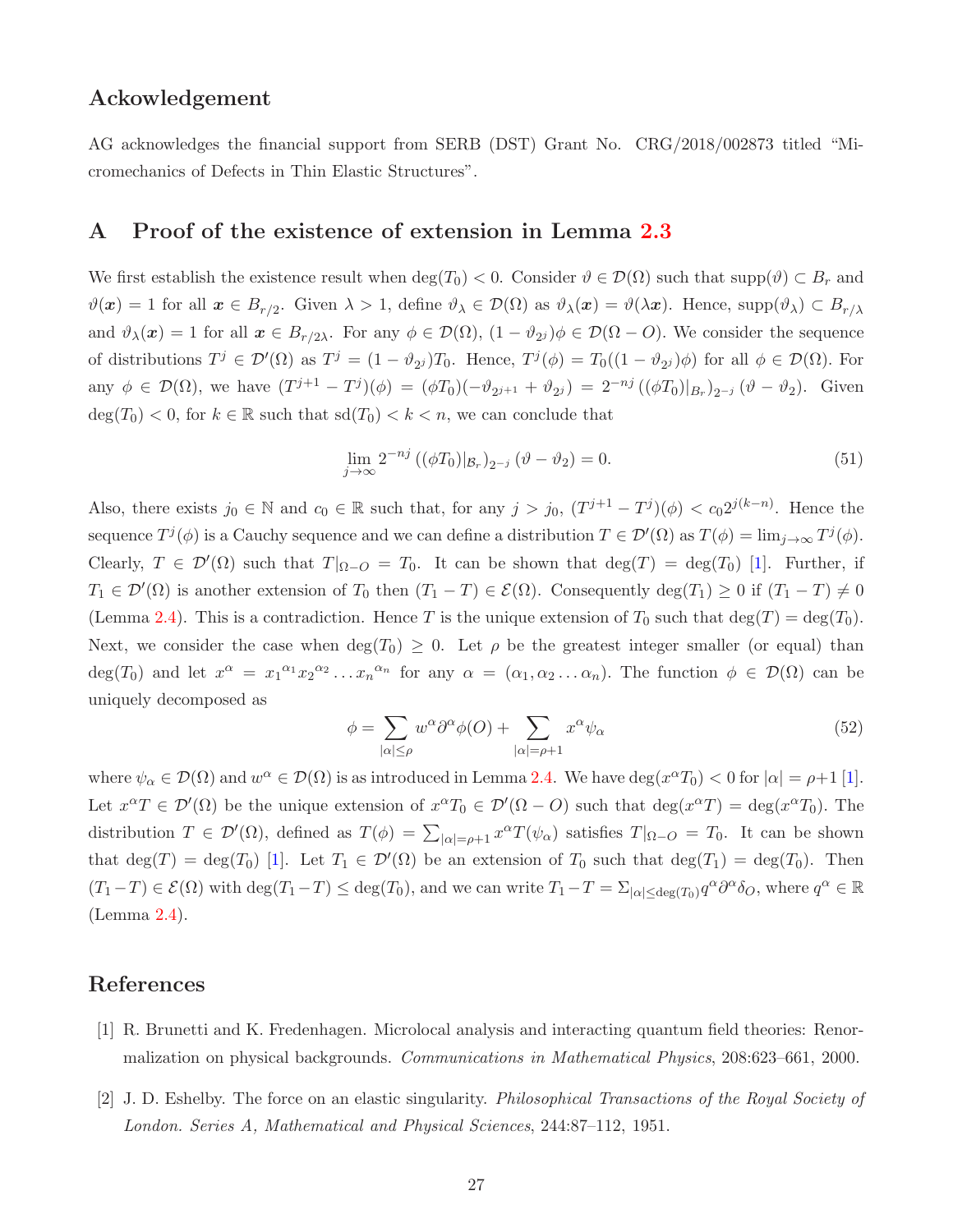- <span id="page-27-4"></span><span id="page-27-0"></span>[3] J. D. Eshelby. The continuum theory of lattice defects. Solid State Physics, 3:79–144, 1956.
- <span id="page-27-5"></span>[4] F. G. Friedlander and M. S. Joshi. Introduction to the Theory of Distributions. Cambridge University Press, 1998.
- <span id="page-27-1"></span>[5] N. Van Goethem and F. Dupret. A distributional approach to the geometry of 2D dislocations at the continuum scale. Annali dell' Università di Ferrara, 58:407–434, 2012.
- <span id="page-27-8"></span>[6] M. E. Gurtin. The linear theory of elasticity. In Linear Theories of Elasticity and Thermoelasticity, pages 1–295. Springer, 1973.
- <span id="page-27-2"></span>[7] F. Kroupa. Dislocation dipoles and dislocation loops. Journal de Physique Colloques, 27(C3):154–167, 1966.
- <span id="page-27-14"></span>[8] I. A. Kunin. Elastic media with microstructure II: Two-Dimensional Models. Springer-Verlag, Berlin, 1983.
- <span id="page-27-9"></span>[9] A. E. H. Love. A Treatise on the Mathematical Theory of Elasticity. Dover, New York, 1944.
- <span id="page-27-13"></span>[10] S. Mardare. On Poincaré and de Rham's theorems. Revue Roumaine de Mathématique Pures et Appliquées, 53:523-541, 2008.
- <span id="page-27-12"></span>[11] A. Pandey and A. Gupta. Topological defects and metric anomalies as sources of incompatibility for piecewise smooth strain fields. Journal of Elasticity, 139:237–267, 2020.
- [12] P. Podio-Guidugli. On concentrated contact interactions. In G. dal Maso, A. DeSimone, and F. Tomarelli, editors, Variational Problems in Materials Science, pages 137–147. Birkhäuser Basel, 2006.
- <span id="page-27-15"></span><span id="page-27-3"></span>[13] P. Podio-Guidugli and A. Favata. Elasticity for Geotechnicians. Springer, Switzerland, 2014.
- <span id="page-27-10"></span>[14] R. Scala and N. Van Goethem. Currents and dislocations at the continuum scale. Methods and Applications of Analysis, 23:1–34, 2016.
- <span id="page-27-11"></span>[15] M. Silhavý. The existence of the flux vector and the divergence theorem for general Cauchy fluxes. Archive for Rational Mechanics and Analysis, 90:195–212, 1985.
- <span id="page-27-6"></span>[16] M. Silhavý. Cauchy's stress theorem for stresses represented by measures. Continuum Mechanics and Thermodynamics, 20:75–96, 2008.
- [17] E. Sternberg and R. A. Eubanks. On the concept of concentrated loads and an extension of the uniqueness theorem in the linear theory of elasticity. Journal of Rational Mechanics and Analysis, 4:135–168, 1955.
- <span id="page-27-7"></span>[18] M. J. Turteltaub and E. Sternberg. On concentrated loads and Green's functions in elastostatics. Archive for Rational Mechanics and Analysis, 29:193–240, 1968.